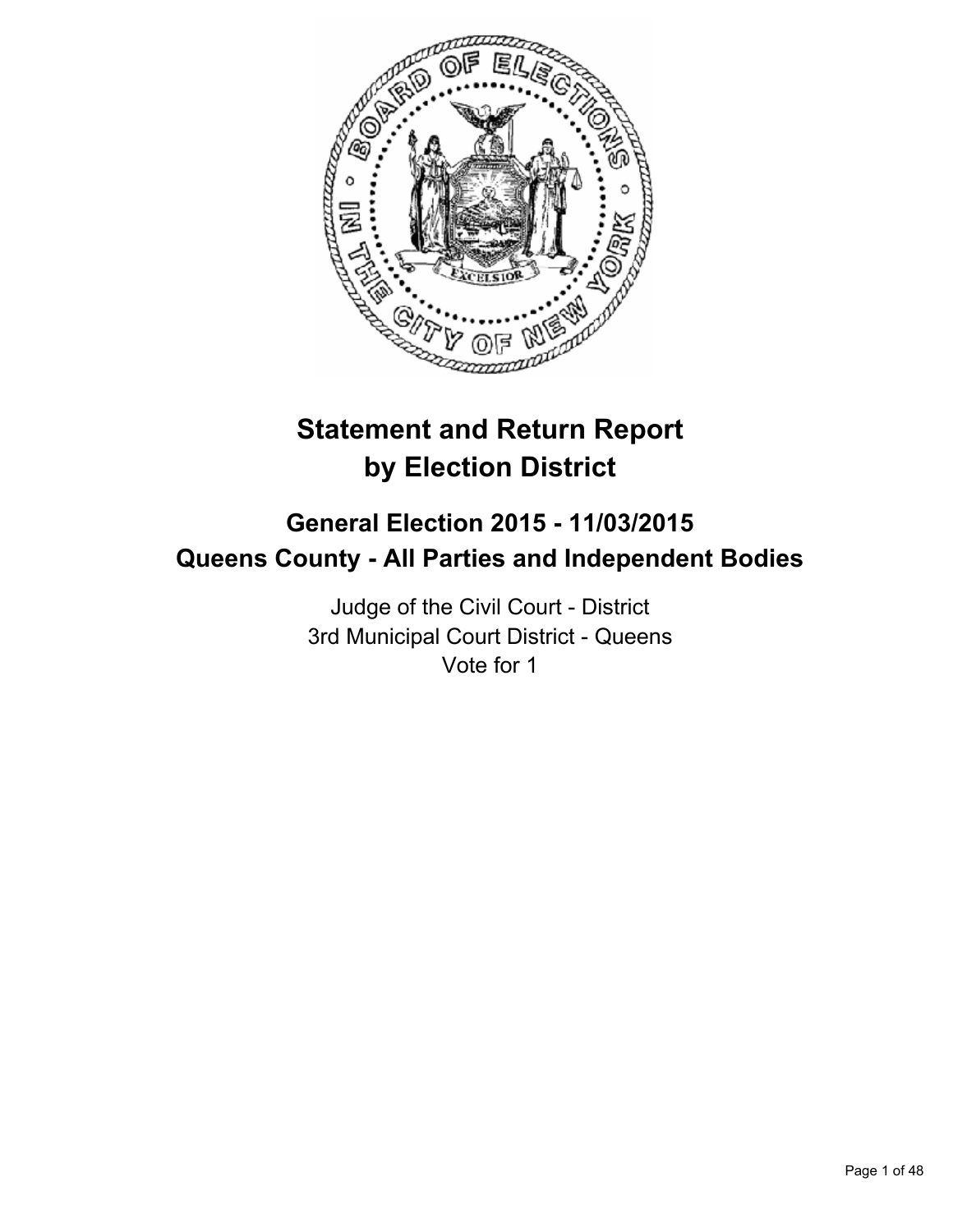

| PUBLIC COUNTER                                           | 51 |
|----------------------------------------------------------|----|
| <b>EMERGENCY</b>                                         | 0  |
| ABSENTEE/MILITARY                                        | 3  |
| <b>AFFIDAVIT</b>                                         | 0  |
| <b>Total Ballots</b>                                     | 54 |
| Less - Inapplicable Federal/Special Presidential Ballots | 0  |
| <b>Total Applicable Ballots</b>                          | 54 |
|                                                          |    |
| PETER F. VALLONE JR. (DEMOCRATIC)                        | 44 |
| PETER F. VALLONE JR. (REPUBLICAN)                        | 5  |
| PETER F. VALLONE JR. (CONSERVATIVE)                      | 4  |
| <b>Total Votes</b>                                       | 53 |

### **044/23**

| PUBLIC COUNTER                                           | 44 |
|----------------------------------------------------------|----|
| <b>EMERGENCY</b>                                         | 0  |
| ABSENTEE/MILITARY                                        | 3  |
| <b>AFFIDAVIT</b>                                         | 0  |
| <b>Total Ballots</b>                                     | 47 |
| Less - Inapplicable Federal/Special Presidential Ballots | 0  |
| <b>Total Applicable Ballots</b>                          | 47 |
| PETER F. VALLONE JR. (DEMOCRATIC)                        | 9  |
| PETER F. VALLONE JR. (REPUBLICAN)                        | 19 |
| PETER F. VALLONE JR. (CONSERVATIVE)                      | 8  |
| NICHOLAS PETER PHILIPPOV (WRITE-IN)                      | 1  |
| UNATTRIBUTABLE WRITE-IN (WRITE-IN)                       | 3  |
| <b>Total Votes</b>                                       | 40 |
| Unrecorded                                               | 7  |

| PUBLIC COUNTER                                           | 60 |
|----------------------------------------------------------|----|
| <b>EMERGENCY</b>                                         | 0  |
| ABSENTEE/MILITARY                                        | 9  |
| AFFIDAVIT                                                | 0  |
| <b>Total Ballots</b>                                     | 69 |
| Less - Inapplicable Federal/Special Presidential Ballots | 0  |
| <b>Total Applicable Ballots</b>                          | 69 |
|                                                          |    |
| PETER F. VALLONE JR. (DEMOCRATIC)                        | 25 |
| PETER F. VALLONE JR. (REPUBLICAN)                        | 36 |
| PETER F. VALLONE JR. (CONSERVATIVE)                      | 4  |
| <b>Total Votes</b>                                       | 65 |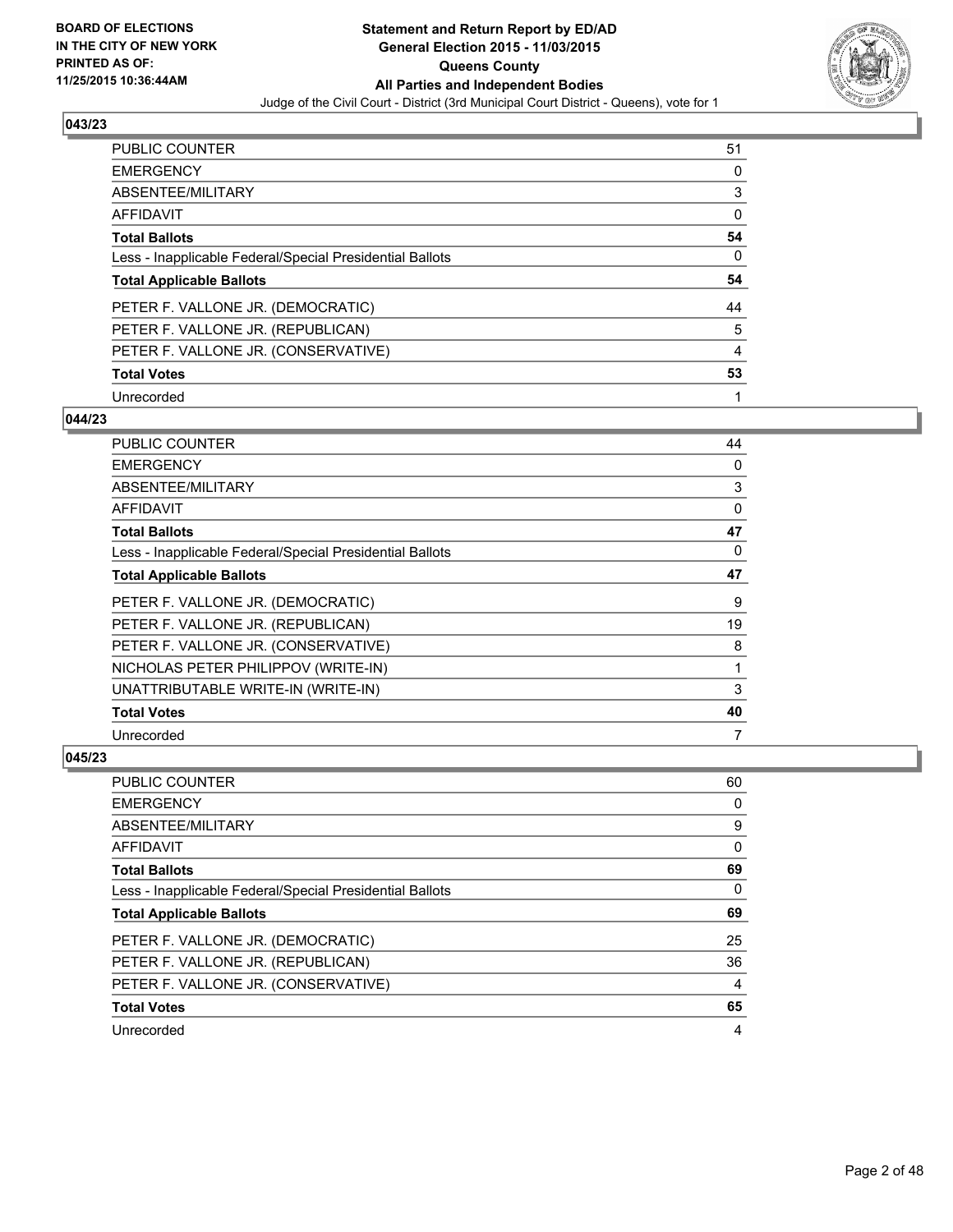

| <b>PUBLIC COUNTER</b>                                    | 24 |
|----------------------------------------------------------|----|
| <b>EMERGENCY</b>                                         | 0  |
| ABSENTEE/MILITARY                                        | 3  |
| AFFIDAVIT                                                | 0  |
| <b>Total Ballots</b>                                     | 27 |
| Less - Inapplicable Federal/Special Presidential Ballots | 0  |
| <b>Total Applicable Ballots</b>                          | 27 |
| PETER F. VALLONE JR. (DEMOCRATIC)                        | 12 |
| PETER F. VALLONE JR. (REPUBLICAN)                        | 8  |
| PETER F. VALLONE JR. (CONSERVATIVE)                      |    |
| <b>Total Votes</b>                                       | 27 |

### **047/23 COMBINED into: 044/23**

#### **048/23 COMBINED into: 045/23**

#### **049/23**

| PUBLIC COUNTER                                           | 44       |
|----------------------------------------------------------|----------|
| <b>EMERGENCY</b>                                         | 0        |
| ABSENTEE/MILITARY                                        | 6        |
| <b>AFFIDAVIT</b>                                         | $\Omega$ |
| <b>Total Ballots</b>                                     | 50       |
| Less - Inapplicable Federal/Special Presidential Ballots | 0        |
| <b>Total Applicable Ballots</b>                          | 50       |
| PETER F. VALLONE JR. (DEMOCRATIC)                        | 11       |
| PETER F. VALLONE JR. (REPUBLICAN)                        | 25       |
| PETER F. VALLONE JR. (CONSERVATIVE)                      | 10       |
| <b>Total Votes</b>                                       | 46       |
| Unrecorded                                               | 4        |

| <b>PUBLIC COUNTER</b>                                    | 68 |
|----------------------------------------------------------|----|
| <b>EMERGENCY</b>                                         | 0  |
| ABSENTEE/MILITARY                                        | 3  |
| AFFIDAVIT                                                | 0  |
| <b>Total Ballots</b>                                     | 71 |
| Less - Inapplicable Federal/Special Presidential Ballots | 0  |
| <b>Total Applicable Ballots</b>                          | 71 |
| PETER F. VALLONE JR. (DEMOCRATIC)                        | 34 |
| PETER F. VALLONE JR. (REPUBLICAN)                        | 21 |
| PETER F. VALLONE JR. (CONSERVATIVE)                      | 12 |
| <b>Total Votes</b>                                       | 67 |
| Unrecorded                                               | 4  |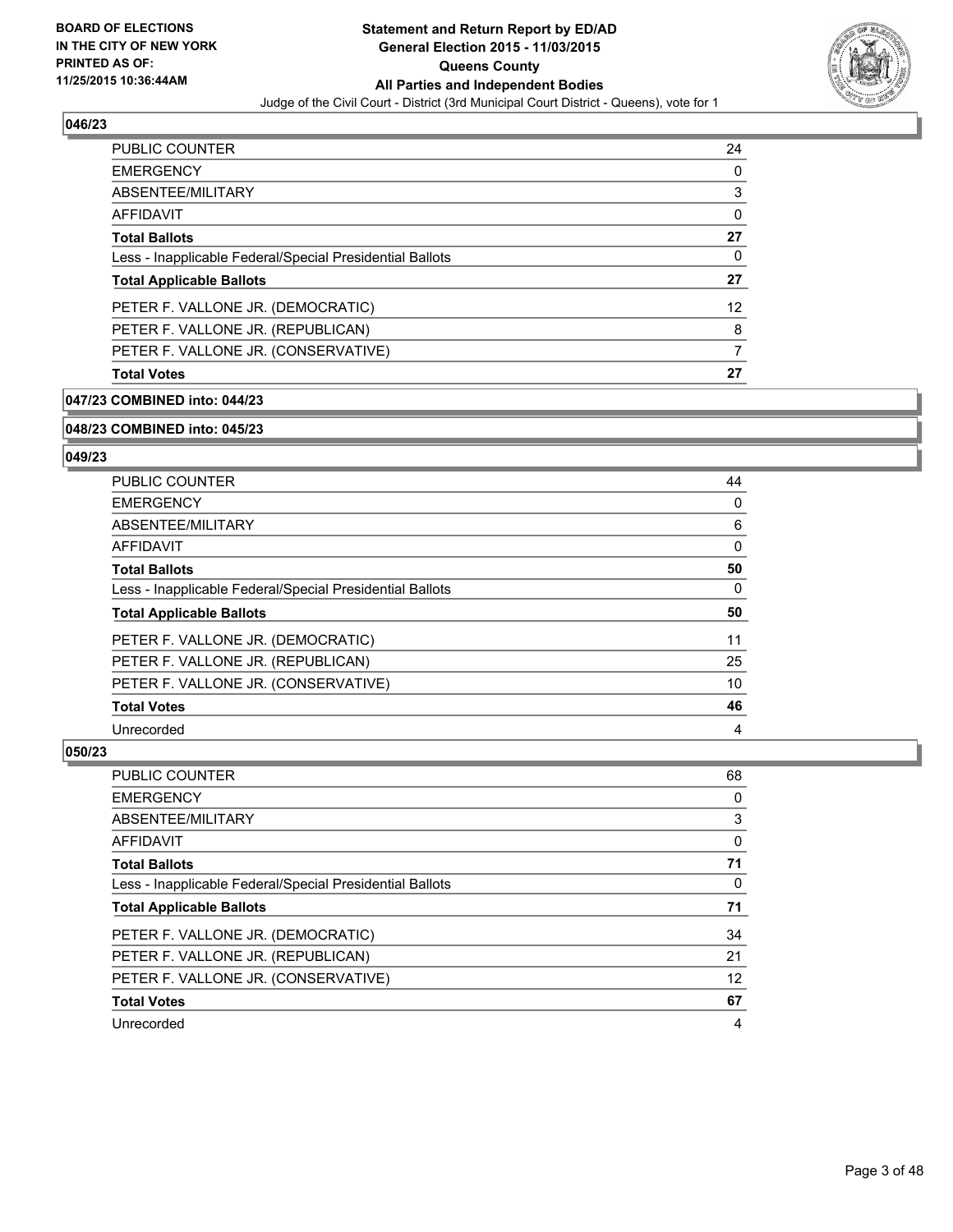

| PUBLIC COUNTER                                           | 41 |
|----------------------------------------------------------|----|
| <b>EMERGENCY</b>                                         | 0  |
| ABSENTEE/MILITARY                                        | 5  |
| AFFIDAVIT                                                | 0  |
| <b>Total Ballots</b>                                     | 46 |
| Less - Inapplicable Federal/Special Presidential Ballots | 0  |
| <b>Total Applicable Ballots</b>                          | 46 |
| PETER F. VALLONE JR. (DEMOCRATIC)                        | 19 |
| PETER F. VALLONE JR. (REPUBLICAN)                        | 18 |
| PETER F. VALLONE JR. (CONSERVATIVE)                      | 6  |
| <b>Total Votes</b>                                       | 43 |
| Unrecorded                                               | 3  |

# **052/23 COMBINED into: 050/23**

#### **053/23**

| <b>PUBLIC COUNTER</b>                                    | 36             |
|----------------------------------------------------------|----------------|
| <b>EMERGENCY</b>                                         | 0              |
| ABSENTEE/MILITARY                                        | 3              |
| AFFIDAVIT                                                | 0              |
| <b>Total Ballots</b>                                     | 39             |
| Less - Inapplicable Federal/Special Presidential Ballots | 0              |
| <b>Total Applicable Ballots</b>                          | 39             |
| PETER F. VALLONE JR. (DEMOCRATIC)                        | 28             |
| PETER F. VALLONE JR. (REPUBLICAN)                        | 7              |
| PETER F. VALLONE JR. (CONSERVATIVE)                      | $\overline{2}$ |
| ALLAN JENNINGS (WRITE-IN)                                |                |
| <b>Total Votes</b>                                       | 38             |
| Unrecorded                                               | 1              |

### **054/23**

 $|055/23$ 

| <b>COMBINED into: 056/23</b>                             |                   |
|----------------------------------------------------------|-------------------|
| <b>Total Votes</b>                                       | 43                |
| PETER F. VALLONE JR. (CONSERVATIVE)                      | 7                 |
| PETER F. VALLONE JR. (REPUBLICAN)                        | $12 \overline{ }$ |
| PETER F. VALLONE JR. (DEMOCRATIC)                        | 24                |
| <b>Total Applicable Ballots</b>                          | 43                |
| Less - Inapplicable Federal/Special Presidential Ballots | 0                 |
| <b>Total Ballots</b>                                     | 43                |
| AFFIDAVIT                                                | 0                 |
| ABSENTEE/MILITARY                                        | 3                 |
| EMERGENCY                                                | 0                 |
| <b>PUBLIC COUNTER</b>                                    | 40                |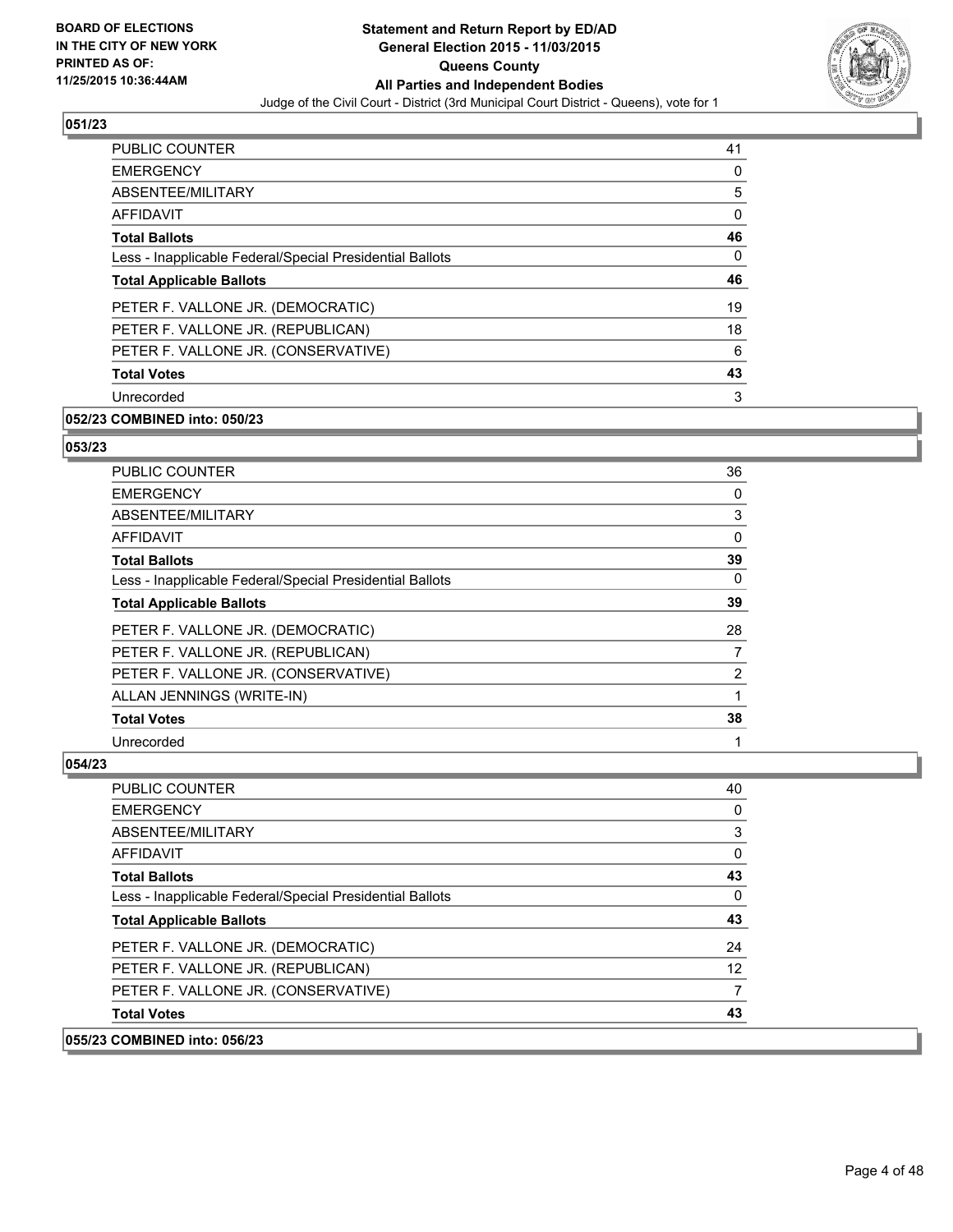

| PUBLIC COUNTER                                           | 64              |
|----------------------------------------------------------|-----------------|
| <b>EMERGENCY</b>                                         | 0               |
| ABSENTEE/MILITARY                                        | 4               |
| <b>AFFIDAVIT</b>                                         |                 |
| <b>Total Ballots</b>                                     | 69              |
| Less - Inapplicable Federal/Special Presidential Ballots | 0               |
| <b>Total Applicable Ballots</b>                          | 69              |
| PETER F. VALLONE JR. (DEMOCRATIC)                        | 43              |
| PETER F. VALLONE JR. (REPUBLICAN)                        | 12 <sup>°</sup> |
| PETER F. VALLONE JR. (CONSERVATIVE)                      | 7               |
|                                                          |                 |
| <b>Total Votes</b>                                       | 62              |

### **057/23**

| PUBLIC COUNTER                                           | 89 |
|----------------------------------------------------------|----|
| <b>EMERGENCY</b>                                         | 0  |
| ABSENTEE/MILITARY                                        | 4  |
| <b>AFFIDAVIT</b>                                         |    |
| <b>Total Ballots</b>                                     | 94 |
| Less - Inapplicable Federal/Special Presidential Ballots | 0  |
| <b>Total Applicable Ballots</b>                          | 94 |
| PETER F. VALLONE JR. (DEMOCRATIC)                        | 59 |
| PETER F. VALLONE JR. (REPUBLICAN)                        | 20 |
| PETER F. VALLONE JR. (CONSERVATIVE)                      | 9  |
| <b>Total Votes</b>                                       | 88 |
| Unrecorded                                               | 6  |

# **058/23**

| <b>PUBLIC COUNTER</b>                                    | 54 |
|----------------------------------------------------------|----|
| <b>EMERGENCY</b>                                         | 0  |
| ABSENTEE/MILITARY                                        | 7  |
| AFFIDAVIT                                                |    |
| <b>Total Ballots</b>                                     | 62 |
| Less - Inapplicable Federal/Special Presidential Ballots | 0  |
| <b>Total Applicable Ballots</b>                          | 62 |
| PETER F. VALLONE JR. (DEMOCRATIC)                        | 45 |
| PETER F. VALLONE JR. (REPUBLICAN)                        | 8  |
| PETER F. VALLONE JR. (CONSERVATIVE)                      | 6  |
| <b>Total Votes</b>                                       | 59 |
| Unrecorded                                               | 3  |
| 059/23 COMBINED into: 058/23                             |    |

### **060/23 COMBINED into: 053/23**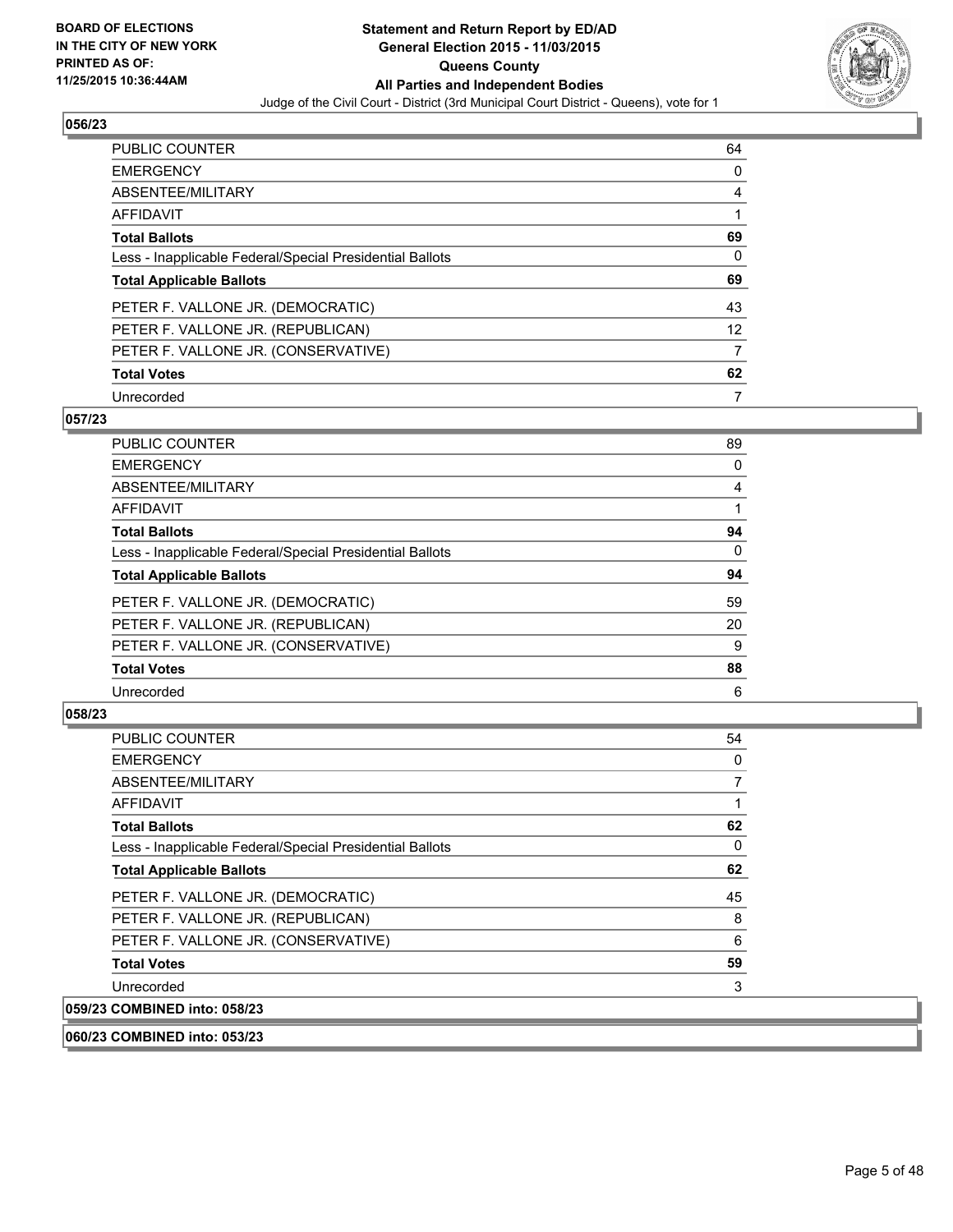

| PUBLIC COUNTER                                           | 34 |
|----------------------------------------------------------|----|
| <b>EMERGENCY</b>                                         | 0  |
| ABSENTEE/MILITARY                                        | 3  |
| <b>AFFIDAVIT</b>                                         |    |
| <b>Total Ballots</b>                                     | 38 |
| Less - Inapplicable Federal/Special Presidential Ballots | 0  |
| <b>Total Applicable Ballots</b>                          | 38 |
| PETER F. VALLONE JR. (DEMOCRATIC)                        | 19 |
| PETER F. VALLONE JR. (REPUBLICAN)                        | 17 |
| PETER F. VALLONE JR. (CONSERVATIVE)                      |    |
| <b>Total Votes</b>                                       | 37 |
| Unrecorded                                               |    |

### **062/23**

| PUBLIC COUNTER                                           | 68 |
|----------------------------------------------------------|----|
| <b>EMERGENCY</b>                                         | 0  |
| ABSENTEE/MILITARY                                        | 5  |
| AFFIDAVIT                                                |    |
| <b>Total Ballots</b>                                     | 74 |
| Less - Inapplicable Federal/Special Presidential Ballots | 0  |
| <b>Total Applicable Ballots</b>                          | 74 |
| PETER F. VALLONE JR. (DEMOCRATIC)                        | 40 |
| PETER F. VALLONE JR. (REPUBLICAN)                        | 15 |
| PETER F. VALLONE JR. (CONSERVATIVE)                      | 14 |
| <b>Total Votes</b>                                       | 69 |
| Unrecorded                                               | 5  |

| PUBLIC COUNTER                                           | 60             |
|----------------------------------------------------------|----------------|
| <b>EMERGENCY</b>                                         | 0              |
| ABSENTEE/MILITARY                                        | 5              |
| <b>AFFIDAVIT</b>                                         | $\overline{2}$ |
| <b>Total Ballots</b>                                     | 67             |
| Less - Inapplicable Federal/Special Presidential Ballots | 0              |
| <b>Total Applicable Ballots</b>                          | 67             |
| PETER F. VALLONE JR. (DEMOCRATIC)                        | 48             |
| PETER F. VALLONE JR. (REPUBLICAN)                        | 7              |
| PETER F. VALLONE JR. (CONSERVATIVE)                      | 9              |
| <b>Total Votes</b>                                       | 64             |
| Unrecorded                                               | 3              |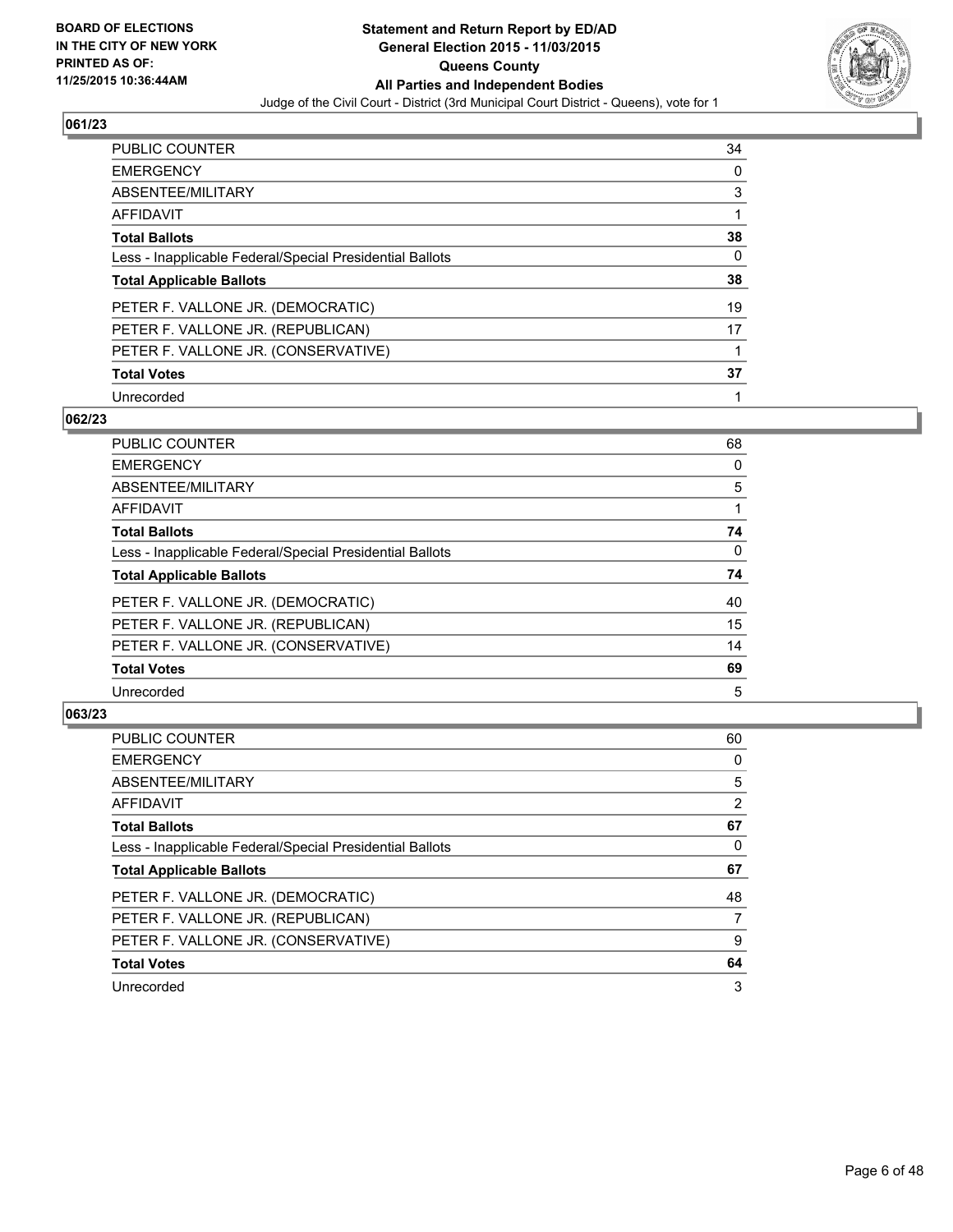

| <b>PUBLIC COUNTER</b>                                    | 66 |
|----------------------------------------------------------|----|
| <b>EMERGENCY</b>                                         | 0  |
| ABSENTEE/MILITARY                                        | 8  |
| <b>AFFIDAVIT</b>                                         |    |
| <b>Total Ballots</b>                                     | 75 |
| Less - Inapplicable Federal/Special Presidential Ballots | 0  |
| <b>Total Applicable Ballots</b>                          | 75 |
| PETER F. VALLONE JR. (DEMOCRATIC)                        | 38 |
| PETER F. VALLONE JR. (REPUBLICAN)                        | 22 |
| PETER F. VALLONE JR. (CONSERVATIVE)                      | 10 |
| <b>Total Votes</b>                                       | 70 |
| Unrecorded                                               | 5  |

### **065/23**

| PUBLIC COUNTER                                           | 40 |
|----------------------------------------------------------|----|
| <b>EMERGENCY</b>                                         | 0  |
| ABSENTEE/MILITARY                                        | 0  |
| <b>AFFIDAVIT</b>                                         | 0  |
| <b>Total Ballots</b>                                     | 40 |
| Less - Inapplicable Federal/Special Presidential Ballots | 0  |
| <b>Total Applicable Ballots</b>                          | 40 |
| PETER F. VALLONE JR. (DEMOCRATIC)                        | 29 |
| PETER F. VALLONE JR. (REPUBLICAN)                        | 5  |
| PETER F. VALLONE JR. (CONSERVATIVE)                      | 4  |
| <b>Total Votes</b>                                       | 38 |
| Unrecorded                                               | 2  |
|                                                          |    |

### **066/23**

067/23

| PUBLIC COUNTER                                           | 14             |
|----------------------------------------------------------|----------------|
| <b>EMERGENCY</b>                                         | 0              |
| ABSENTEE/MILITARY                                        | 4              |
| AFFIDAVIT                                                | 0              |
| <b>Total Ballots</b>                                     | 18             |
| Less - Inapplicable Federal/Special Presidential Ballots | 0              |
| <b>Total Applicable Ballots</b>                          | 18             |
| PETER F. VALLONE JR. (DEMOCRATIC)                        | 15             |
| PETER F. VALLONE JR. (REPUBLICAN)                        | $\overline{2}$ |
| PETER F. VALLONE JR. (CONSERVATIVE)                      | 0              |
| <b>Total Votes</b>                                       | 17             |
| Unrecorded                                               |                |
| <b>COMBINED into: 043/23</b>                             |                |

**068/23 COMBINED into: 043/23**

**069/23 COMBINED into: 057/23**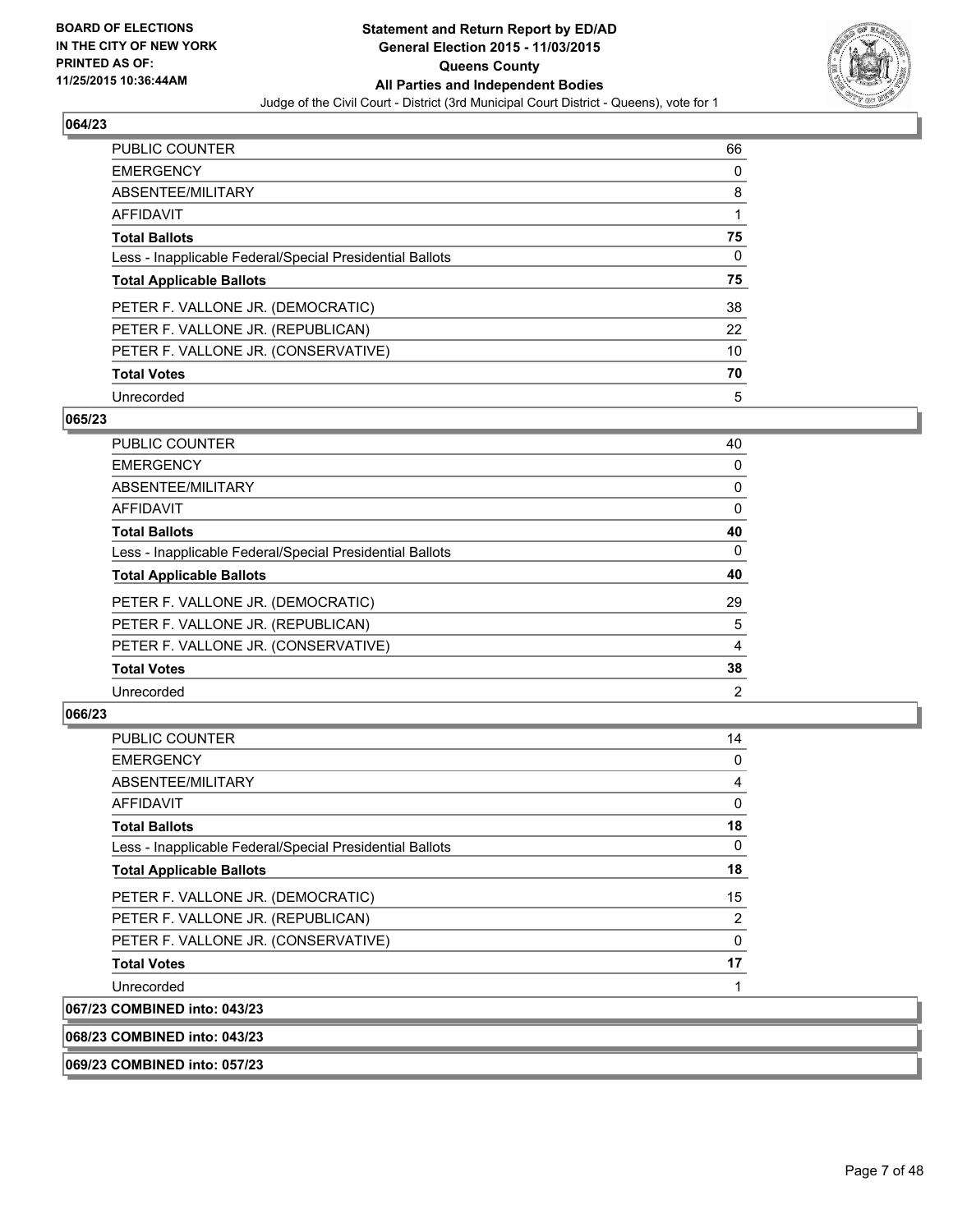

| <b>PUBLIC COUNTER</b>                                    | 28 |
|----------------------------------------------------------|----|
| <b>EMERGENCY</b>                                         | 0  |
| ABSENTEE/MILITARY                                        | 0  |
| AFFIDAVIT                                                | 0  |
| <b>Total Ballots</b>                                     | 28 |
| Less - Inapplicable Federal/Special Presidential Ballots | 0  |
| <b>Total Applicable Ballots</b>                          | 28 |
| PETER F. VALLONE JR. (DEMOCRATIC)                        | 19 |
| PETER F. VALLONE JR. (REPUBLICAN)                        | 7  |
| PETER F. VALLONE JR. (CONSERVATIVE)                      | 2  |
| <b>Total Votes</b>                                       | 28 |
| 076/23 COMBINED into: 065/23                             |    |
| 077/23 COMBINED into: 049/23                             |    |

**079/23 COMBINED into: 049/23**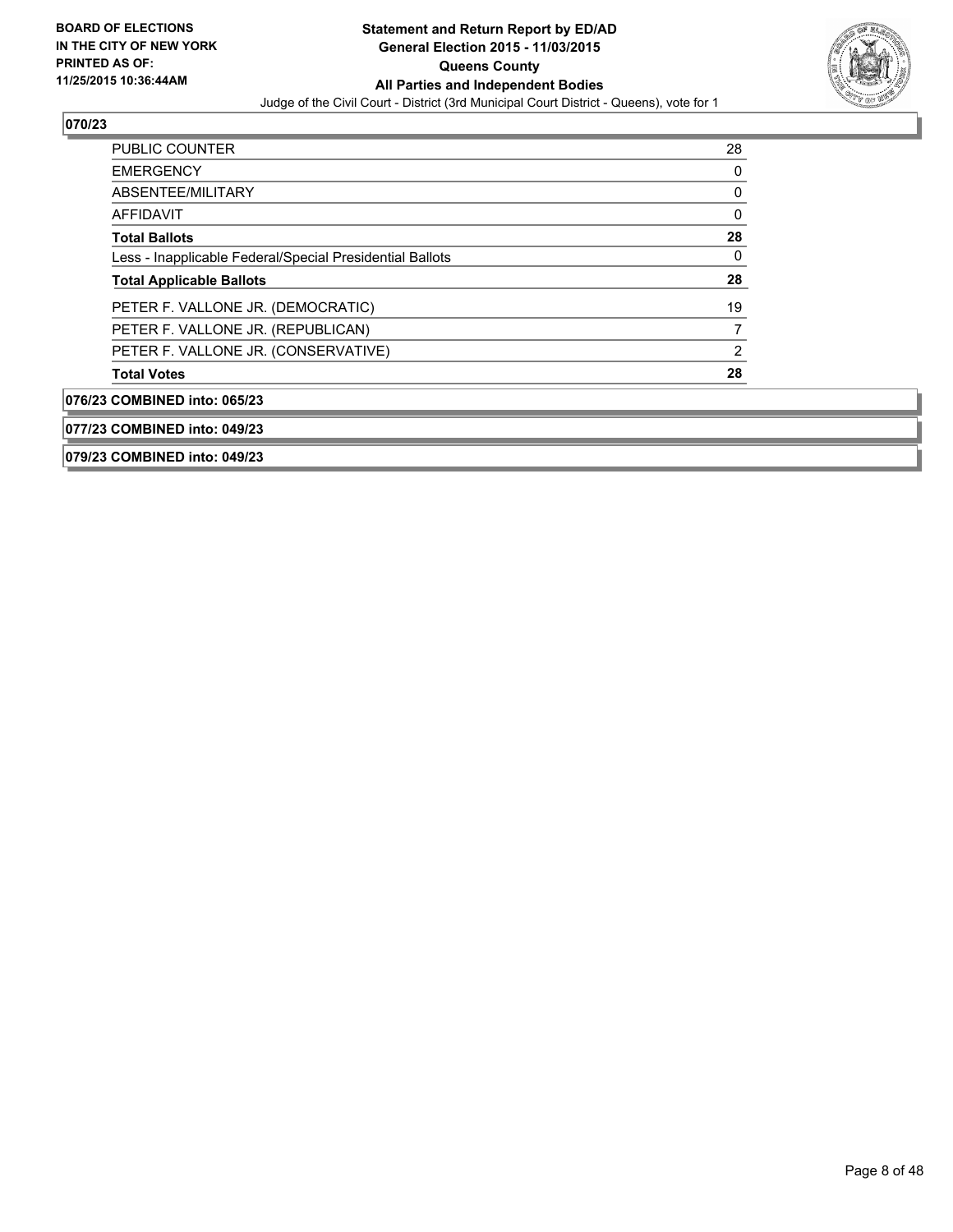

| <b>PUBLIC COUNTER</b>                                    | 24 |
|----------------------------------------------------------|----|
| <b>EMERGENCY</b>                                         | 0  |
| ABSENTEE/MILITARY                                        | 6  |
| <b>AFFIDAVIT</b>                                         | 0  |
| <b>Total Ballots</b>                                     | 30 |
| Less - Inapplicable Federal/Special Presidential Ballots | 0  |
| <b>Total Applicable Ballots</b>                          | 30 |
| PETER F. VALLONE JR. (DEMOCRATIC)                        | 18 |
| PETER F. VALLONE JR. (REPUBLICAN)                        | 7  |
| PETER F. VALLONE JR. (CONSERVATIVE)                      | 2  |
| <b>Total Votes</b>                                       | 27 |
| Unrecorded                                               | 3  |

### **071/24**

| <b>PUBLIC COUNTER</b>                                    | 52             |
|----------------------------------------------------------|----------------|
| <b>EMERGENCY</b>                                         | 0              |
| ABSENTEE/MILITARY                                        | $\overline{2}$ |
| <b>AFFIDAVIT</b>                                         | 0              |
| <b>Total Ballots</b>                                     | 54             |
| Less - Inapplicable Federal/Special Presidential Ballots | 0              |
| <b>Total Applicable Ballots</b>                          | 54             |
| PETER F. VALLONE JR. (DEMOCRATIC)                        | 41             |
| PETER F. VALLONE JR. (REPUBLICAN)                        | 9              |
| PETER F. VALLONE JR. (CONSERVATIVE)                      |                |
| <b>Total Votes</b>                                       | 51             |
| Unrecorded                                               | 3              |
| . <b>.</b>                                               |                |

# **072/24 COMBINED into: 071/24**

| PUBLIC COUNTER                                           | 32 |
|----------------------------------------------------------|----|
| <b>EMERGENCY</b>                                         | 0  |
| ABSENTEE/MILITARY                                        | 1  |
| <b>AFFIDAVIT</b>                                         | 1  |
| <b>Total Ballots</b>                                     | 34 |
| Less - Inapplicable Federal/Special Presidential Ballots | 0  |
| <b>Total Applicable Ballots</b>                          | 34 |
| PETER F. VALLONE JR. (DEMOCRATIC)                        | 18 |
| PETER F. VALLONE JR. (REPUBLICAN)                        | 4  |
| PETER F. VALLONE JR. (CONSERVATIVE)                      | 0  |
| BEBE SHERUIE ZAMRUDDEN (WRITE-IN)                        | 1  |
| BIBI HALIMA ZAMRUDEEN (WRITE-IN)                         | 1  |
| MOHAMED ZAMRUDEEN (WRITE-IN)                             | 1  |
| NAN BEDESI (WRITE-IN)                                    | 1  |
| <b>Total Votes</b>                                       | 26 |
| Unrecorded                                               | 8  |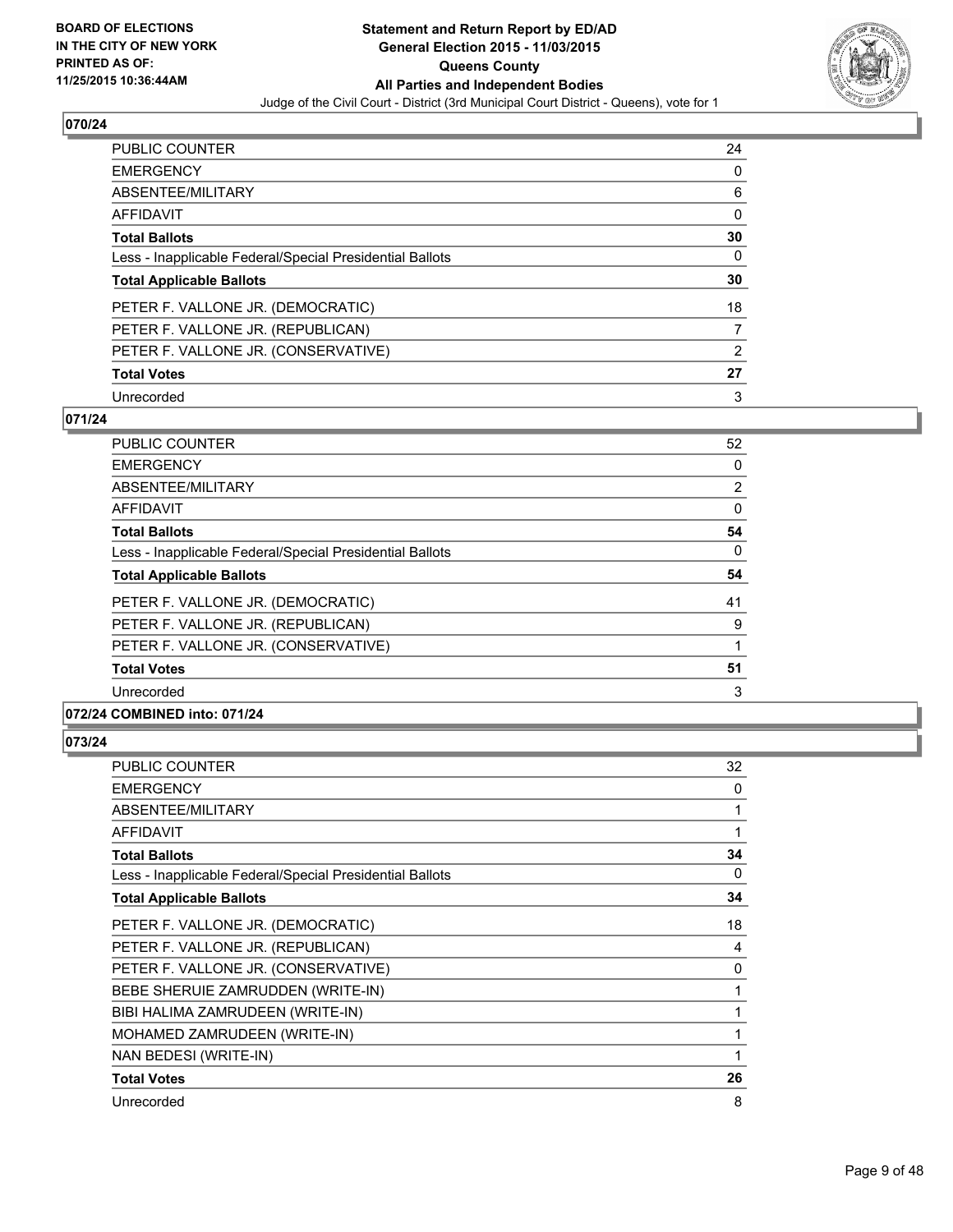

| PUBLIC COUNTER                                           | 50 |
|----------------------------------------------------------|----|
| <b>EMERGENCY</b>                                         | 0  |
| ABSENTEE/MILITARY                                        | 0  |
| <b>AFFIDAVIT</b>                                         | 0  |
| <b>Total Ballots</b>                                     | 50 |
| Less - Inapplicable Federal/Special Presidential Ballots | 0  |
| <b>Total Applicable Ballots</b>                          | 50 |
| PETER F. VALLONE JR. (DEMOCRATIC)                        | 34 |
| PETER F. VALLONE JR. (REPUBLICAN)                        | 9  |
| PETER F. VALLONE JR. (CONSERVATIVE)                      |    |
| <b>Total Votes</b>                                       | 44 |
| Unrecorded                                               | 6  |

### **075/24**

| PUBLIC COUNTER                                           | 20             |
|----------------------------------------------------------|----------------|
| <b>EMERGENCY</b>                                         | 0              |
| ABSENTEE/MILITARY                                        | 0              |
| <b>AFFIDAVIT</b>                                         | $\overline{2}$ |
| <b>Total Ballots</b>                                     | 22             |
| Less - Inapplicable Federal/Special Presidential Ballots | 0              |
| <b>Total Applicable Ballots</b>                          | 22             |
| PETER F. VALLONE JR. (DEMOCRATIC)                        | 17             |
| PETER F. VALLONE JR. (REPUBLICAN)                        | 2              |
| PETER F. VALLONE JR. (CONSERVATIVE)                      | 0              |
| <b>Total Votes</b>                                       | 19             |
| Unrecorded                                               | 3              |
|                                                          |                |

# **076/24**

| <b>PUBLIC COUNTER</b>                                    | 63 |
|----------------------------------------------------------|----|
| <b>EMERGENCY</b>                                         | 0  |
| ABSENTEE/MILITARY                                        | 5  |
| AFFIDAVIT                                                | 2  |
| <b>Total Ballots</b>                                     | 70 |
| Less - Inapplicable Federal/Special Presidential Ballots | 0  |
| <b>Total Applicable Ballots</b>                          | 70 |
| PETER F. VALLONE JR. (DEMOCRATIC)                        | 50 |
| PETER F. VALLONE JR. (REPUBLICAN)                        | 14 |
| PETER F. VALLONE JR. (CONSERVATIVE)                      |    |
| <b>Total Votes</b>                                       | 65 |
| Unrecorded                                               | 5  |
| 077/24 COMBINED into: 076/24                             |    |

# **079/24 COMBINED into: 074/24**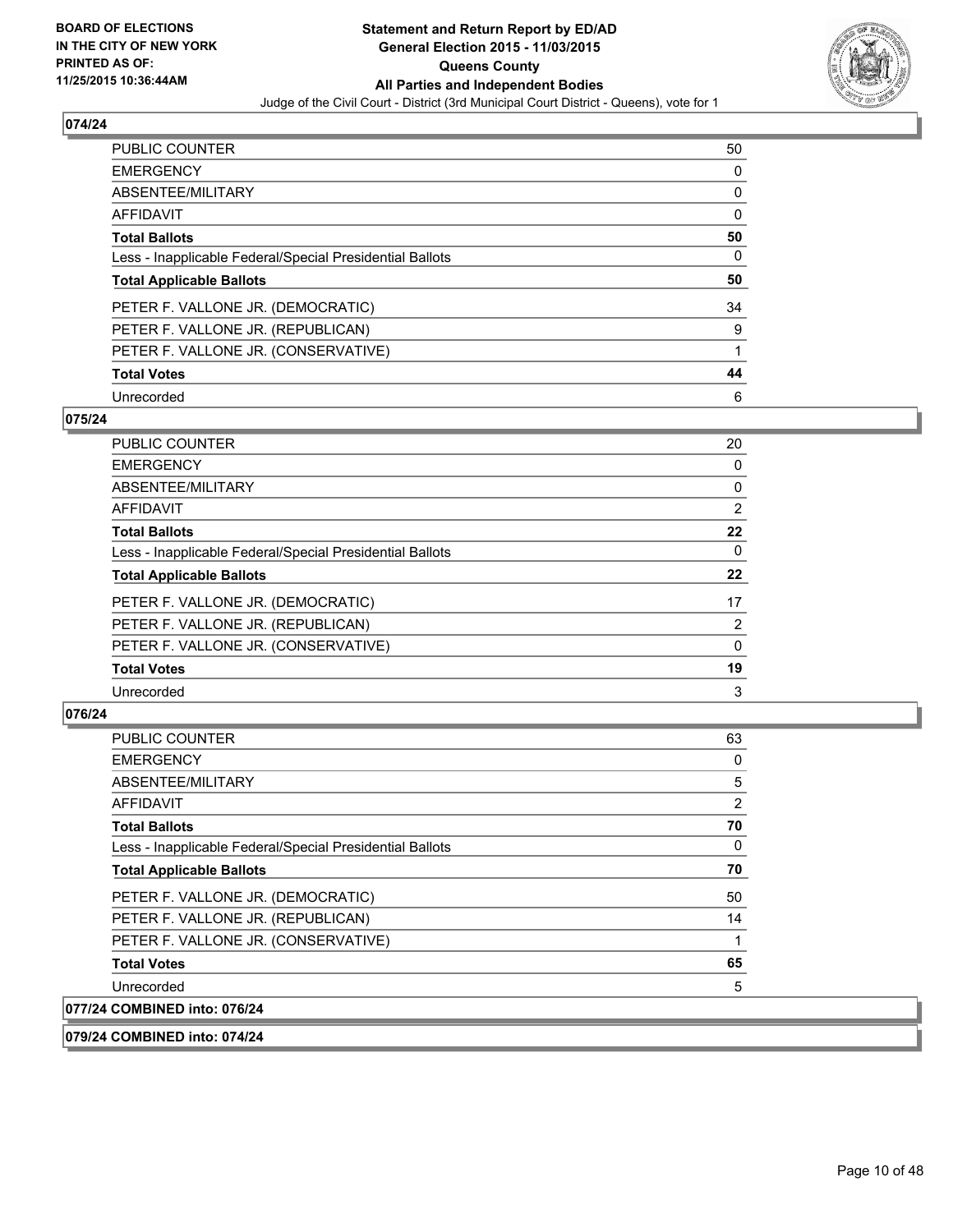

| PUBLIC COUNTER                                           | 12 <sup>°</sup> |
|----------------------------------------------------------|-----------------|
| <b>EMERGENCY</b>                                         | 0               |
| ABSENTEE/MILITARY                                        | 3               |
| AFFIDAVIT                                                | 0               |
| <b>Total Ballots</b>                                     | 15              |
| Less - Inapplicable Federal/Special Presidential Ballots | 0               |
| <b>Total Applicable Ballots</b>                          | 15              |
| PETER F. VALLONE JR. (DEMOCRATIC)                        | 5               |
| PETER F. VALLONE JR. (REPUBLICAN)                        | 6               |
| PETER F. VALLONE JR. (CONSERVATIVE)                      | 4               |
| <b>Total Votes</b>                                       | 15              |

# **014/28**

| PUBLIC COUNTER                                           | 48 |
|----------------------------------------------------------|----|
| <b>EMERGENCY</b>                                         | 0  |
| ABSENTEE/MILITARY                                        | 10 |
| <b>AFFIDAVIT</b>                                         | 2  |
| <b>Total Ballots</b>                                     | 60 |
| Less - Inapplicable Federal/Special Presidential Ballots | 0  |
| <b>Total Applicable Ballots</b>                          | 60 |
| PETER F. VALLONE JR. (DEMOCRATIC)                        | 35 |
| PETER F. VALLONE JR. (REPUBLICAN)                        | 10 |
| PETER F. VALLONE JR. (CONSERVATIVE)                      | 8  |
| UNATTRIBUTABLE WRITE-IN (WRITE-IN)                       | 2  |
| UNCOUNTED WRITE-IN PER STATUTE (WRITE-IN)                | 1  |
| <b>Total Votes</b>                                       | 56 |
| Unrecorded                                               | 4  |

| <b>PUBLIC COUNTER</b>                                    | 40 |
|----------------------------------------------------------|----|
| <b>EMERGENCY</b>                                         | 0  |
| ABSENTEE/MILITARY                                        | 8  |
| AFFIDAVIT                                                | 0  |
| <b>Total Ballots</b>                                     | 48 |
| Less - Inapplicable Federal/Special Presidential Ballots | 0  |
| <b>Total Applicable Ballots</b>                          | 48 |
| PETER F. VALLONE JR. (DEMOCRATIC)                        | 29 |
| PETER F. VALLONE JR. (REPUBLICAN)                        | 10 |
| PETER F. VALLONE JR. (CONSERVATIVE)                      | 7  |
| DENNIS HEALEY (WRITE-IN)                                 | 1  |
| <b>Total Votes</b>                                       | 47 |
| Unrecorded                                               | 1  |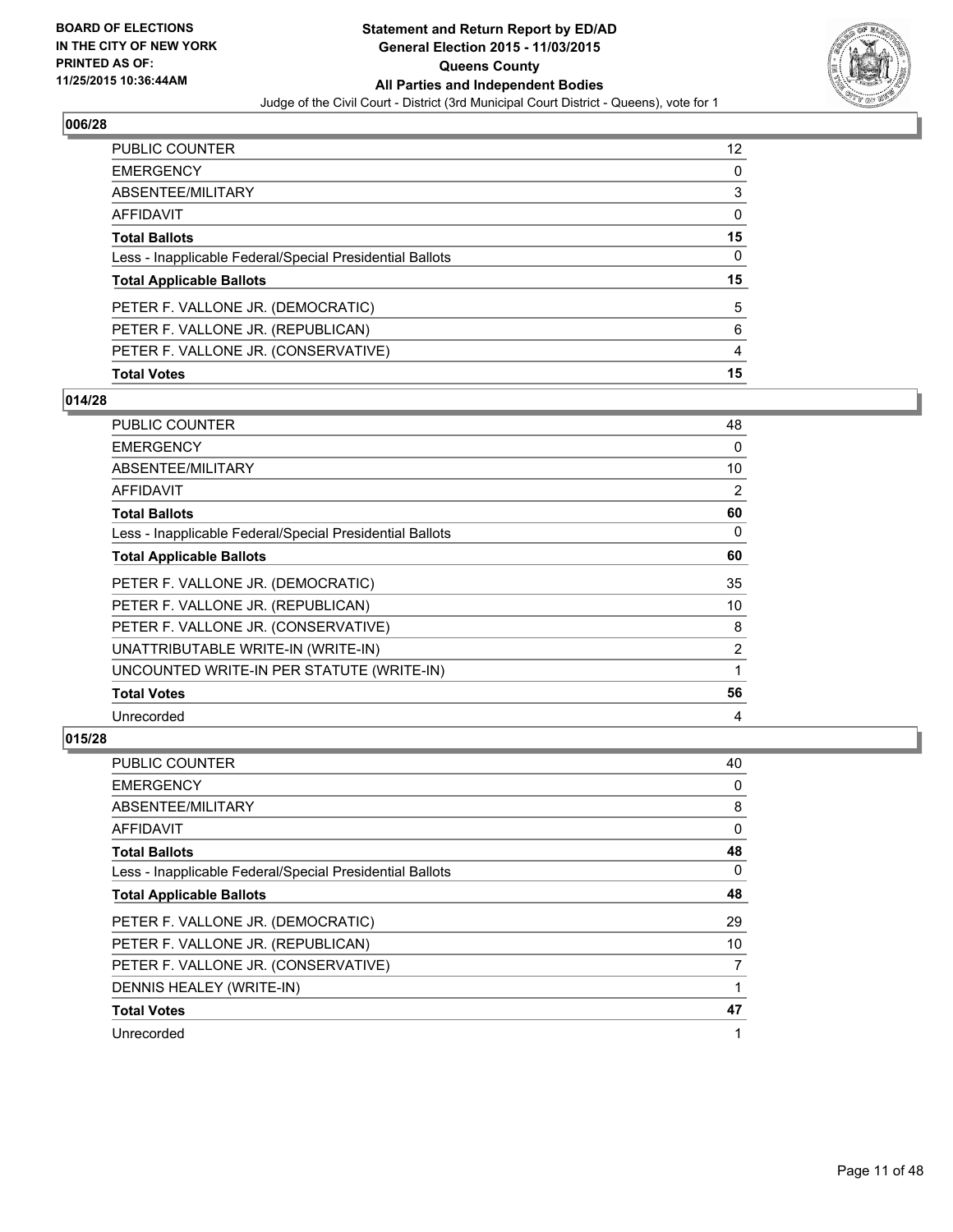

| <b>PUBLIC COUNTER</b>                                    | 85 |
|----------------------------------------------------------|----|
| <b>EMERGENCY</b>                                         | 0  |
| ABSENTEE/MILITARY                                        | 8  |
| <b>AFFIDAVIT</b>                                         | 0  |
| <b>Total Ballots</b>                                     | 93 |
| Less - Inapplicable Federal/Special Presidential Ballots | 0  |
| <b>Total Applicable Ballots</b>                          | 93 |
| PETER F. VALLONE JR. (DEMOCRATIC)                        | 27 |
| PETER F. VALLONE JR. (REPUBLICAN)                        | 35 |
| PETER F. VALLONE JR. (CONSERVATIVE)                      | 22 |
| ALICE COOPER (WRITE-IN)                                  | 1  |
| DANIEZA NANAU (WRITE-IN)                                 | 1  |
| JOHN A FERRETTE (WRITE-IN)                               | 1  |
| UNATTRIBUTABLE WRITE-IN (WRITE-IN)                       | 1  |
| <b>Total Votes</b>                                       | 88 |
| Unrecorded                                               | 5  |

# **017/28 COMBINED into: 016/28**

# **018/28**

| <b>PUBLIC COUNTER</b>                                    | 51 |
|----------------------------------------------------------|----|
| <b>EMERGENCY</b>                                         | 0  |
| ABSENTEE/MILITARY                                        | 4  |
| AFFIDAVIT                                                | 0  |
| <b>Total Ballots</b>                                     | 55 |
| Less - Inapplicable Federal/Special Presidential Ballots | 0  |
| <b>Total Applicable Ballots</b>                          | 55 |
| PETER F. VALLONE JR. (DEMOCRATIC)                        | 33 |
| PETER F. VALLONE JR. (REPUBLICAN)                        | 14 |
| PETER F. VALLONE JR. (CONSERVATIVE)                      | 6  |
| <b>JOSHUA TANZER (WRITE-IN)</b>                          | 1  |
| <b>TERRY RIFENBURG (WRITE-IN)</b>                        | 1  |
| <b>Total Votes</b>                                       | 55 |

| <b>PUBLIC COUNTER</b>                                    | 39 |
|----------------------------------------------------------|----|
| <b>EMERGENCY</b>                                         | 0  |
| ABSENTEE/MILITARY                                        | 0  |
| <b>AFFIDAVIT</b>                                         | 0  |
| <b>Total Ballots</b>                                     | 39 |
| Less - Inapplicable Federal/Special Presidential Ballots | 0  |
| <b>Total Applicable Ballots</b>                          | 39 |
| PETER F. VALLONE JR. (DEMOCRATIC)                        | 20 |
| PETER F. VALLONE JR. (REPUBLICAN)                        | 9  |
| PETER F. VALLONE JR. (CONSERVATIVE)                      | 8  |
| UNATTRIBUTABLE WRITE-IN (WRITE-IN)                       |    |
| <b>Total Votes</b>                                       | 38 |
| Unrecorded                                               | 1  |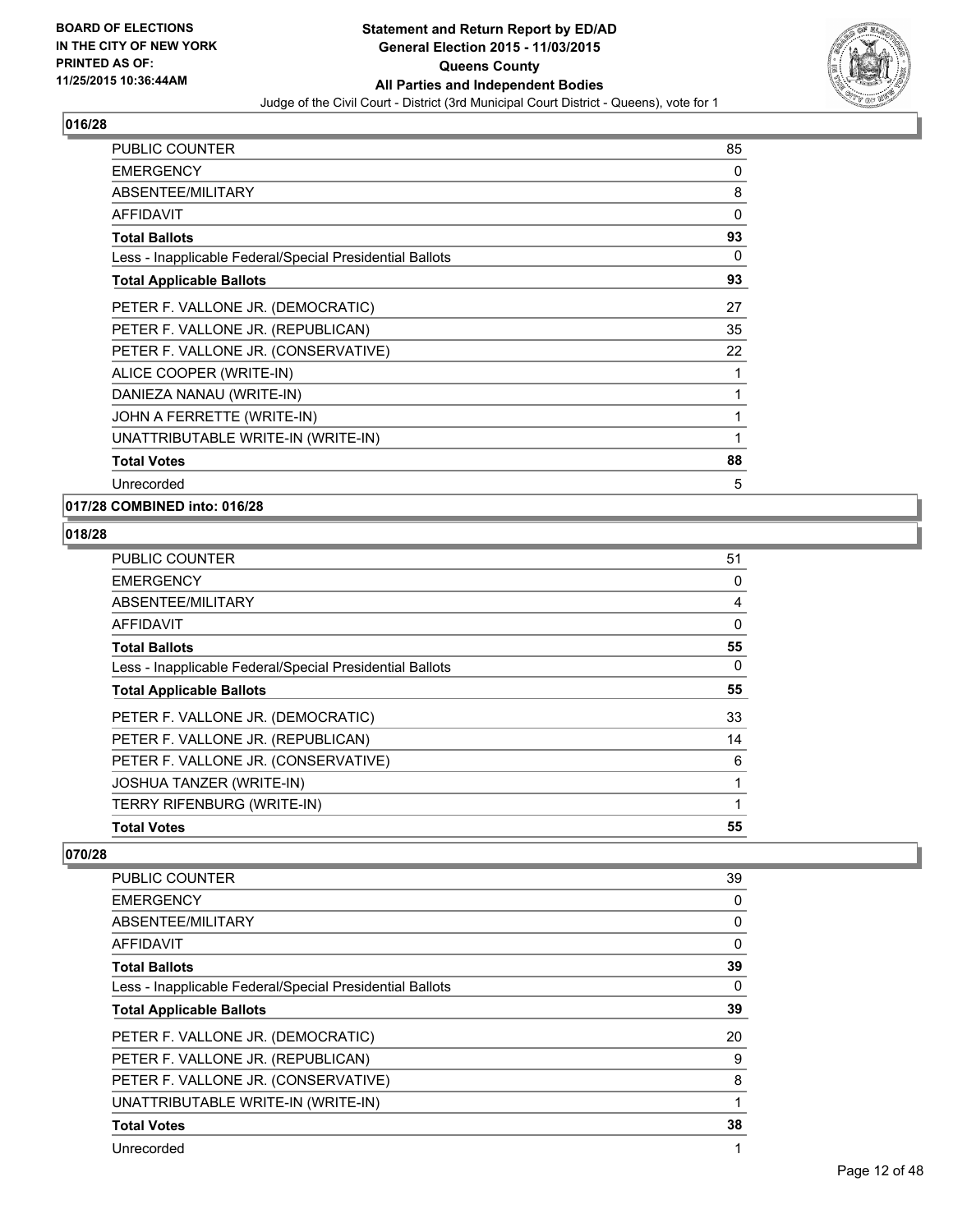

| PUBLIC COUNTER                                           | 35 |
|----------------------------------------------------------|----|
| <b>EMERGENCY</b>                                         | 0  |
| ABSENTEE/MILITARY                                        | 3  |
| <b>AFFIDAVIT</b>                                         | 0  |
| <b>Total Ballots</b>                                     | 38 |
| Less - Inapplicable Federal/Special Presidential Ballots | 0  |
| <b>Total Applicable Ballots</b>                          | 38 |
| PETER F. VALLONE JR. (DEMOCRATIC)                        | 16 |
| PETER F. VALLONE JR. (REPUBLICAN)                        | 13 |
| PETER F. VALLONE JR. (CONSERVATIVE)                      |    |
| <b>Total Votes</b>                                       | 36 |
| Unrecorded                                               | 2  |

### **072/28**

| PUBLIC COUNTER                                           | 22 |
|----------------------------------------------------------|----|
| <b>EMERGENCY</b>                                         | 0  |
| ABSENTEE/MILITARY                                        | 3  |
| <b>AFFIDAVIT</b>                                         | 0  |
| <b>Total Ballots</b>                                     | 25 |
| Less - Inapplicable Federal/Special Presidential Ballots | 0  |
| <b>Total Applicable Ballots</b>                          | 25 |
| PETER F. VALLONE JR. (DEMOCRATIC)                        | 11 |
| PETER F. VALLONE JR. (REPUBLICAN)                        | 9  |
| PETER F. VALLONE JR. (CONSERVATIVE)                      | 4  |
| <b>Total Votes</b>                                       | 24 |
| Unrecorded                                               |    |
|                                                          |    |

| PUBLIC COUNTER                                           | 39 |
|----------------------------------------------------------|----|
| <b>EMERGENCY</b>                                         | 0  |
| ABSENTEE/MILITARY                                        | 4  |
| AFFIDAVIT                                                | 0  |
| <b>Total Ballots</b>                                     | 43 |
| Less - Inapplicable Federal/Special Presidential Ballots | 0  |
| <b>Total Applicable Ballots</b>                          | 43 |
| PETER F. VALLONE JR. (DEMOCRATIC)                        | 27 |
| PETER F. VALLONE JR. (REPUBLICAN)                        | 9  |
| PETER F. VALLONE JR. (CONSERVATIVE)                      | 4  |
| UNATTRIBUTABLE WRITE-IN (WRITE-IN)                       |    |
| <b>Total Votes</b>                                       | 41 |
| Unrecorded                                               | 2  |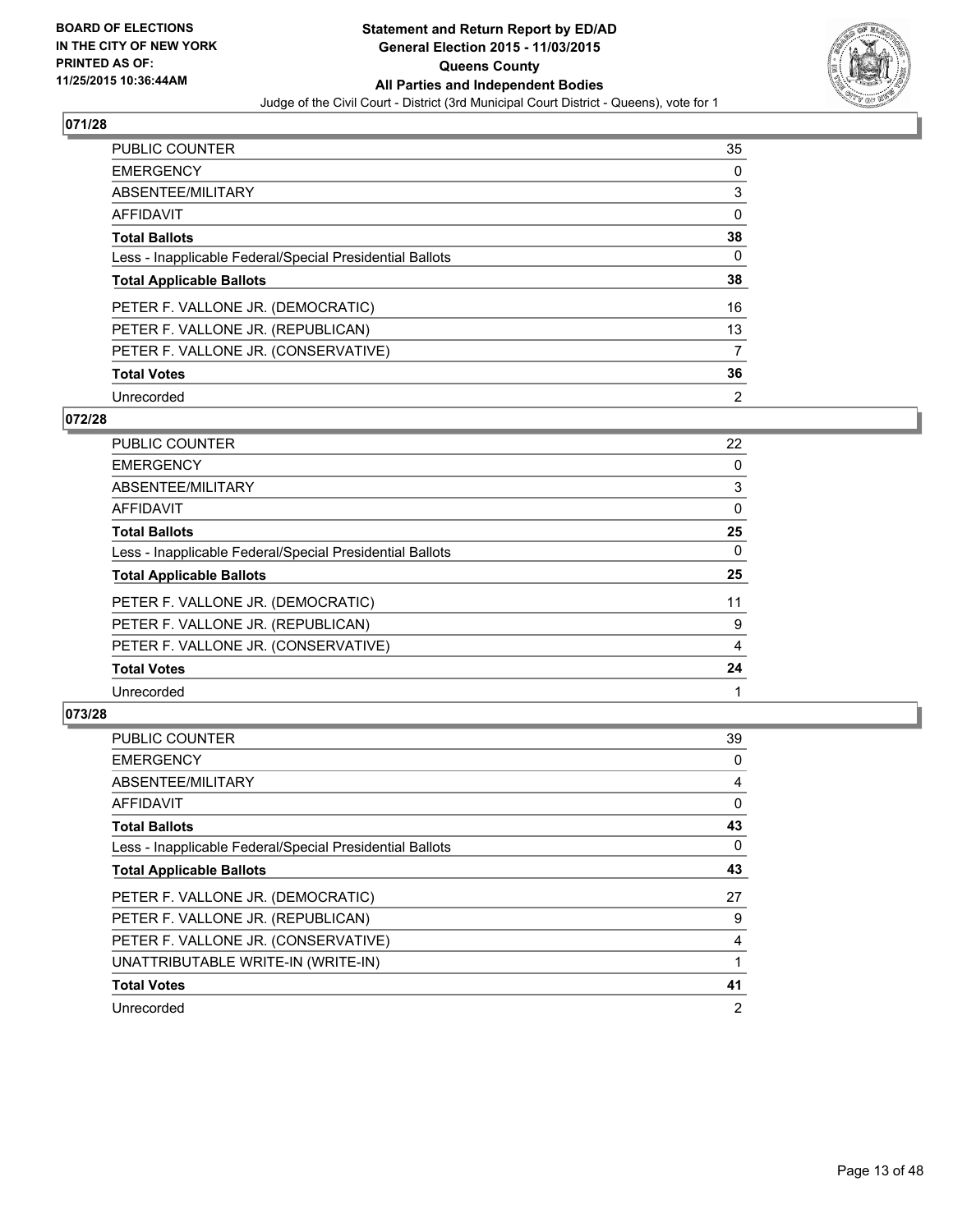

| <b>PUBLIC COUNTER</b>                                    | 41 |
|----------------------------------------------------------|----|
| <b>EMERGENCY</b>                                         | 0  |
| ABSENTEE/MILITARY                                        | 5  |
| <b>AFFIDAVIT</b>                                         | 0  |
| <b>Total Ballots</b>                                     | 46 |
| Less - Inapplicable Federal/Special Presidential Ballots | 0  |
| <b>Total Applicable Ballots</b>                          | 46 |
| PETER F. VALLONE JR. (DEMOCRATIC)                        | 20 |
| PETER F. VALLONE JR. (REPUBLICAN)                        | 19 |
| PETER F. VALLONE JR. (CONSERVATIVE)                      | 4  |
| UNATTRIBUTABLE WRITE-IN (WRITE-IN)                       | 2  |
| <b>Total Votes</b>                                       | 45 |
| Unrecorded                                               | 1  |

### **075/28**

| <b>PUBLIC COUNTER</b>                                    | 29 |
|----------------------------------------------------------|----|
| <b>EMERGENCY</b>                                         | 0  |
| ABSENTEE/MILITARY                                        | 7  |
| AFFIDAVIT                                                | 0  |
| <b>Total Ballots</b>                                     | 36 |
| Less - Inapplicable Federal/Special Presidential Ballots | 0  |
| <b>Total Applicable Ballots</b>                          | 36 |
| PETER F. VALLONE JR. (DEMOCRATIC)                        | 14 |
| PETER F. VALLONE JR. (REPUBLICAN)                        | 10 |
| PETER F. VALLONE JR. (CONSERVATIVE)                      | 6  |
| <b>Total Votes</b>                                       | 30 |
| Unrecorded                                               | 6  |

| <b>PUBLIC COUNTER</b>                                    | 31             |
|----------------------------------------------------------|----------------|
| <b>EMERGENCY</b>                                         | 0              |
| ABSENTEE/MILITARY                                        | 4              |
| AFFIDAVIT                                                | 0              |
| <b>Total Ballots</b>                                     | 35             |
| Less - Inapplicable Federal/Special Presidential Ballots | 0              |
| <b>Total Applicable Ballots</b>                          | 35             |
| PETER F. VALLONE JR. (DEMOCRATIC)                        | 13             |
| PETER F. VALLONE JR. (REPUBLICAN)                        | 14             |
| PETER F. VALLONE JR. (CONSERVATIVE)                      | 5              |
| JONATHAN S. KINGSTON (WRITE-IN)                          |                |
| <b>Total Votes</b>                                       | 33             |
| Unrecorded                                               | $\overline{2}$ |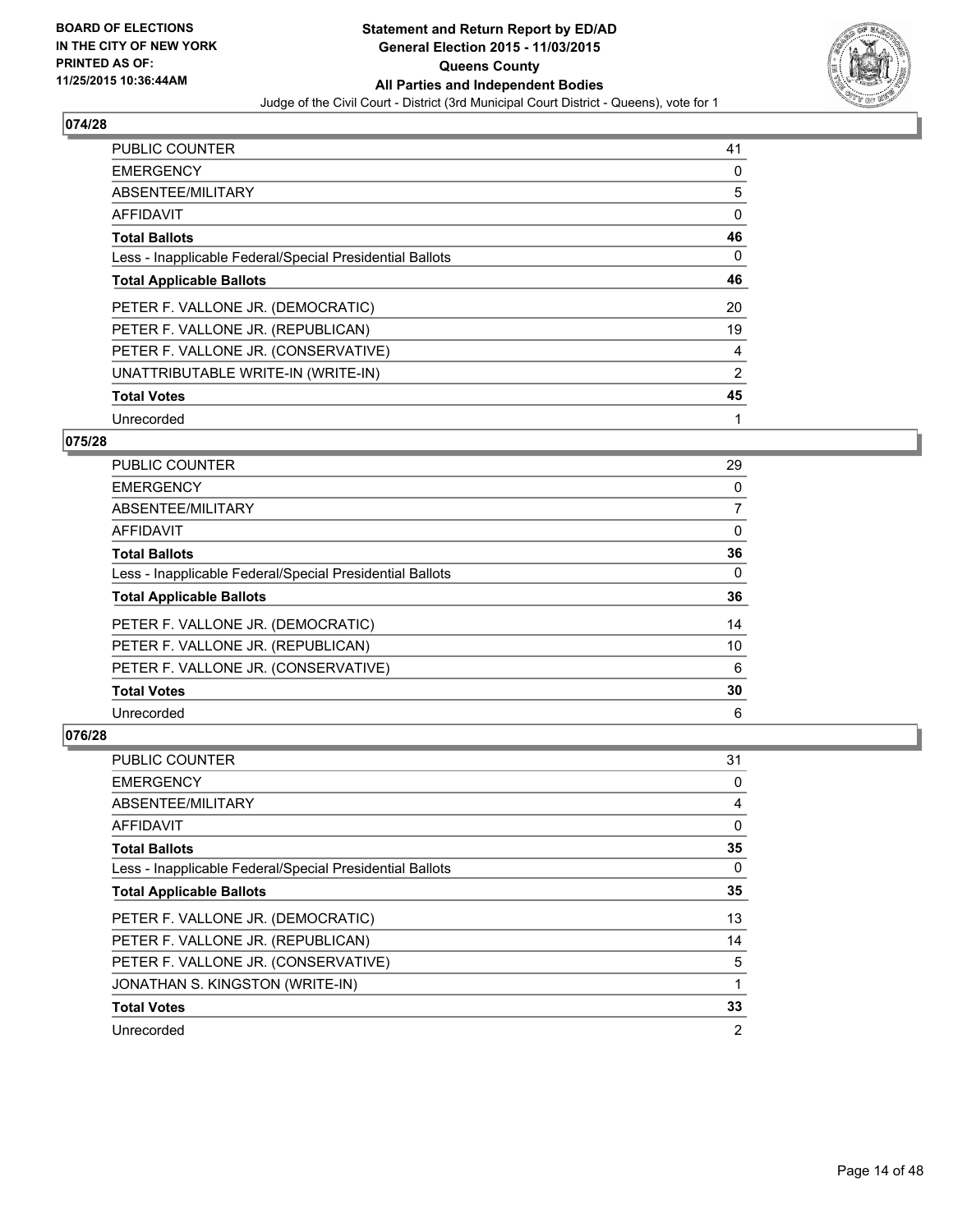

| <b>PUBLIC COUNTER</b>                                    | 20 |
|----------------------------------------------------------|----|
| <b>EMERGENCY</b>                                         | 0  |
| ABSENTEE/MILITARY                                        | 6  |
| AFFIDAVIT                                                | 0  |
| <b>Total Ballots</b>                                     | 26 |
| Less - Inapplicable Federal/Special Presidential Ballots | 0  |
| <b>Total Applicable Ballots</b>                          | 26 |
| PETER F. VALLONE JR. (DEMOCRATIC)                        | 9  |
| PETER F. VALLONE JR. (REPUBLICAN)                        | 9  |
| PETER F. VALLONE JR. (CONSERVATIVE)                      | 5  |
| <b>Total Votes</b>                                       | 23 |
| Unrecorded                                               | 3  |
| 078/28 COMBINED into: 014/28                             |    |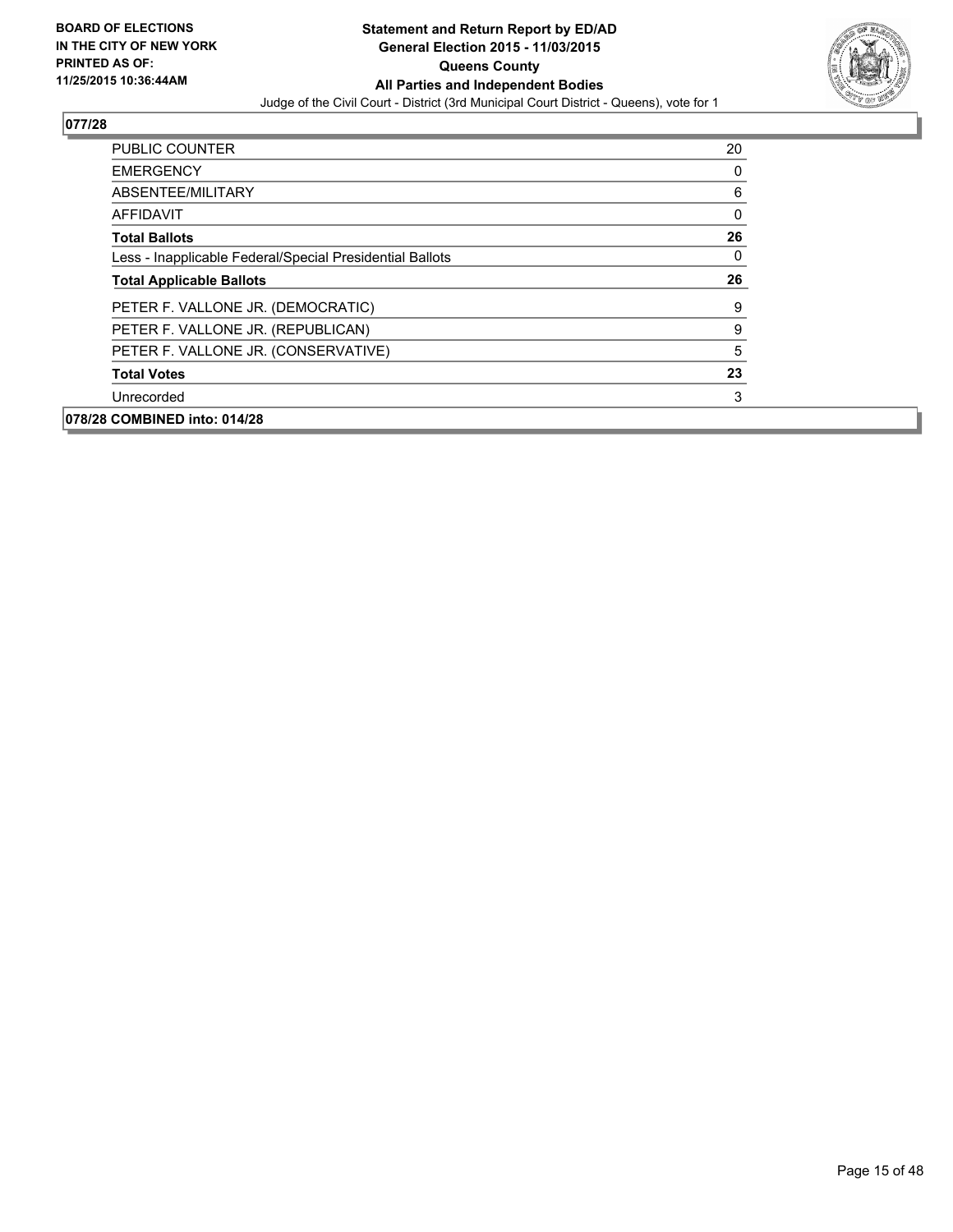

### **001/30 COMBINED into: 010/30**

**002/30** 

| 51  |
|-----|
| 0   |
| 56  |
|     |
| 108 |
| 0   |
| 108 |
| 61  |
| 31  |
| 9   |
| 101 |
|     |
|     |

#### **003/30 COMBINED into: 002/30**

**004/30 COMBINED into: 002/30**

| <b>PUBLIC COUNTER</b>                                    | 77 |
|----------------------------------------------------------|----|
| <b>EMERGENCY</b>                                         | 0  |
| ABSENTEE/MILITARY                                        | 8  |
| <b>AFFIDAVIT</b>                                         | 0  |
| <b>Total Ballots</b>                                     | 85 |
| Less - Inapplicable Federal/Special Presidential Ballots | 0  |
| <b>Total Applicable Ballots</b>                          | 85 |
| PETER F. VALLONE JR. (DEMOCRATIC)                        | 33 |
| PETER F. VALLONE JR. (REPUBLICAN)                        | 29 |
| PETER F. VALLONE JR. (CONSERVATIVE)                      | 18 |
| JAKE LASALA (WRITE-IN)                                   | 1  |
| JOSEPH T KLONOUSH (WRITE-IN)                             | 1  |
| <b>Total Votes</b>                                       | 82 |
| Unrecorded                                               | 3  |
| 006/30 COMBINED into: 005/30                             |    |
| 007/30 COMBINED into: 008/30                             |    |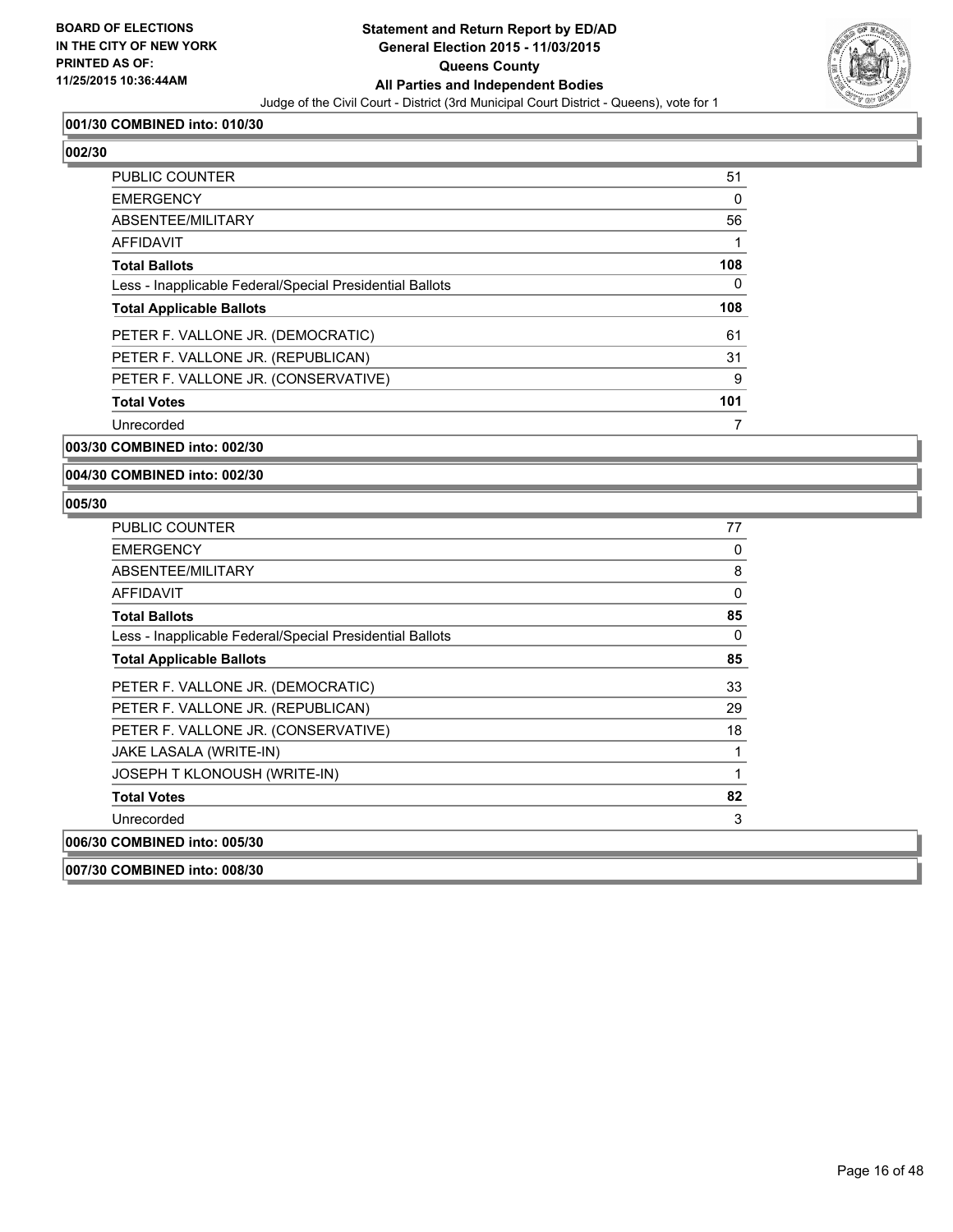

| <b>PUBLIC COUNTER</b>                                    | 44 |
|----------------------------------------------------------|----|
| <b>EMERGENCY</b>                                         | 0  |
| ABSENTEE/MILITARY                                        | 16 |
| <b>AFFIDAVIT</b>                                         | 0  |
| <b>Total Ballots</b>                                     | 60 |
| Less - Inapplicable Federal/Special Presidential Ballots | 0  |
| <b>Total Applicable Ballots</b>                          | 60 |
| PETER F. VALLONE JR. (DEMOCRATIC)                        | 24 |
| PETER F. VALLONE JR. (REPUBLICAN)                        | 23 |
| PETER F. VALLONE JR. (CONSERVATIVE)                      | 11 |
| <b>Total Votes</b>                                       | 58 |
|                                                          |    |

### **009/30**

| PUBLIC COUNTER                                           | 37 |
|----------------------------------------------------------|----|
| <b>EMERGENCY</b>                                         | 0  |
| ABSENTEE/MILITARY                                        | 4  |
| <b>AFFIDAVIT</b>                                         | 0  |
| <b>Total Ballots</b>                                     | 41 |
| Less - Inapplicable Federal/Special Presidential Ballots | 0  |
| <b>Total Applicable Ballots</b>                          | 41 |
| PETER F. VALLONE JR. (DEMOCRATIC)                        | 22 |
| PETER F. VALLONE JR. (REPUBLICAN)                        | 15 |
| PETER F. VALLONE JR. (CONSERVATIVE)                      | 3  |
| <b>Total Votes</b>                                       | 40 |
| Unrecorded                                               |    |
|                                                          |    |

| PUBLIC COUNTER                                           | 42 |
|----------------------------------------------------------|----|
| <b>EMERGENCY</b>                                         | 0  |
| ABSENTEE/MILITARY                                        | 11 |
| AFFIDAVIT                                                | 0  |
| <b>Total Ballots</b>                                     | 53 |
| Less - Inapplicable Federal/Special Presidential Ballots | 0  |
| <b>Total Applicable Ballots</b>                          | 53 |
| PETER F. VALLONE JR. (DEMOCRATIC)                        | 21 |
| PETER F. VALLONE JR. (REPUBLICAN)                        | 24 |
| PETER F. VALLONE JR. (CONSERVATIVE)                      | 3  |
| ANDREW M. ARCESE (WRITE-IN)                              |    |
| JAMES HONG (WRITE-IN)                                    |    |
| <b>Total Votes</b>                                       | 50 |
| Unrecorded                                               | 3  |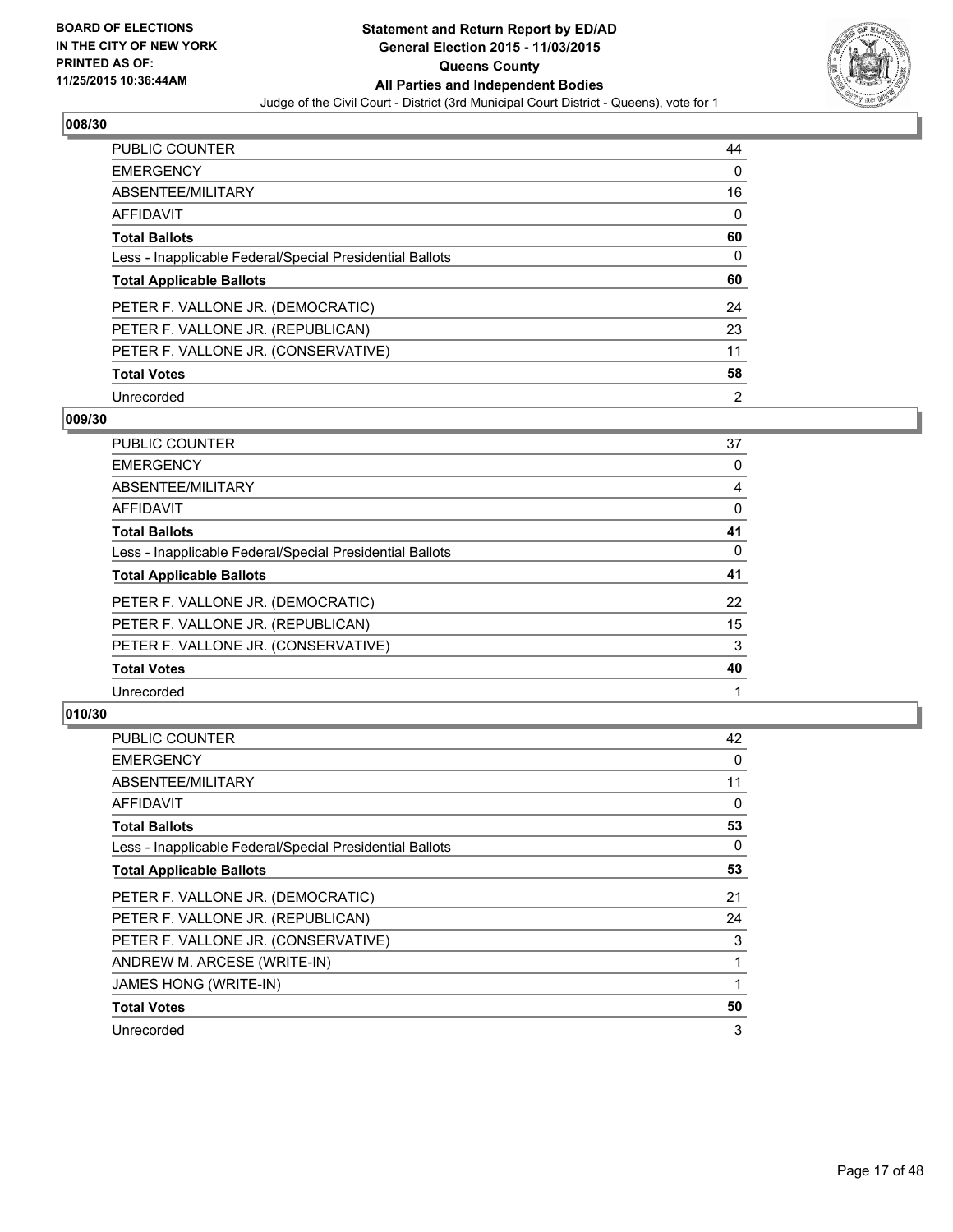

| <b>PUBLIC COUNTER</b>                                    | 39 |
|----------------------------------------------------------|----|
| <b>EMERGENCY</b>                                         | 0  |
| ABSENTEE/MILITARY                                        | 6  |
| AFFIDAVIT                                                | 0  |
| <b>Total Ballots</b>                                     | 45 |
| Less - Inapplicable Federal/Special Presidential Ballots | 0  |
| <b>Total Applicable Ballots</b>                          | 45 |
| PETER F. VALLONE JR. (DEMOCRATIC)                        | 15 |
| PETER F. VALLONE JR. (REPUBLICAN)                        | 15 |
| PETER F. VALLONE JR. (CONSERVATIVE)                      | 13 |
| SHAWN FOX (WRITE-IN)                                     | 1  |
| UNATTRIBUTABLE WRITE-IN (WRITE-IN)                       | 1  |
| <b>Total Votes</b>                                       | 45 |

### **012/30**

| PUBLIC COUNTER                                           | 42 |
|----------------------------------------------------------|----|
| <b>EMERGENCY</b>                                         | 0  |
| ABSENTEE/MILITARY                                        | 5  |
| <b>AFFIDAVIT</b>                                         | 0  |
| <b>Total Ballots</b>                                     | 47 |
| Less - Inapplicable Federal/Special Presidential Ballots | 0  |
| <b>Total Applicable Ballots</b>                          | 47 |
| PETER F. VALLONE JR. (DEMOCRATIC)                        | 8  |
| PETER F. VALLONE JR. (REPUBLICAN)                        | 25 |
| PETER F. VALLONE JR. (CONSERVATIVE)                      | 13 |
| <b>Total Votes</b>                                       | 46 |
|                                                          |    |

| <b>PUBLIC COUNTER</b>                                    | 51 |
|----------------------------------------------------------|----|
| <b>EMERGENCY</b>                                         | 0  |
| ABSENTEE/MILITARY                                        |    |
| AFFIDAVIT                                                | 0  |
| <b>Total Ballots</b>                                     | 52 |
| Less - Inapplicable Federal/Special Presidential Ballots | 0  |
| <b>Total Applicable Ballots</b>                          | 52 |
| PETER F. VALLONE JR. (DEMOCRATIC)                        | 25 |
| PETER F. VALLONE JR. (REPUBLICAN)                        | 19 |
| PETER F. VALLONE JR. (CONSERVATIVE)                      | 5  |
| <b>GAIL AMBROSINI (WRITE-IN)</b>                         |    |
| <b>Total Votes</b>                                       | 50 |
| Unrecorded                                               | 2  |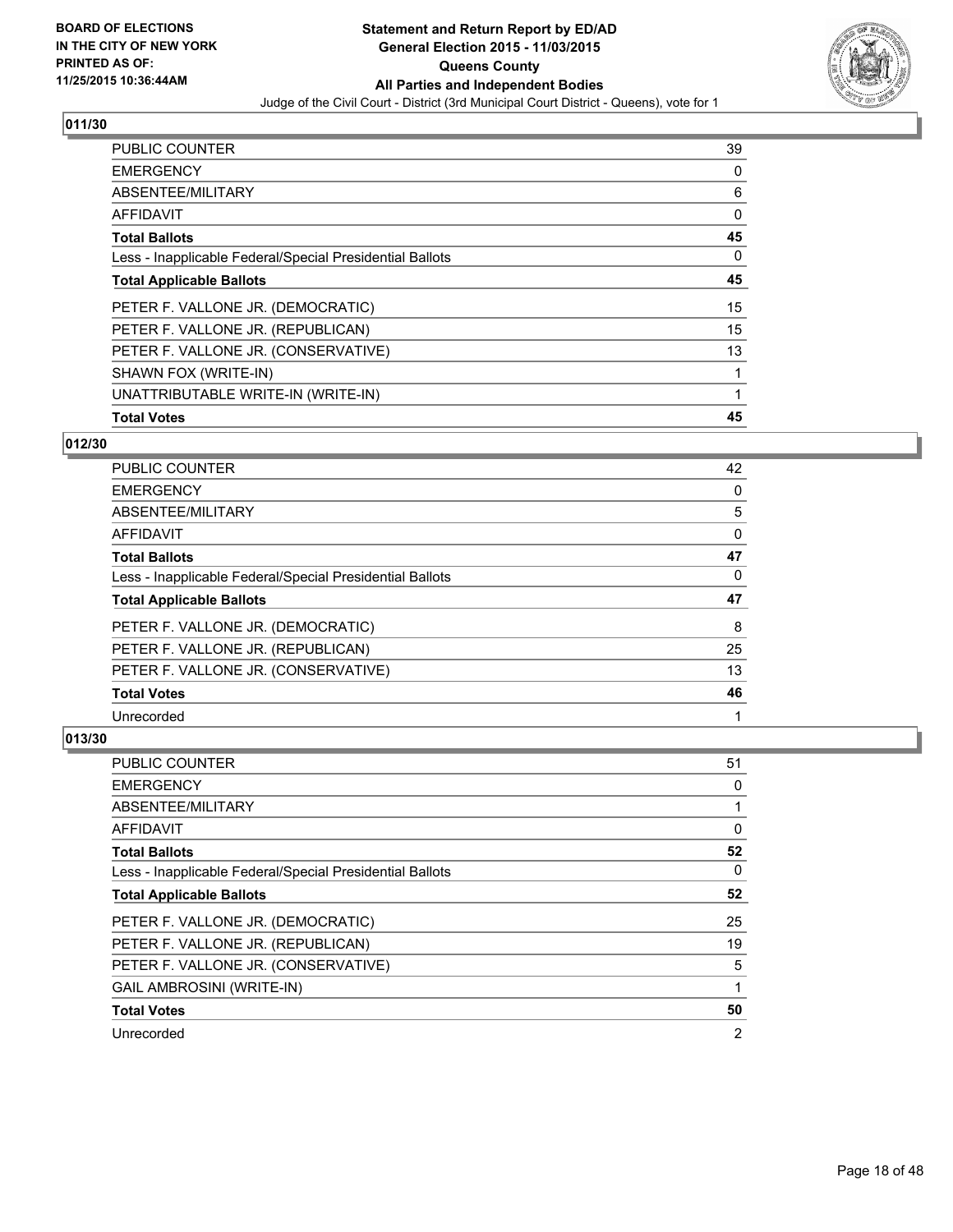

| <b>PUBLIC COUNTER</b>                                    | 53 |
|----------------------------------------------------------|----|
| <b>EMERGENCY</b>                                         | 0  |
| ABSENTEE/MILITARY                                        | 11 |
| AFFIDAVIT                                                | 0  |
| <b>Total Ballots</b>                                     | 64 |
| Less - Inapplicable Federal/Special Presidential Ballots | 0  |
| <b>Total Applicable Ballots</b>                          | 64 |
| PETER F. VALLONE JR. (DEMOCRATIC)                        | 28 |
| PETER F. VALLONE JR. (REPUBLICAN)                        | 22 |
| PETER F. VALLONE JR. (CONSERVATIVE)                      | 11 |
| <b>Total Votes</b>                                       | 61 |
| Unrecorded                                               | 3  |

# **015/30 COMBINED into: 014/30**

### **016/30**

| PUBLIC COUNTER                                           | 32             |
|----------------------------------------------------------|----------------|
| <b>EMERGENCY</b>                                         | 0              |
| ABSENTEE/MILITARY                                        | 4              |
| <b>AFFIDAVIT</b>                                         |                |
| <b>Total Ballots</b>                                     | 37             |
| Less - Inapplicable Federal/Special Presidential Ballots | $\Omega$       |
| <b>Total Applicable Ballots</b>                          | 37             |
| PETER F. VALLONE JR. (DEMOCRATIC)                        | 18             |
| PETER F. VALLONE JR. (REPUBLICAN)                        | 11             |
| PETER F. VALLONE JR. (CONSERVATIVE)                      | 6              |
| <b>Total Votes</b>                                       | 35             |
| Unrecorded                                               | $\overline{2}$ |

| PUBLIC COUNTER                                           | 25 |
|----------------------------------------------------------|----|
| <b>EMERGENCY</b>                                         | 0  |
| ABSENTEE/MILITARY                                        |    |
| AFFIDAVIT                                                | 0  |
| <b>Total Ballots</b>                                     | 26 |
| Less - Inapplicable Federal/Special Presidential Ballots | 0  |
| <b>Total Applicable Ballots</b>                          | 26 |
| PETER F. VALLONE JR. (DEMOCRATIC)                        | 11 |
| PETER F. VALLONE JR. (REPUBLICAN)                        | 8  |
| PETER F. VALLONE JR. (CONSERVATIVE)                      | 6  |
| UNATTRIBUTABLE WRITE-IN (WRITE-IN)                       |    |
| <b>Total Votes</b>                                       | 26 |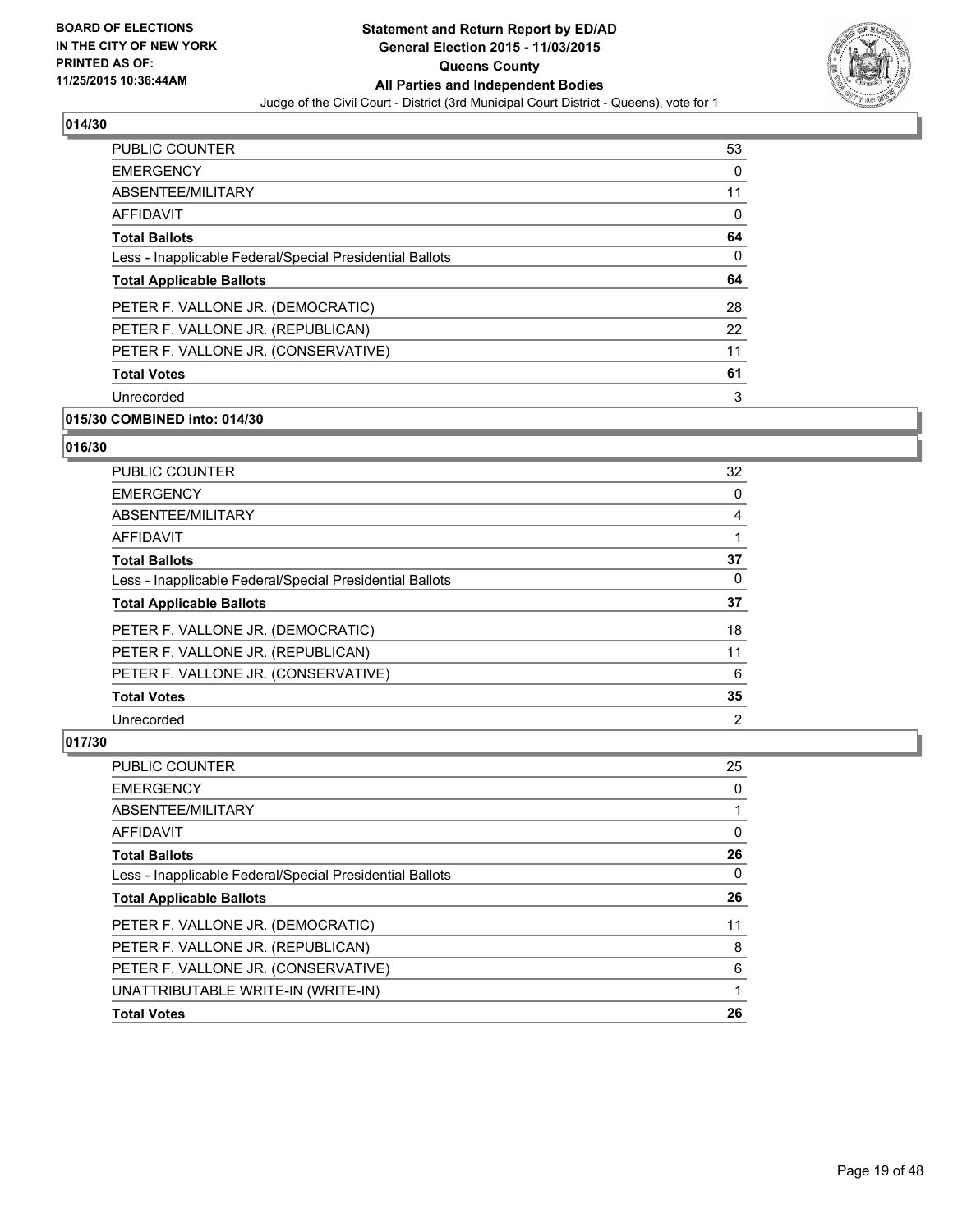

| <b>PUBLIC COUNTER</b>                                    | 37 |
|----------------------------------------------------------|----|
| <b>EMERGENCY</b>                                         | 0  |
| ABSENTEE/MILITARY                                        | 4  |
| AFFIDAVIT                                                | 0  |
| <b>Total Ballots</b>                                     | 41 |
| Less - Inapplicable Federal/Special Presidential Ballots | 0  |
| <b>Total Applicable Ballots</b>                          | 41 |
| PETER F. VALLONE JR. (DEMOCRATIC)                        | 22 |
| PETER F. VALLONE JR. (REPUBLICAN)                        | 15 |
| PETER F. VALLONE JR. (CONSERVATIVE)                      | 4  |
| <b>Total Votes</b>                                       | 41 |

#### **020/30 COMBINED into: 011/30**

#### **021/30**

| PUBLIC COUNTER                                           | 64 |
|----------------------------------------------------------|----|
| <b>EMERGENCY</b>                                         | 0  |
| <b>ABSENTEE/MILITARY</b>                                 | 4  |
| <b>AFFIDAVIT</b>                                         | 0  |
| <b>Total Ballots</b>                                     | 68 |
| Less - Inapplicable Federal/Special Presidential Ballots | 0  |
| <b>Total Applicable Ballots</b>                          | 68 |
| PETER F. VALLONE JR. (DEMOCRATIC)                        | 36 |
| PETER F. VALLONE JR. (REPUBLICAN)                        | 17 |
| PETER F. VALLONE JR. (CONSERVATIVE)                      | 8  |
| <b>Total Votes</b>                                       | 61 |
| Unrecorded                                               | 7  |

| <b>PUBLIC COUNTER</b>                                    | 54 |
|----------------------------------------------------------|----|
| <b>EMERGENCY</b>                                         | 0  |
| ABSENTEE/MILITARY                                        | 16 |
| AFFIDAVIT                                                | 0  |
| <b>Total Ballots</b>                                     | 70 |
| Less - Inapplicable Federal/Special Presidential Ballots | 0  |
| <b>Total Applicable Ballots</b>                          | 70 |
|                                                          |    |
| PETER F. VALLONE JR. (DEMOCRATIC)                        | 41 |
| PETER F. VALLONE JR. (REPUBLICAN)                        | 19 |
| PETER F. VALLONE JR. (CONSERVATIVE)                      | 8  |
| <b>Total Votes</b>                                       | 68 |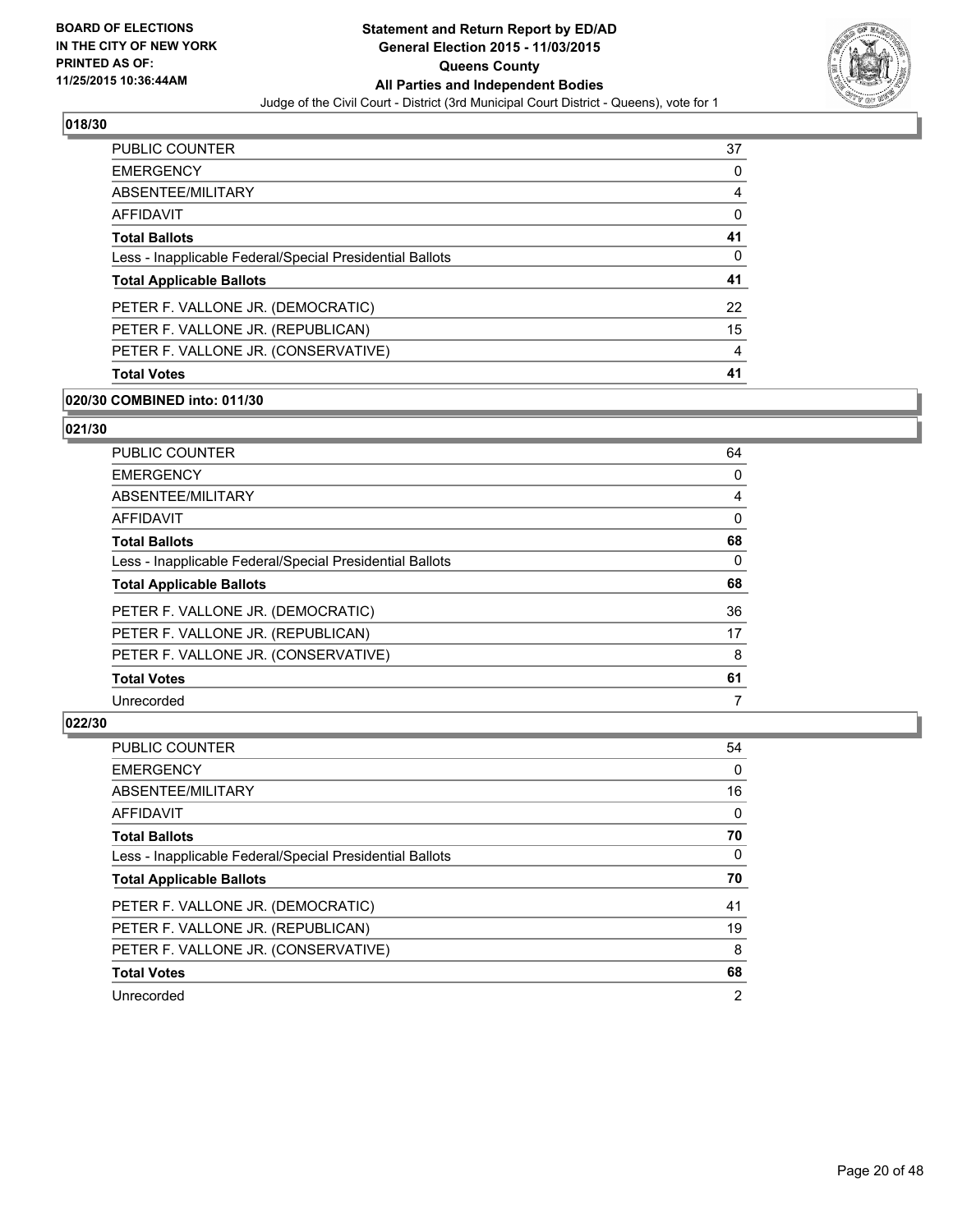

| PUBLIC COUNTER                                           | 38 |
|----------------------------------------------------------|----|
| <b>EMERGENCY</b>                                         | 0  |
| ABSENTEE/MILITARY                                        | 10 |
| AFFIDAVIT                                                | 0  |
| <b>Total Ballots</b>                                     | 48 |
| Less - Inapplicable Federal/Special Presidential Ballots | 0  |
| <b>Total Applicable Ballots</b>                          | 48 |
| PETER F. VALLONE JR. (DEMOCRATIC)                        | 29 |
| PETER F. VALLONE JR. (REPUBLICAN)                        | 14 |
| PETER F. VALLONE JR. (CONSERVATIVE)                      | 2  |
| UNATTRIBUTABLE WRITE-IN (WRITE-IN)                       | 1  |
| <b>Total Votes</b>                                       | 46 |
| Unrecorded                                               | 2  |
| 024/30 COMBINED into: 023/30                             |    |

### **025/30**

| PUBLIC COUNTER                                           | 48 |
|----------------------------------------------------------|----|
| <b>EMERGENCY</b>                                         | 0  |
| ABSENTEE/MILITARY                                        | 8  |
| AFFIDAVIT                                                | 1  |
| <b>Total Ballots</b>                                     | 57 |
| Less - Inapplicable Federal/Special Presidential Ballots | 0  |
| <b>Total Applicable Ballots</b>                          | 57 |
| PETER F. VALLONE JR. (DEMOCRATIC)                        | 35 |
| PETER F. VALLONE JR. (REPUBLICAN)                        | 14 |
| PETER F. VALLONE JR. (CONSERVATIVE)                      | 5  |
| MILDRED T. KURZAWA (WRITE-IN)                            | 1  |
| UNATTRIBUTABLE WRITE-IN (WRITE-IN)                       | 1  |
| <b>Total Votes</b>                                       | 56 |
| Unrecorded                                               | 1  |

# **026/30 COMBINED into: 021/30**

**027/30** 

| 028/30 COMBINED into: 023/30                             |    |
|----------------------------------------------------------|----|
| <b>Total Votes</b>                                       | 56 |
| PETER F. VALLONE JR. (CONSERVATIVE)                      | 6  |
| PETER F. VALLONE JR. (REPUBLICAN)                        | 17 |
| PETER F. VALLONE JR. (DEMOCRATIC)                        | 33 |
| <b>Total Applicable Ballots</b>                          | 56 |
| Less - Inapplicable Federal/Special Presidential Ballots | 0  |
| <b>Total Ballots</b>                                     | 56 |
| <b>AFFIDAVIT</b>                                         | 0  |
| ABSENTEE/MILITARY                                        | 3  |
| <b>EMERGENCY</b>                                         | 0  |
| <b>PUBLIC COUNTER</b>                                    | 53 |

### **030/30 COMBINED into: 022/30**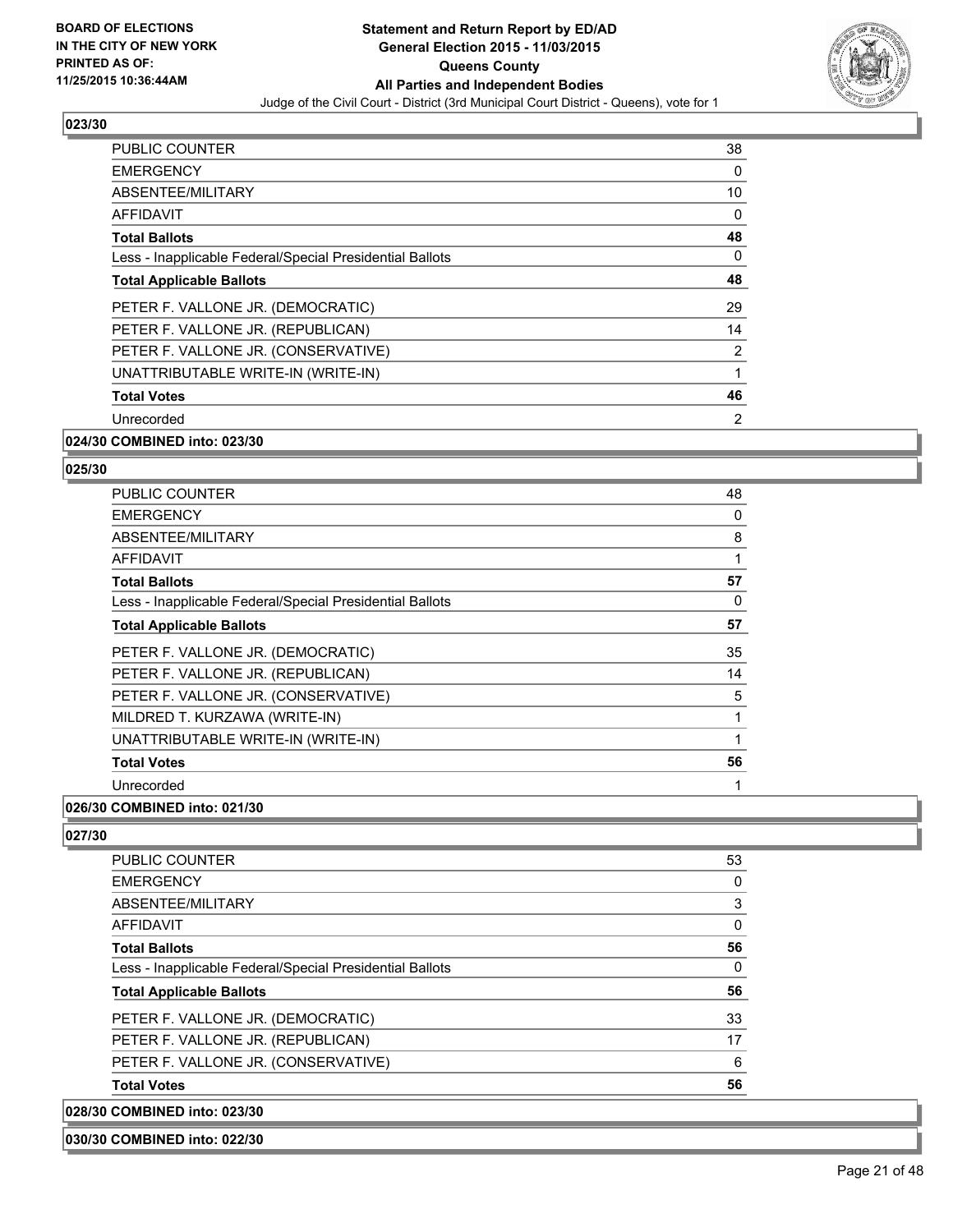

**031/30 COMBINED into: 027/30**

**034/30 COMBINED into: 011/30**

**070/30 COMBINED into: 027/30**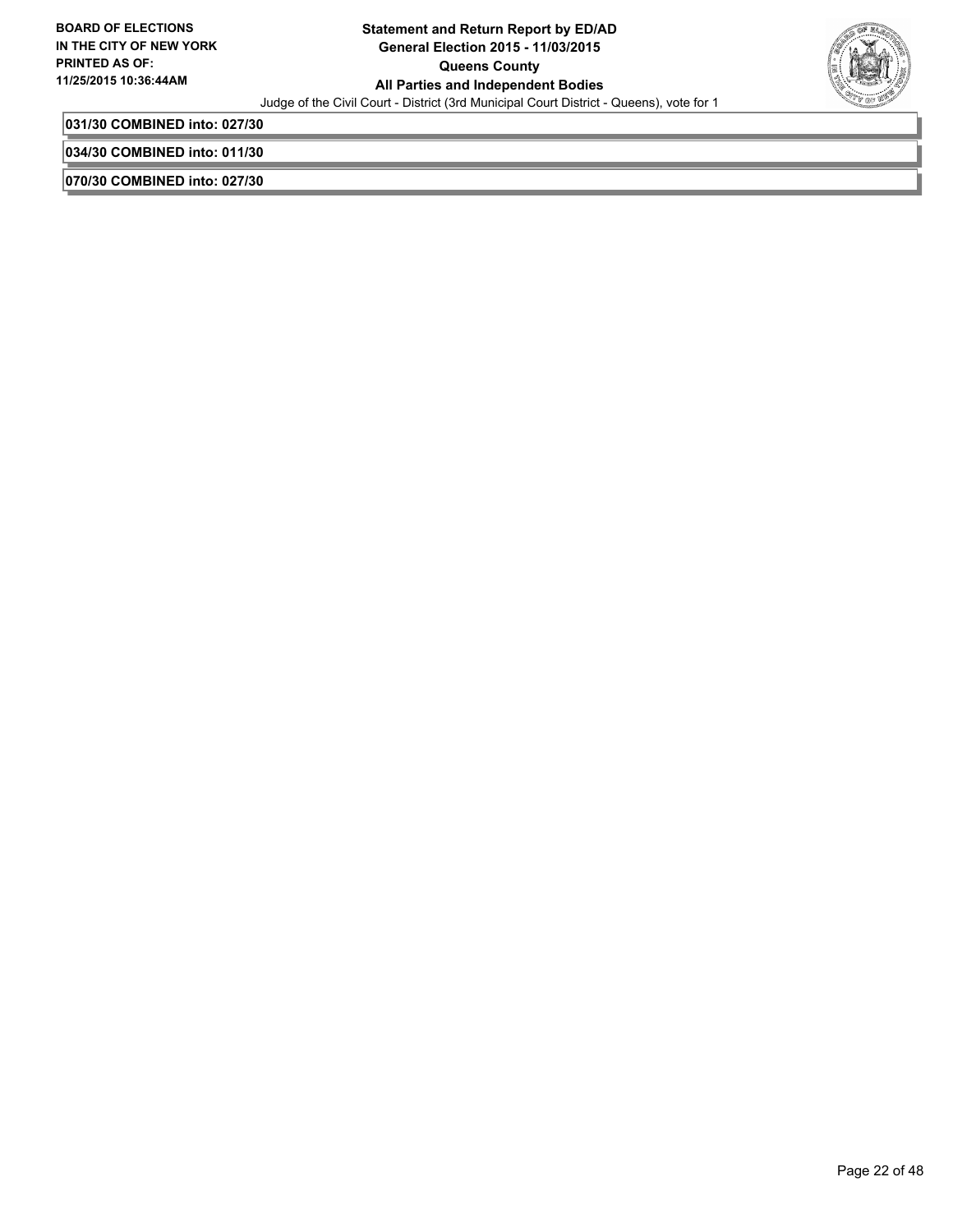

| <b>PUBLIC COUNTER</b>                                    | 29             |
|----------------------------------------------------------|----------------|
| <b>EMERGENCY</b>                                         | 0              |
| ABSENTEE/MILITARY                                        | 2              |
| <b>AFFIDAVIT</b>                                         |                |
| <b>Total Ballots</b>                                     | 32             |
| Less - Inapplicable Federal/Special Presidential Ballots | 0              |
| <b>Total Applicable Ballots</b>                          | 32             |
| PETER F. VALLONE JR. (DEMOCRATIC)                        | 18             |
| PETER F. VALLONE JR. (REPUBLICAN)                        | 8              |
| PETER F. VALLONE JR. (CONSERVATIVE)                      | $\overline{2}$ |
| <b>Total Votes</b>                                       | 28             |
| Unrecorded                                               | 4              |

### **002/31**

| PUBLIC COUNTER                                           | 30 |
|----------------------------------------------------------|----|
| <b>EMERGENCY</b>                                         | 0  |
| ABSENTEE/MILITARY                                        | 6  |
| <b>AFFIDAVIT</b>                                         | 0  |
| <b>Total Ballots</b>                                     | 36 |
| Less - Inapplicable Federal/Special Presidential Ballots | 0  |
| <b>Total Applicable Ballots</b>                          | 36 |
| PETER F. VALLONE JR. (DEMOCRATIC)                        | 23 |
| PETER F. VALLONE JR. (REPUBLICAN)                        | 6  |
| PETER F. VALLONE JR. (CONSERVATIVE)                      | 1  |
| JOHN C NAUDUS (WRITE-IN)                                 | 1  |
| JOHN NAUDUS (WRITE-IN)                                   | 1  |
| <b>Total Votes</b>                                       | 32 |
| Unrecorded                                               | 4  |

| PUBLIC COUNTER                                           | 22       |
|----------------------------------------------------------|----------|
| <b>EMERGENCY</b>                                         | 0        |
| ABSENTEE/MILITARY                                        |          |
| <b>AFFIDAVIT</b>                                         | 0        |
| <b>Total Ballots</b>                                     | 23       |
| Less - Inapplicable Federal/Special Presidential Ballots | 0        |
| <b>Total Applicable Ballots</b>                          | 23       |
| PETER F. VALLONE JR. (DEMOCRATIC)                        | 15       |
| PETER F. VALLONE JR. (REPUBLICAN)                        | 8        |
| PETER F. VALLONE JR. (CONSERVATIVE)                      | $\Omega$ |
| <b>Total Votes</b>                                       | 23       |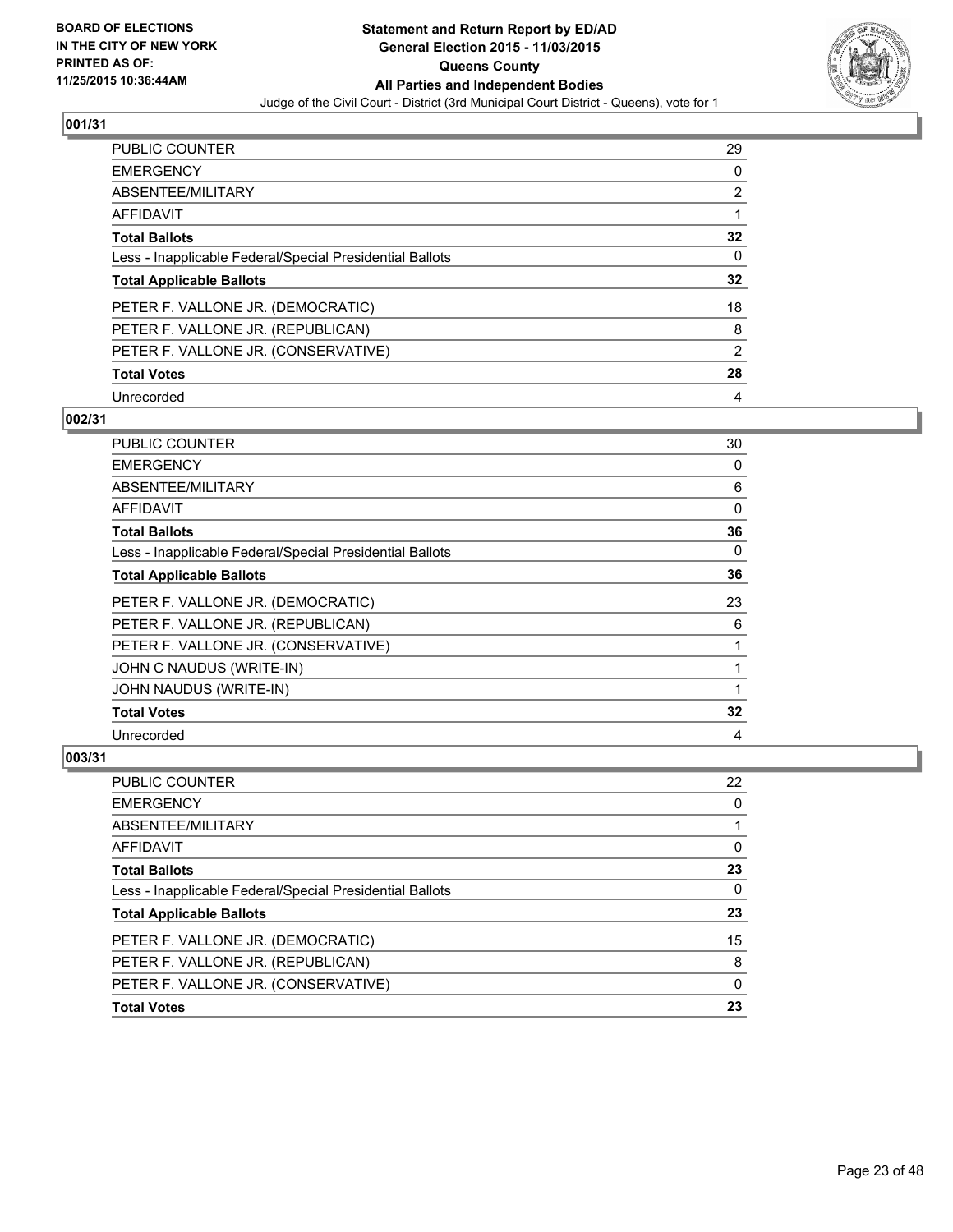

| <b>PUBLIC COUNTER</b>                                    | 55 |
|----------------------------------------------------------|----|
| <b>EMERGENCY</b>                                         | 0  |
| ABSENTEE/MILITARY                                        | 2  |
| <b>AFFIDAVIT</b>                                         | 3  |
| <b>Total Ballots</b>                                     | 60 |
| Less - Inapplicable Federal/Special Presidential Ballots | 0  |
| <b>Total Applicable Ballots</b>                          | 60 |
|                                                          |    |
| PETER F. VALLONE JR. (DEMOCRATIC)                        | 48 |
| PETER F. VALLONE JR. (REPUBLICAN)                        | 8  |
| PETER F. VALLONE JR. (CONSERVATIVE)                      |    |
| <b>Total Votes</b>                                       | 57 |

### **005/31**

| 17 |
|----|
| 0  |
| 0  |
| 0  |
| 17 |
| 0  |
| 17 |
| 8  |
| 5  |
|    |
| 14 |
| 3  |
|    |

### **006/31 COMBINED into: 005/31**

### **007/31 COMBINED into: 004/31**

| <b>PUBLIC COUNTER</b>                                    | 15 |
|----------------------------------------------------------|----|
| <b>EMERGENCY</b>                                         | 0  |
| ABSENTEE/MILITARY                                        | 2  |
| AFFIDAVIT                                                | 0  |
| <b>Total Ballots</b>                                     | 17 |
| Less - Inapplicable Federal/Special Presidential Ballots | 0  |
|                                                          |    |
| <b>Total Applicable Ballots</b>                          | 17 |
| PETER F. VALLONE JR. (DEMOCRATIC)                        | 6  |
| PETER F. VALLONE JR. (REPUBLICAN)                        | 5  |
| PETER F. VALLONE JR. (CONSERVATIVE)                      | 3  |
| <b>Total Votes</b>                                       | 14 |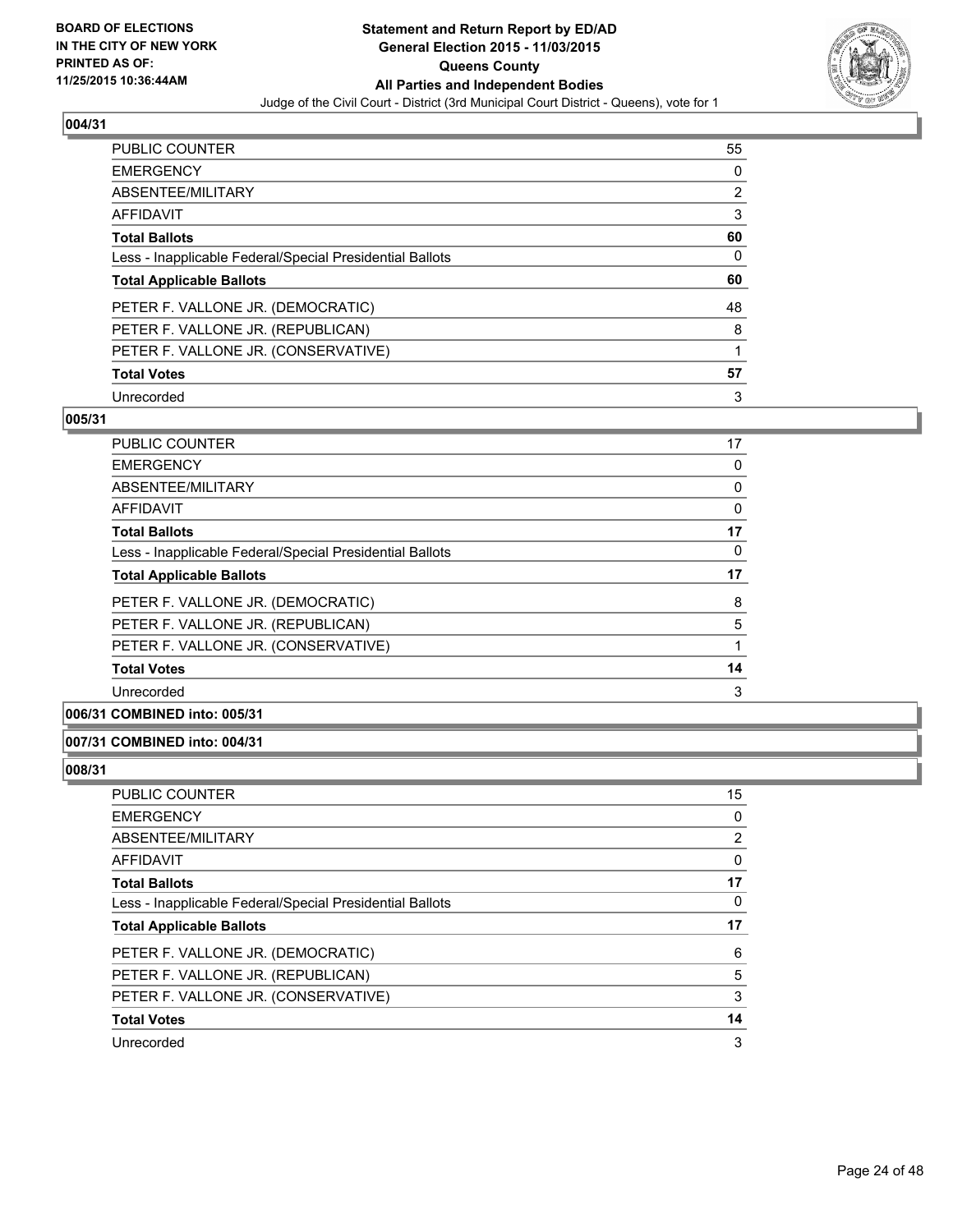

| PUBLIC COUNTER                                           | 29 |
|----------------------------------------------------------|----|
| <b>EMERGENCY</b>                                         | 0  |
| ABSENTEE/MILITARY                                        | 0  |
| AFFIDAVIT                                                | 0  |
| <b>Total Ballots</b>                                     | 29 |
| Less - Inapplicable Federal/Special Presidential Ballots | 0  |
| <b>Total Applicable Ballots</b>                          | 29 |
| PETER F. VALLONE JR. (DEMOCRATIC)                        | 26 |
| PETER F. VALLONE JR. (REPUBLICAN)                        |    |
| PETER F. VALLONE JR. (CONSERVATIVE)                      | 2  |
| <b>Total Votes</b>                                       | 29 |

# **010/31**

| PUBLIC COUNTER                                           | 44          |
|----------------------------------------------------------|-------------|
| <b>EMERGENCY</b>                                         | 0           |
| ABSENTEE/MILITARY                                        | 0           |
| AFFIDAVIT                                                | $\mathbf 0$ |
| <b>Total Ballots</b>                                     | 44          |
| Less - Inapplicable Federal/Special Presidential Ballots | $\Omega$    |
| <b>Total Applicable Ballots</b>                          | 44          |
| PETER F. VALLONE JR. (DEMOCRATIC)                        | 33          |
| PETER F. VALLONE JR. (REPUBLICAN)                        | 5           |
| PETER F. VALLONE JR. (CONSERVATIVE)                      | 1           |
| HILLARY CLINTON (WRITE-IN)                               |             |
| <b>Total Votes</b>                                       | 40          |
| Unrecorded                                               | 4           |
|                                                          |             |

| <b>PUBLIC COUNTER</b>                                    | 46             |
|----------------------------------------------------------|----------------|
| <b>EMERGENCY</b>                                         | 0              |
| ABSENTEE/MILITARY                                        | 0              |
| <b>AFFIDAVIT</b>                                         | 0              |
| <b>Total Ballots</b>                                     | 46             |
| Less - Inapplicable Federal/Special Presidential Ballots | 0              |
| <b>Total Applicable Ballots</b>                          | 46             |
| PETER F. VALLONE JR. (DEMOCRATIC)                        | 43             |
| PETER F. VALLONE JR. (REPUBLICAN)                        |                |
| PETER F. VALLONE JR. (CONSERVATIVE)                      | $\Omega$       |
| <b>Total Votes</b>                                       | 44             |
| Unrecorded                                               | $\overline{2}$ |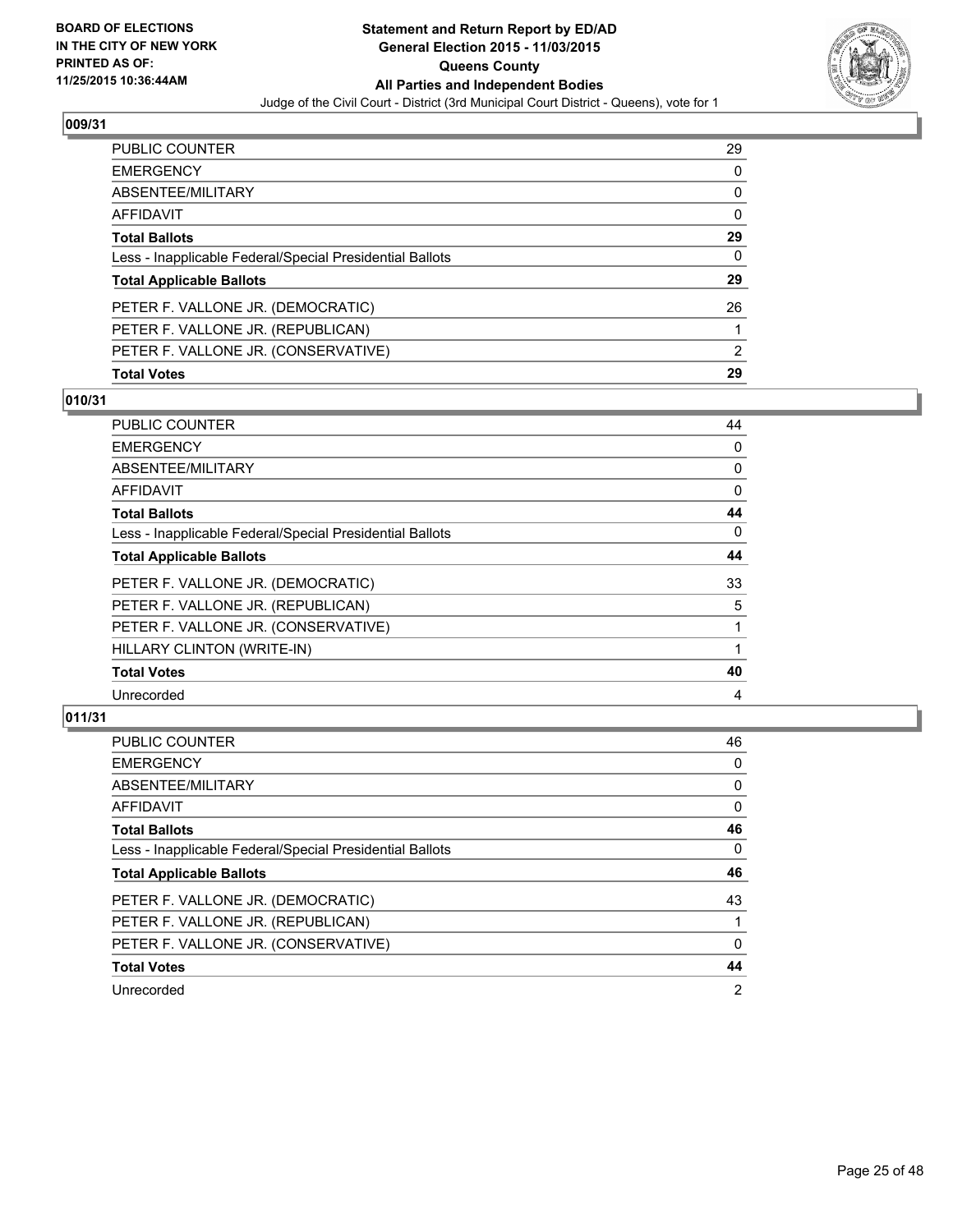

| PUBLIC COUNTER                                           | 30 |
|----------------------------------------------------------|----|
| <b>EMERGENCY</b>                                         | 0  |
| ABSENTEE/MILITARY                                        | 0  |
| <b>AFFIDAVIT</b>                                         | 0  |
| <b>Total Ballots</b>                                     | 30 |
| Less - Inapplicable Federal/Special Presidential Ballots | 0  |
| <b>Total Applicable Ballots</b>                          | 30 |
| PETER F. VALLONE JR. (DEMOCRATIC)                        | 27 |
| PETER F. VALLONE JR. (REPUBLICAN)                        |    |
| PETER F. VALLONE JR. (CONSERVATIVE)                      | 0  |
| <b>Total Votes</b>                                       | 28 |
| Unrecorded                                               | 2  |

### **013/31**

| PUBLIC COUNTER                                           | 27 |
|----------------------------------------------------------|----|
| <b>EMERGENCY</b>                                         | 0  |
| ABSENTEE/MILITARY                                        | 3  |
| <b>AFFIDAVIT</b>                                         | 0  |
| <b>Total Ballots</b>                                     | 30 |
| Less - Inapplicable Federal/Special Presidential Ballots | 0  |
| <b>Total Applicable Ballots</b>                          | 30 |
| PETER F. VALLONE JR. (DEMOCRATIC)                        | 24 |
| PETER F. VALLONE JR. (REPUBLICAN)                        | 3  |
| PETER F. VALLONE JR. (CONSERVATIVE)                      |    |
| UNATTRIBUTABLE WRITE-IN (WRITE-IN)                       |    |
| <b>Total Votes</b>                                       | 29 |
| Unrecorded                                               |    |

| <b>PUBLIC COUNTER</b>                                    | 40 |
|----------------------------------------------------------|----|
| <b>EMERGENCY</b>                                         | 0  |
| ABSENTEE/MILITARY                                        | 4  |
| AFFIDAVIT                                                |    |
| <b>Total Ballots</b>                                     | 45 |
| Less - Inapplicable Federal/Special Presidential Ballots | 0  |
|                                                          |    |
| <b>Total Applicable Ballots</b>                          | 45 |
| PETER F. VALLONE JR. (DEMOCRATIC)                        | 35 |
| PETER F. VALLONE JR. (REPUBLICAN)                        | 8  |
| PETER F. VALLONE JR. (CONSERVATIVE)                      |    |
| <b>Total Votes</b>                                       | 44 |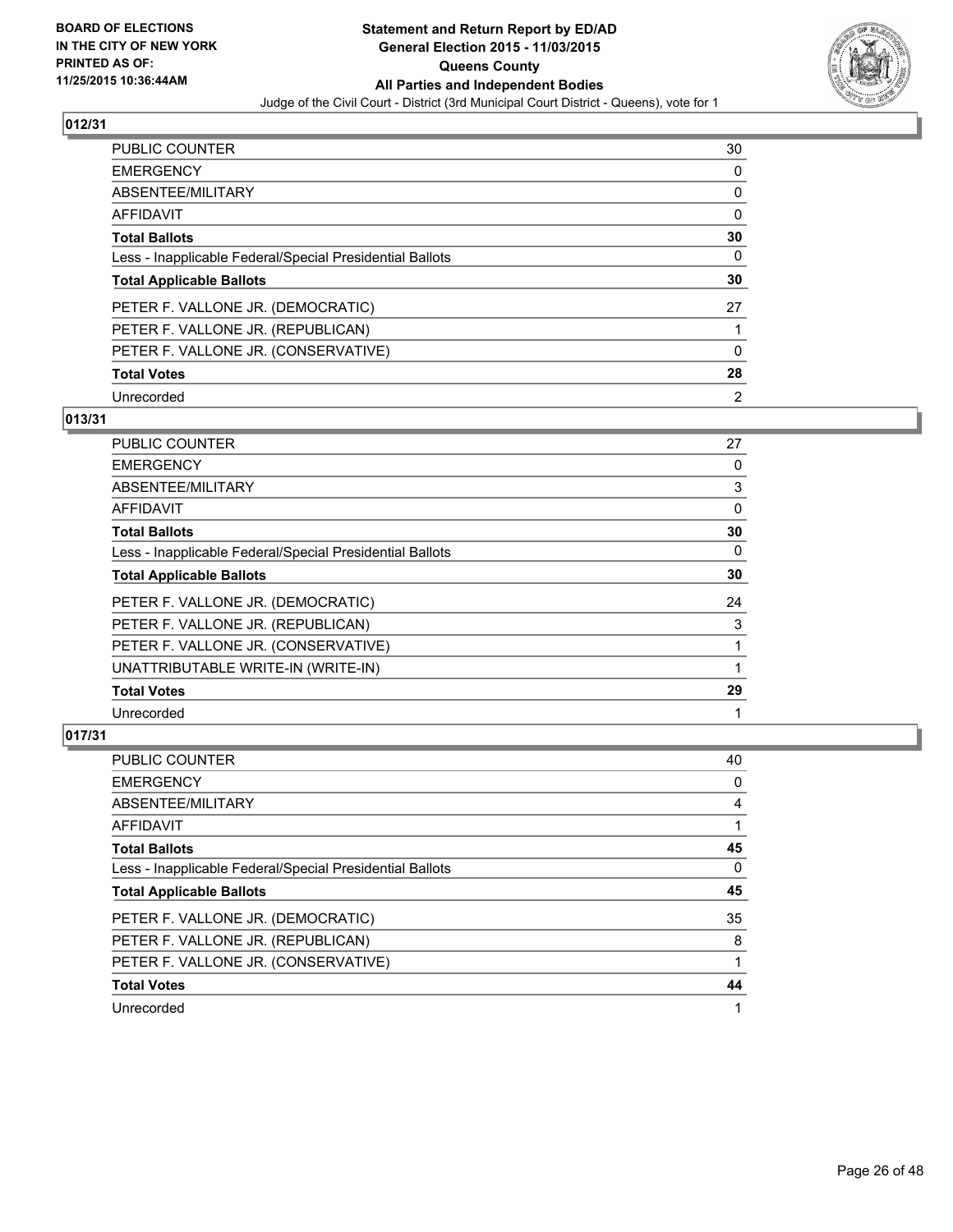

| <b>PUBLIC COUNTER</b>                                    | 34 |
|----------------------------------------------------------|----|
| <b>EMERGENCY</b>                                         | 0  |
| ABSENTEE/MILITARY                                        | 5  |
| <b>AFFIDAVIT</b>                                         | 0  |
| <b>Total Ballots</b>                                     | 39 |
| Less - Inapplicable Federal/Special Presidential Ballots | 0  |
| <b>Total Applicable Ballots</b>                          | 39 |
| PETER F. VALLONE JR. (DEMOCRATIC)                        | 32 |
| PETER F. VALLONE JR. (REPUBLICAN)                        | 4  |
| PETER F. VALLONE JR. (CONSERVATIVE)                      | 0  |
| <b>Total Votes</b>                                       | 36 |
| Unrecorded                                               | 3  |

### **019/31**

| <b>PUBLIC COUNTER</b>                                    | 45       |
|----------------------------------------------------------|----------|
| <b>EMERGENCY</b>                                         | 0        |
| ABSENTEE/MILITARY                                        | 3        |
| AFFIDAVIT                                                | 0        |
| <b>Total Ballots</b>                                     | 48       |
| Less - Inapplicable Federal/Special Presidential Ballots | $\Omega$ |
| <b>Total Applicable Ballots</b>                          | 48       |
| PETER F. VALLONE JR. (DEMOCRATIC)                        | 40       |
| PETER F. VALLONE JR. (REPUBLICAN)                        | 0        |
| PETER F. VALLONE JR. (CONSERVATIVE)                      |          |
| <b>Total Votes</b>                                       | 41       |
| Unrecorded                                               | 7        |
|                                                          |          |

### **020/31 COMBINED into: 017/31**

| <b>PUBLIC COUNTER</b>                                    | 26 |
|----------------------------------------------------------|----|
| <b>EMERGENCY</b>                                         | 0  |
| ABSENTEE/MILITARY                                        | 1  |
| <b>AFFIDAVIT</b>                                         | 0  |
| <b>Total Ballots</b>                                     | 27 |
| Less - Inapplicable Federal/Special Presidential Ballots | 0  |
| <b>Total Applicable Ballots</b>                          | 27 |
| PETER F. VALLONE JR. (DEMOCRATIC)                        | 17 |
| PETER F. VALLONE JR. (REPUBLICAN)                        | 6  |
| PETER F. VALLONE JR. (CONSERVATIVE)                      | 0  |
| <b>Total Votes</b>                                       | 23 |
| Unrecorded                                               | 4  |
| 023/31 COMBINED into: 025/31                             |    |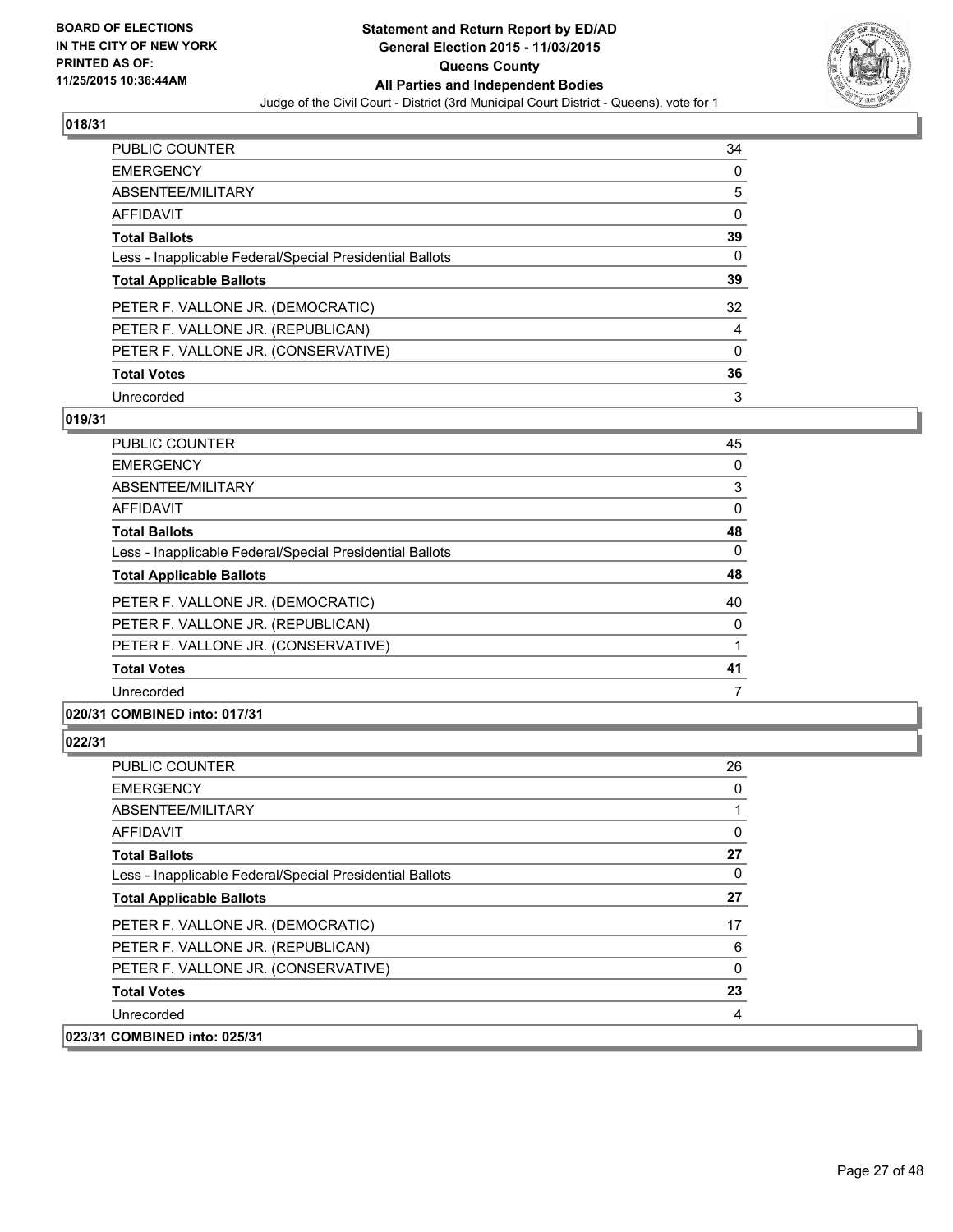

| <b>PUBLIC COUNTER</b>                                    | 38 |
|----------------------------------------------------------|----|
| <b>EMERGENCY</b>                                         | 0  |
| ABSENTEE/MILITARY                                        | 2  |
| AFFIDAVIT                                                | 0  |
| <b>Total Ballots</b>                                     | 40 |
| Less - Inapplicable Federal/Special Presidential Ballots | 0  |
| <b>Total Applicable Ballots</b>                          | 40 |
| PETER F. VALLONE JR. (DEMOCRATIC)                        | 30 |
| PETER F. VALLONE JR. (REPUBLICAN)                        | 5  |
| PETER F. VALLONE JR. (CONSERVATIVE)                      | 0  |
| ALLAN JENNINGS (WRITE-IN)                                | 1  |
| UNATTRIBUTABLE WRITE-IN (WRITE-IN)                       |    |
| <b>Total Votes</b>                                       | 37 |
| Unrecorded                                               | 3  |

# **025/31**

| <b>PUBLIC COUNTER</b>                                    | 26 |
|----------------------------------------------------------|----|
| <b>EMERGENCY</b>                                         | 0  |
| ABSENTEE/MILITARY                                        | 2  |
| AFFIDAVIT                                                | 2  |
| <b>Total Ballots</b>                                     | 30 |
| Less - Inapplicable Federal/Special Presidential Ballots | 0  |
| <b>Total Applicable Ballots</b>                          | 30 |
| PETER F. VALLONE JR. (DEMOCRATIC)                        | 22 |
| PETER F. VALLONE JR. (REPUBLICAN)                        | 3  |
| PETER F. VALLONE JR. (CONSERVATIVE)                      | 3  |
| <b>Total Votes</b>                                       | 28 |
| Unrecorded                                               | 2  |

# **026/31**

| <b>PUBLIC COUNTER</b>                                    | 41 |
|----------------------------------------------------------|----|
| <b>EMERGENCY</b>                                         | 0  |
| ABSENTEE/MILITARY                                        | 6  |
| AFFIDAVIT                                                | 0  |
| <b>Total Ballots</b>                                     | 47 |
| Less - Inapplicable Federal/Special Presidential Ballots | 0  |
| <b>Total Applicable Ballots</b>                          | 47 |
| PETER F. VALLONE JR. (DEMOCRATIC)                        | 23 |
| PETER F. VALLONE JR. (REPUBLICAN)                        | 13 |
| PETER F. VALLONE JR. (CONSERVATIVE)                      | 6  |
| <b>Total Votes</b>                                       | 42 |
| Unrecorded                                               | 5  |
| 027/31 COMBINED into: 026/31                             |    |

**028/31 COMBINED into: 022/31**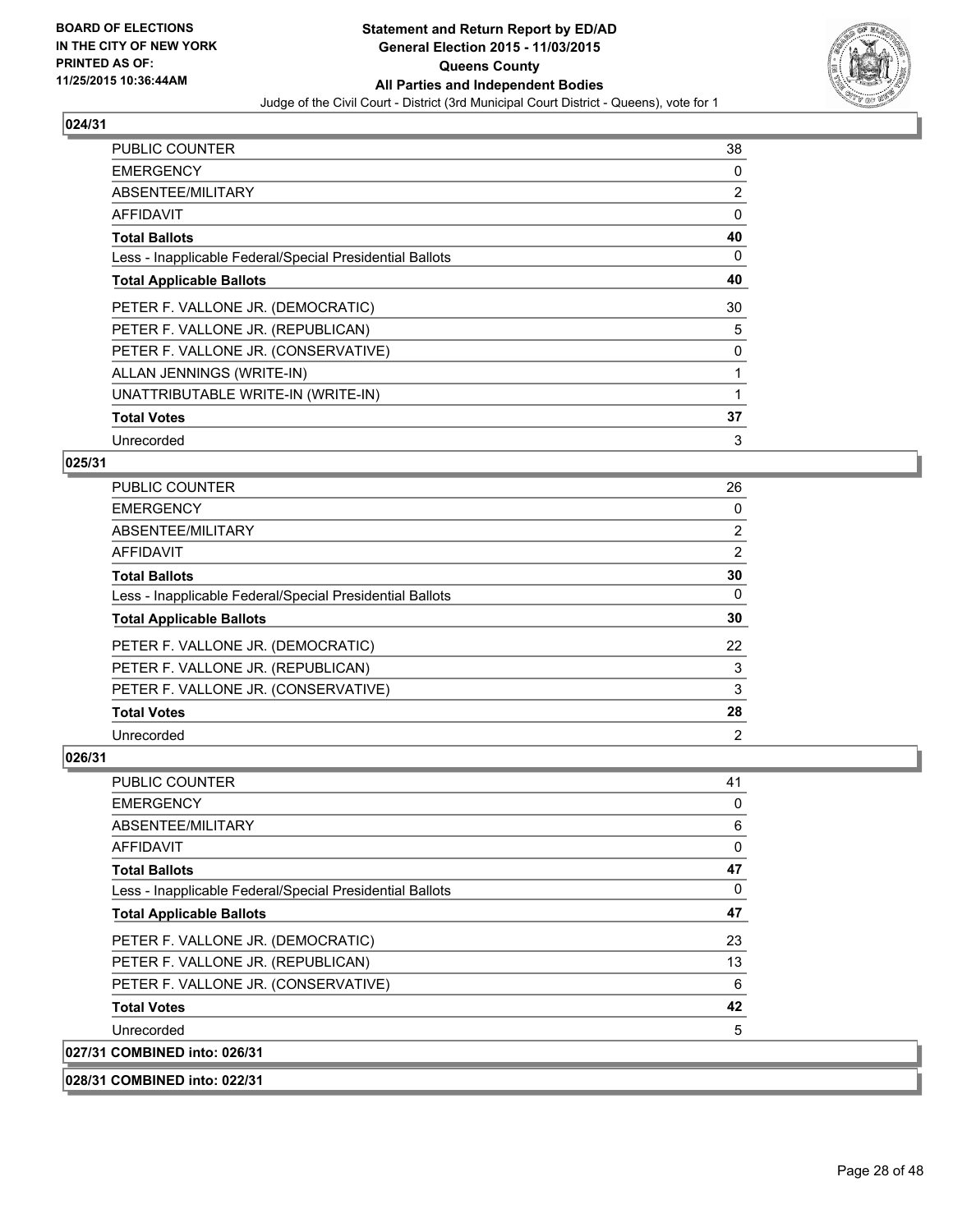

| <b>PUBLIC COUNTER</b>                                    | 8  |  |
|----------------------------------------------------------|----|--|
| <b>EMERGENCY</b>                                         | 0  |  |
| ABSENTEE/MILITARY                                        |    |  |
| <b>AFFIDAVIT</b>                                         |    |  |
| <b>Total Ballots</b>                                     | 10 |  |
| Less - Inapplicable Federal/Special Presidential Ballots | 0  |  |
| <b>Total Applicable Ballots</b>                          | 10 |  |
| PETER F. VALLONE JR. (DEMOCRATIC)                        | 9  |  |
| PETER F. VALLONE JR. (REPUBLICAN)                        | 0  |  |
| PETER F. VALLONE JR. (CONSERVATIVE)                      | 0  |  |
| <b>Total Votes</b>                                       | 9  |  |
| Unrecorded                                               |    |  |
| 065/31 COMBINED into: 017/31                             |    |  |
| 066/31 COMBINED into: 017/31                             |    |  |
| 070/31 COMBINED into: 017/31                             |    |  |
| 076/31 COMBINED into: 017/31                             |    |  |
| 077/31 COMBINED into: 017/31                             |    |  |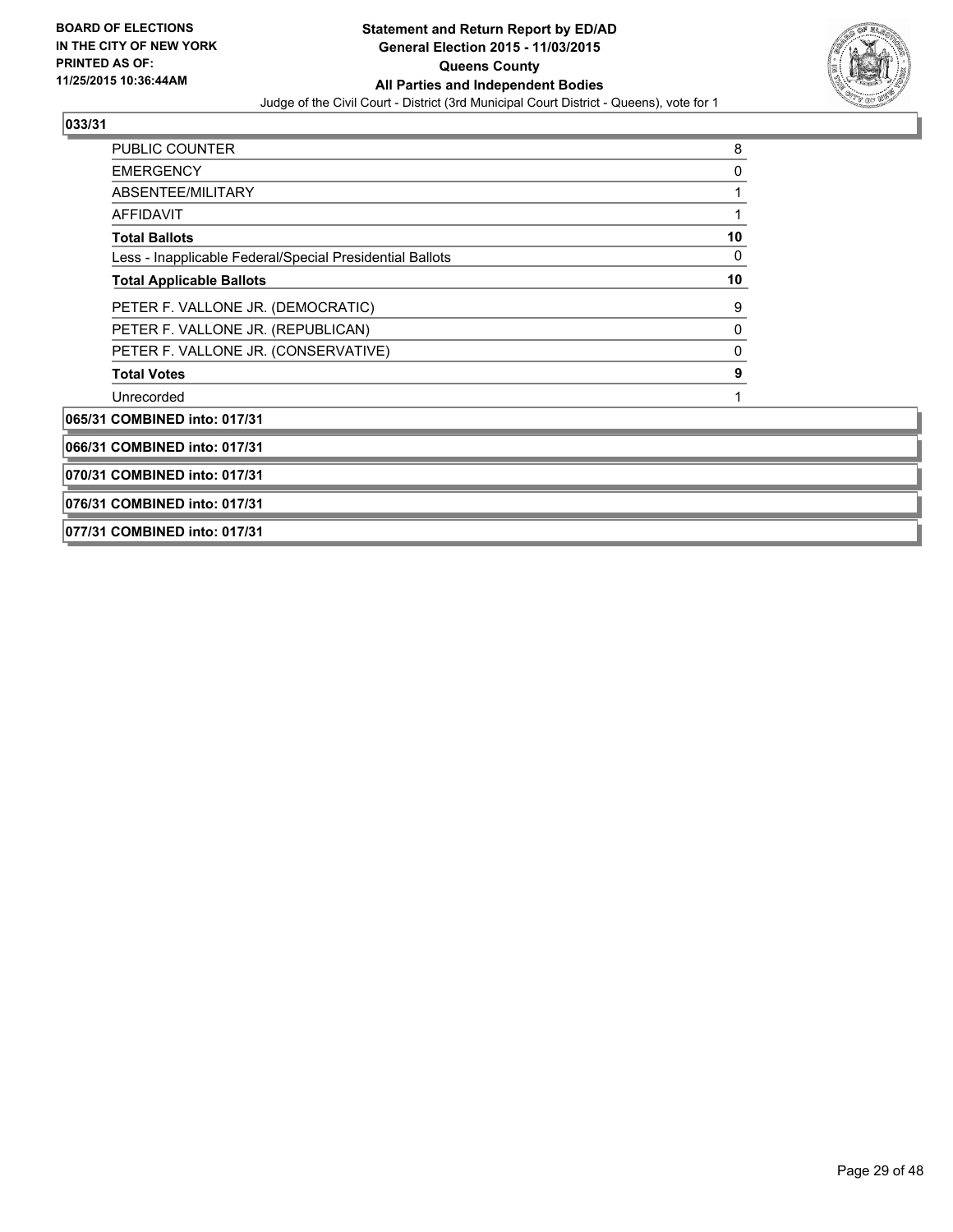

| <b>PUBLIC COUNTER</b>                                    | 40             |
|----------------------------------------------------------|----------------|
| <b>EMERGENCY</b>                                         | 0              |
| ABSENTEE/MILITARY                                        | 5              |
| AFFIDAVIT                                                |                |
| <b>Total Ballots</b>                                     | 46             |
| Less - Inapplicable Federal/Special Presidential Ballots | 0              |
| <b>Total Applicable Ballots</b>                          | 46             |
| PETER F. VALLONE JR. (DEMOCRATIC)                        | 43             |
| PETER F. VALLONE JR. (REPUBLICAN)                        | 0              |
| PETER F. VALLONE JR. (CONSERVATIVE)                      | 0              |
| DANA BOND (WRITE-IN)                                     |                |
| <b>Total Votes</b>                                       | 44             |
| Unrecorded                                               | $\overline{2}$ |

### **054/32**

| <b>PUBLIC COUNTER</b>                                    | 67       |
|----------------------------------------------------------|----------|
| <b>EMERGENCY</b>                                         | 0        |
| ABSENTEE/MILITARY                                        | 8        |
| AFFIDAVIT                                                |          |
| <b>Total Ballots</b>                                     | 76       |
| Less - Inapplicable Federal/Special Presidential Ballots | $\Omega$ |
| <b>Total Applicable Ballots</b>                          | 76       |
| PETER F. VALLONE JR. (DEMOCRATIC)                        | 67       |
| PETER F. VALLONE JR. (REPUBLICAN)                        |          |
| PETER F. VALLONE JR. (CONSERVATIVE)                      |          |
| <b>Total Votes</b>                                       | 69       |
| Unrecorded                                               |          |

# **055/32 COMBINED into: 054/32**

### **056/32**

 $|076/32$ 

| <b>COMBINED into: 056/32</b>                             |   |
|----------------------------------------------------------|---|
| <b>Total Votes</b>                                       | 9 |
| PETER F. VALLONE JR. (CONSERVATIVE)                      | 0 |
| PETER F. VALLONE JR. (REPUBLICAN)                        | 0 |
| PETER F. VALLONE JR. (DEMOCRATIC)                        | 9 |
| <b>Total Applicable Ballots</b>                          | 9 |
| Less - Inapplicable Federal/Special Presidential Ballots | 0 |
| <b>Total Ballots</b>                                     | 9 |
| AFFIDAVIT                                                | 0 |
| ABSENTEE/MILITARY                                        |   |
| EMERGENCY                                                | 0 |
| <b>PUBLIC COUNTER</b>                                    | 8 |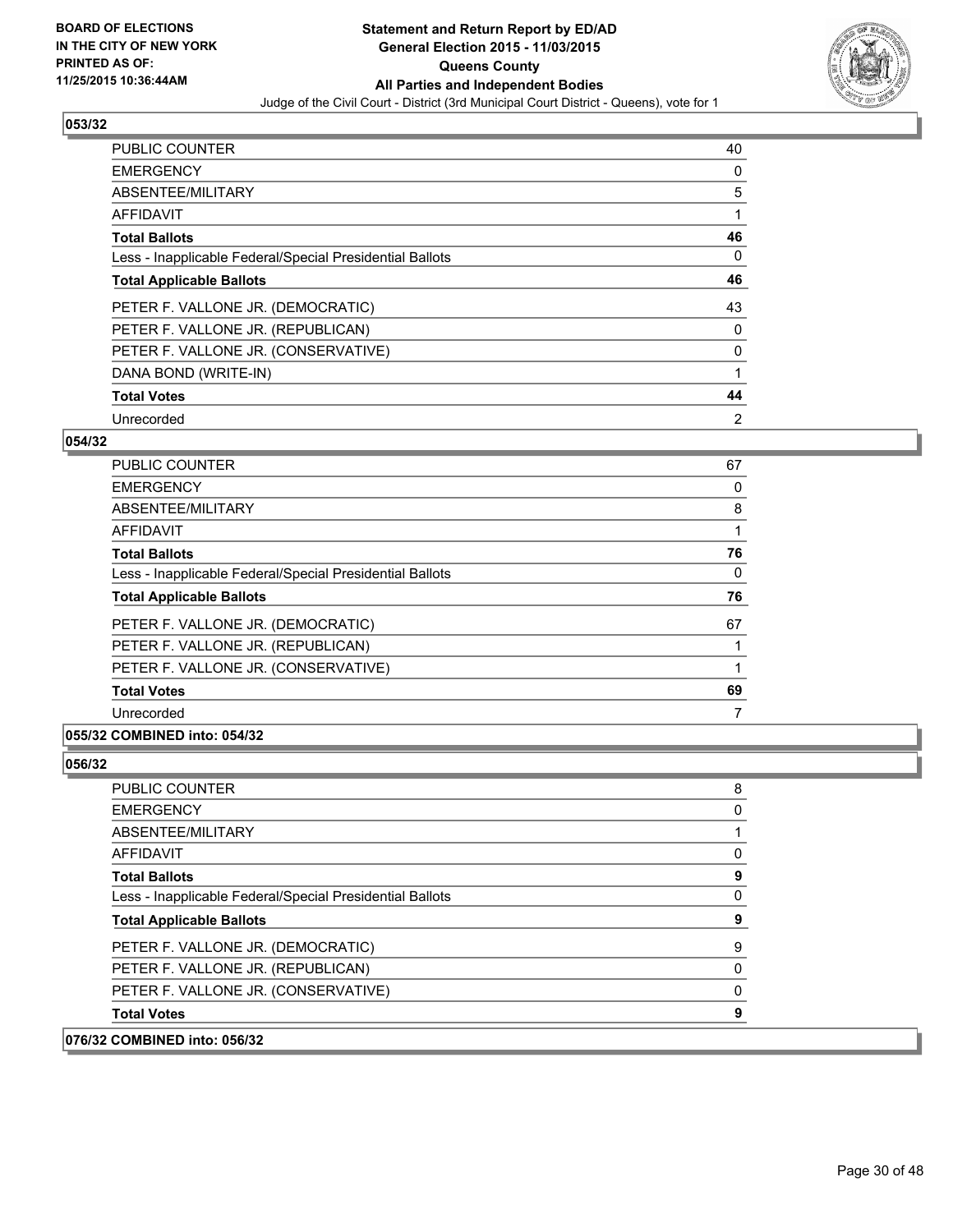

| <b>PUBLIC COUNTER</b>                                    | 4        |
|----------------------------------------------------------|----------|
| <b>EMERGENCY</b>                                         | n        |
| ABSENTEE/MILITARY                                        | 0        |
| AFFIDAVIT                                                | $\Omega$ |
| <b>Total Ballots</b>                                     | 4        |
| Less - Inapplicable Federal/Special Presidential Ballots | 0        |
| <b>Total Applicable Ballots</b>                          |          |
| PETER F. VALLONE JR. (DEMOCRATIC)                        | 2        |
| PETER F. VALLONE JR. (REPUBLICAN)                        | 2        |
| PETER F. VALLONE JR. (CONSERVATIVE)                      |          |
| <b>Total Votes</b>                                       | 4        |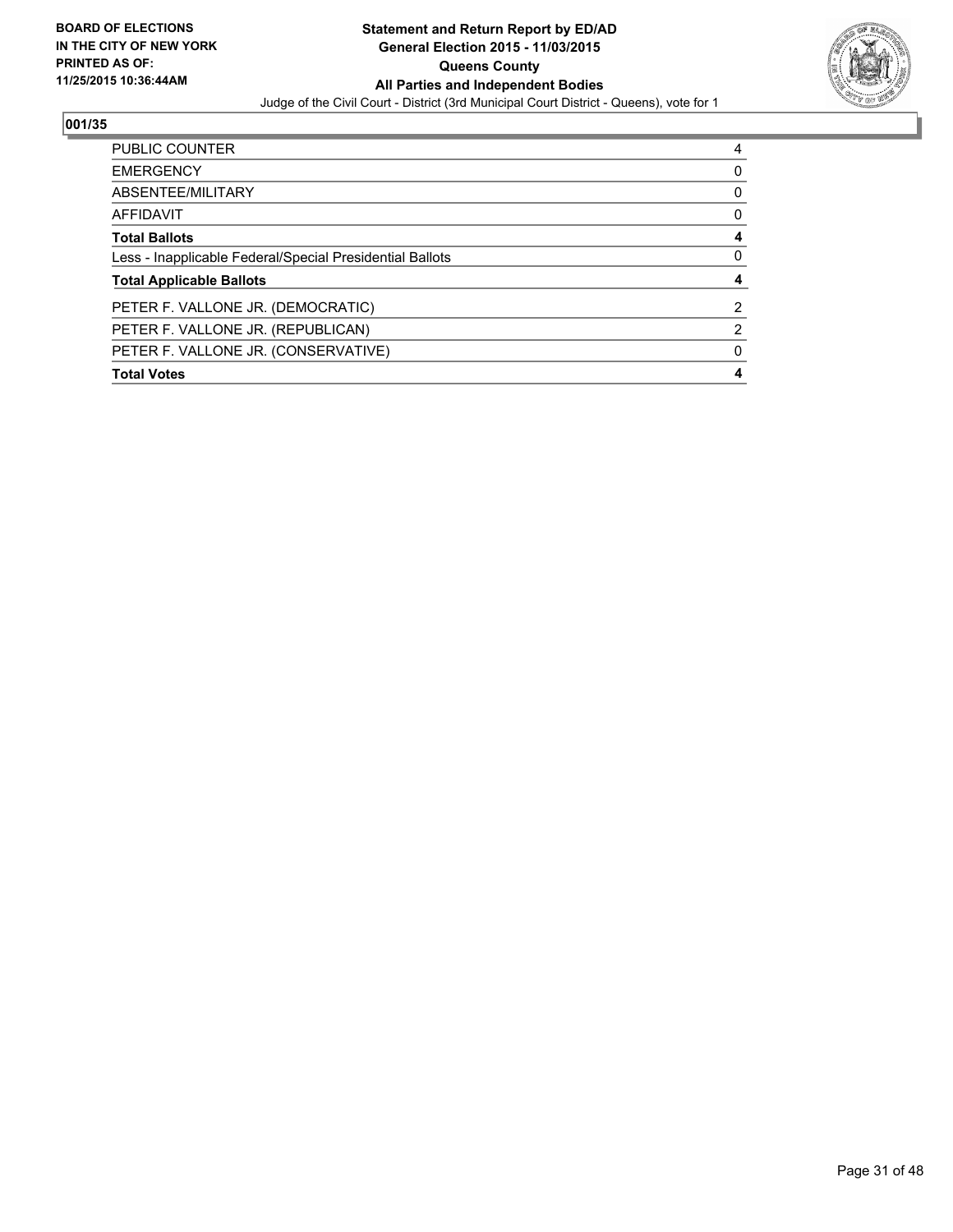

### **040/37 COMBINED into: 043/37**

### **041/37 COMBINED into: 068/37**

**042/37** 

| PUBLIC COUNTER                                           | 37             |
|----------------------------------------------------------|----------------|
| <b>EMERGENCY</b>                                         | 0              |
| ABSENTEE/MILITARY                                        | 3              |
| <b>AFFIDAVIT</b>                                         |                |
| <b>Total Ballots</b>                                     | 41             |
| Less - Inapplicable Federal/Special Presidential Ballots | $\Omega$       |
| <b>Total Applicable Ballots</b>                          | 41             |
| PETER F. VALLONE JR. (DEMOCRATIC)                        | 29             |
| PETER F. VALLONE JR. (REPUBLICAN)                        | 7              |
| PETER F. VALLONE JR. (CONSERVATIVE)                      | 3              |
| <b>Total Votes</b>                                       | 39             |
| Unrecorded                                               | $\overline{2}$ |

### **043/37**

| PUBLIC COUNTER                                           | 32 |
|----------------------------------------------------------|----|
| <b>EMERGENCY</b>                                         | 0  |
| <b>ABSENTEE/MILITARY</b>                                 | 3  |
| AFFIDAVIT                                                | 0  |
| <b>Total Ballots</b>                                     | 35 |
| Less - Inapplicable Federal/Special Presidential Ballots | 0  |
| <b>Total Applicable Ballots</b>                          | 35 |
| PETER F. VALLONE JR. (DEMOCRATIC)                        | 21 |
| PETER F. VALLONE JR. (REPUBLICAN)                        | 7  |
| PETER F. VALLONE JR. (CONSERVATIVE)                      | 4  |
| <b>Total Votes</b>                                       | 32 |
| Unrecorded                                               | 3  |

| <b>PUBLIC COUNTER</b>                                    | 37 |
|----------------------------------------------------------|----|
| <b>EMERGENCY</b>                                         | 0  |
| ABSENTEE/MILITARY                                        | 5  |
| AFFIDAVIT                                                | 0  |
| <b>Total Ballots</b>                                     | 42 |
| Less - Inapplicable Federal/Special Presidential Ballots | 0  |
| <b>Total Applicable Ballots</b>                          | 42 |
| PETER F. VALLONE JR. (DEMOCRATIC)                        | 26 |
| PETER F. VALLONE JR. (REPUBLICAN)                        | 11 |
| PETER F. VALLONE JR. (CONSERVATIVE)                      | 3  |
| <b>Total Votes</b>                                       | 40 |
|                                                          |    |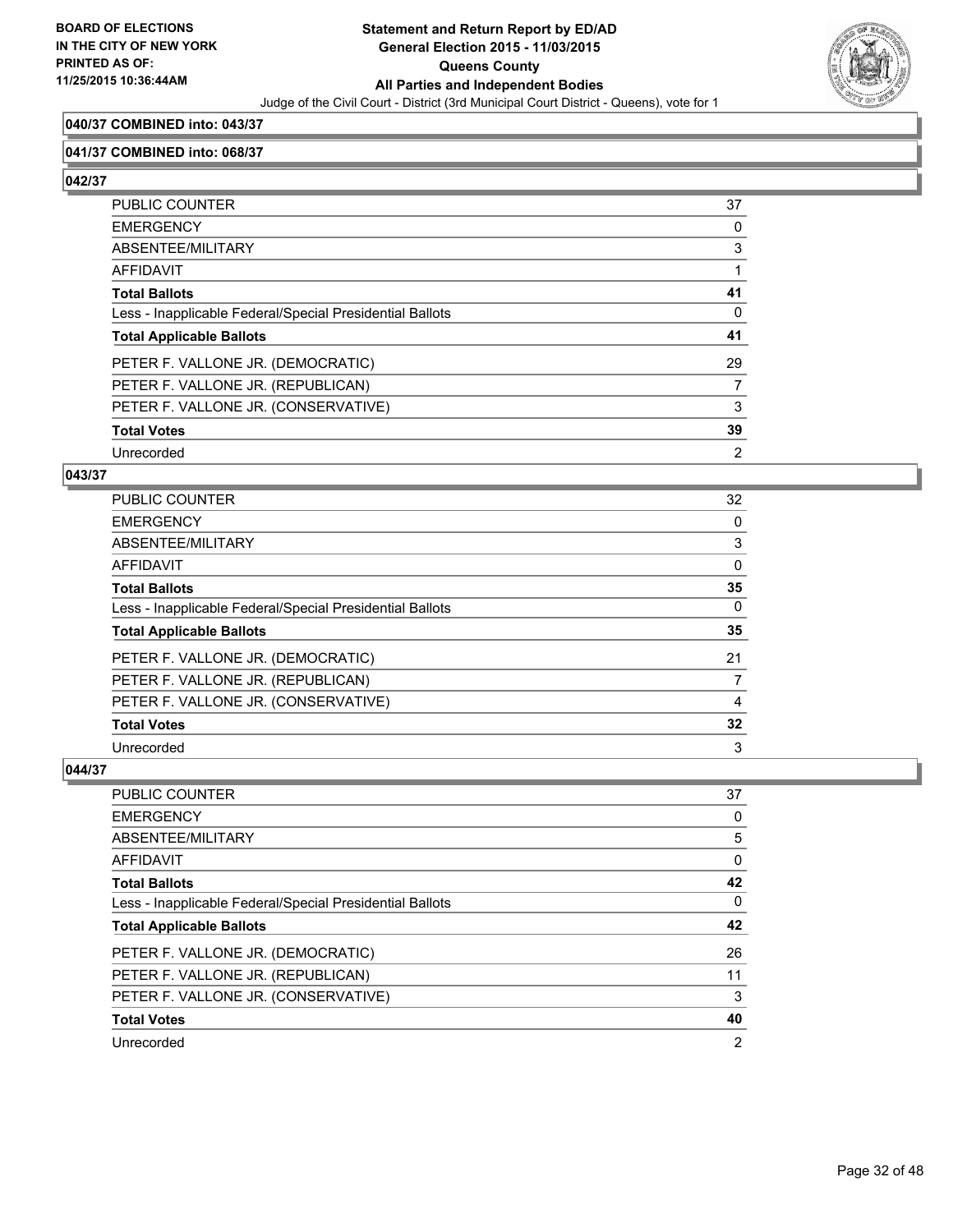

| <b>PUBLIC COUNTER</b>                                    | 42 |
|----------------------------------------------------------|----|
| <b>EMERGENCY</b>                                         | 0  |
| ABSENTEE/MILITARY                                        | 6  |
| AFFIDAVIT                                                |    |
| <b>Total Ballots</b>                                     | 49 |
| Less - Inapplicable Federal/Special Presidential Ballots | 0  |
| <b>Total Applicable Ballots</b>                          | 49 |
| PETER F. VALLONE JR. (DEMOCRATIC)                        | 31 |
| PETER F. VALLONE JR. (REPUBLICAN)                        | 10 |
| PETER F. VALLONE JR. (CONSERVATIVE)                      | 5  |
| UNATTRIBUTABLE WRITE-IN (WRITE-IN)                       | 1  |
| <b>Total Votes</b>                                       | 47 |
| Unrecorded                                               | 2  |

# **046/37**

| PUBLIC COUNTER                                           | 36 |
|----------------------------------------------------------|----|
| <b>EMERGENCY</b>                                         | 0  |
| ABSENTEE/MILITARY                                        | 4  |
| AFFIDAVIT                                                | 0  |
| <b>Total Ballots</b>                                     | 40 |
| Less - Inapplicable Federal/Special Presidential Ballots | 0  |
| <b>Total Applicable Ballots</b>                          | 40 |
| PETER F. VALLONE JR. (DEMOCRATIC)                        | 16 |
| PETER F. VALLONE JR. (REPUBLICAN)                        | 20 |
| PETER F. VALLONE JR. (CONSERVATIVE)                      | 3  |
| <b>Total Votes</b>                                       | 39 |
| Unrecorded                                               |    |

| <b>PUBLIC COUNTER</b>                                    | 37 |
|----------------------------------------------------------|----|
| <b>EMERGENCY</b>                                         | 0  |
| ABSENTEE/MILITARY                                        |    |
| AFFIDAVIT                                                |    |
| <b>Total Ballots</b>                                     | 39 |
| Less - Inapplicable Federal/Special Presidential Ballots | 0  |
| <b>Total Applicable Ballots</b>                          | 39 |
| PETER F. VALLONE JR. (DEMOCRATIC)                        | 27 |
| PETER F. VALLONE JR. (REPUBLICAN)                        | 10 |
| PETER F. VALLONE JR. (CONSERVATIVE)                      |    |
| <b>Total Votes</b>                                       | 38 |
| Unrecorded                                               |    |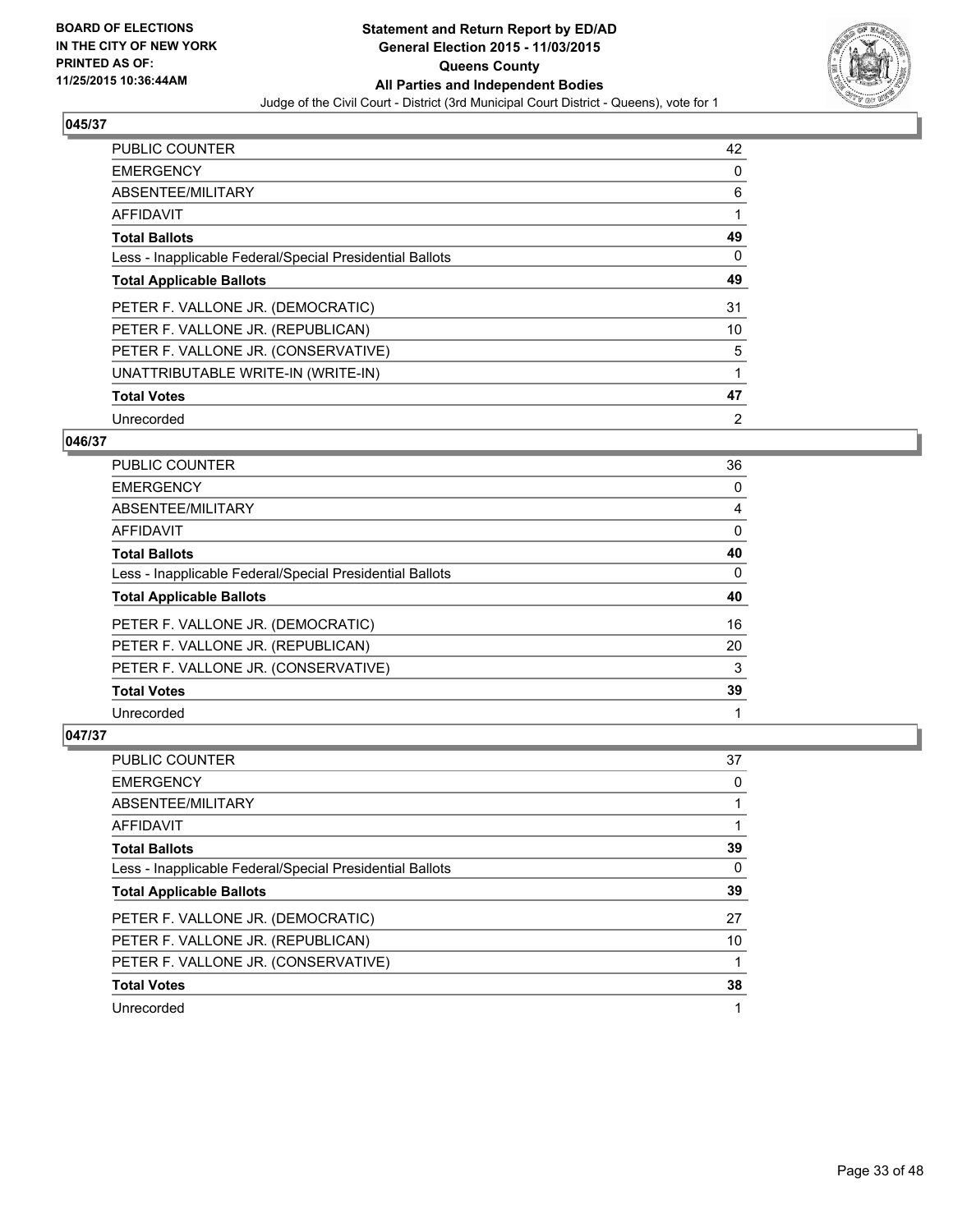

| <b>PUBLIC COUNTER</b>                                    | 31 |
|----------------------------------------------------------|----|
| <b>EMERGENCY</b>                                         | 0  |
| ABSENTEE/MILITARY                                        | 4  |
| <b>AFFIDAVIT</b>                                         | 0  |
| <b>Total Ballots</b>                                     | 35 |
| Less - Inapplicable Federal/Special Presidential Ballots | 0  |
| <b>Total Applicable Ballots</b>                          | 35 |
| PETER F. VALLONE JR. (DEMOCRATIC)                        | 28 |
| PETER F. VALLONE JR. (REPUBLICAN)                        | 6  |
| PETER F. VALLONE JR. (CONSERVATIVE)                      | 0  |
| <b>Total Votes</b>                                       | 34 |
| Unrecorded                                               |    |

### **049/37**

| <b>PUBLIC COUNTER</b>                                    | 60       |
|----------------------------------------------------------|----------|
| <b>EMERGENCY</b>                                         | 0        |
| ABSENTEE/MILITARY                                        | 4        |
| AFFIDAVIT                                                | 2        |
| <b>Total Ballots</b>                                     | 66       |
| Less - Inapplicable Federal/Special Presidential Ballots | $\Omega$ |
| <b>Total Applicable Ballots</b>                          | 66       |
| PETER F. VALLONE JR. (DEMOCRATIC)                        | 49       |
| PETER F. VALLONE JR. (REPUBLICAN)                        | 11       |
| PETER F. VALLONE JR. (CONSERVATIVE)                      | 4        |
| <b>Total Votes</b>                                       | 64       |
| Unrecorded                                               | 2        |

### **050/37 COMBINED into: 049/37**

**051/37** 

| $COMRINFD$ into: 051/37                                  |    |
|----------------------------------------------------------|----|
| <b>Total Votes</b>                                       | 10 |
| PETER F. VALLONE JR. (CONSERVATIVE)                      |    |
| PETER F. VALLONE JR. (REPUBLICAN)                        |    |
| PETER F. VALLONE JR. (DEMOCRATIC)                        | 8  |
| <b>Total Applicable Ballots</b>                          | 10 |
| Less - Inapplicable Federal/Special Presidential Ballots | 0  |
| <b>Total Ballots</b>                                     | 10 |
| <b>AFFIDAVIT</b>                                         | 0  |
| ABSENTEE/MILITARY                                        | 0  |
| <b>EMERGENCY</b>                                         | 0  |
| <b>PUBLIC COUNTER</b>                                    | 10 |

**052/37 COMBINED into: 051/37**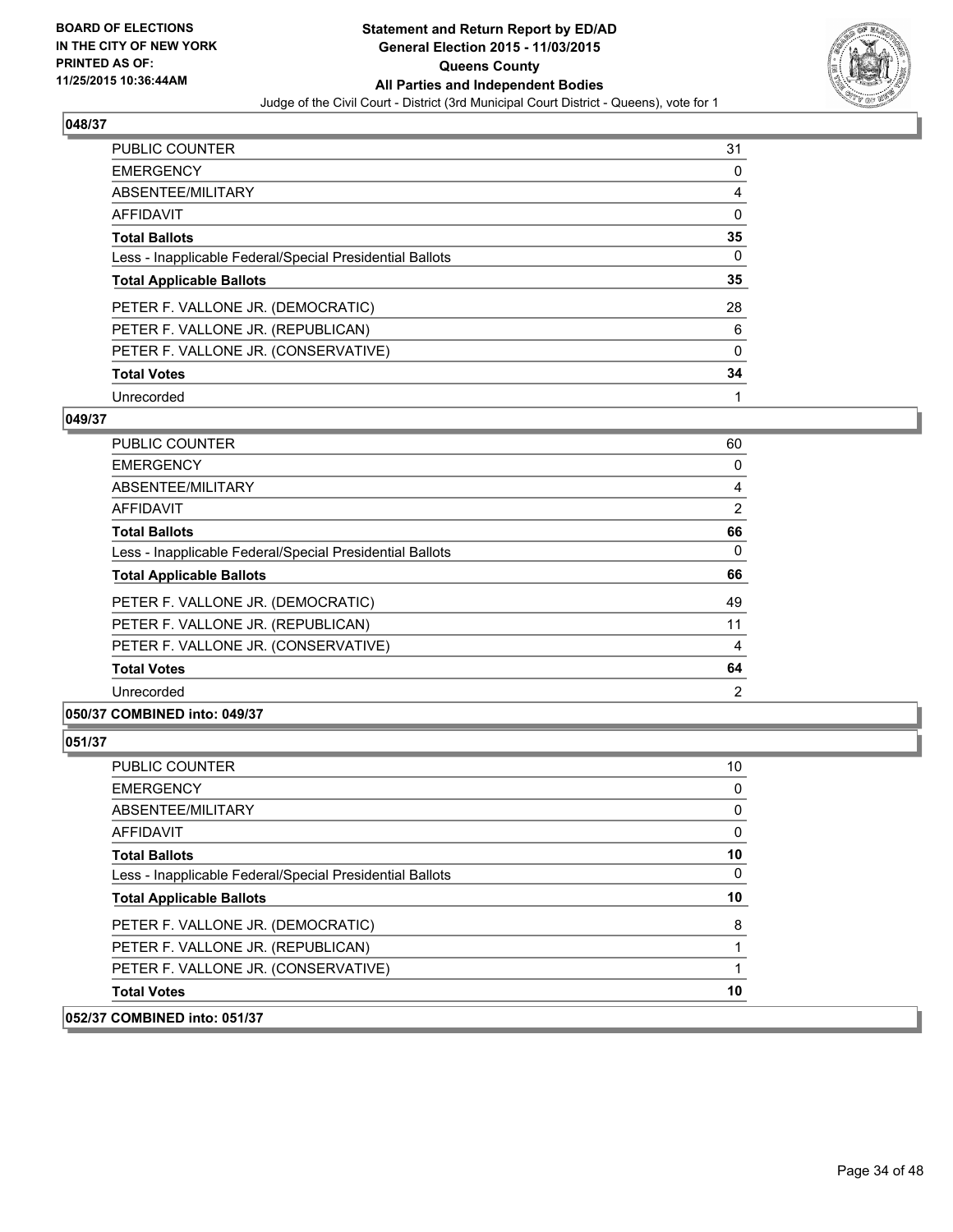

| <b>PUBLIC COUNTER</b>                                    | 6 |
|----------------------------------------------------------|---|
| <b>EMERGENCY</b>                                         | 0 |
| ABSENTEE/MILITARY                                        | 0 |
| AFFIDAVIT                                                | 0 |
| <b>Total Ballots</b>                                     | 6 |
| Less - Inapplicable Federal/Special Presidential Ballots | 0 |
| <b>Total Applicable Ballots</b>                          | 6 |
| PETER F. VALLONE JR. (DEMOCRATIC)                        | 4 |
| PETER F. VALLONE JR. (REPUBLICAN)                        |   |
| PETER F. VALLONE JR. (CONSERVATIVE)                      |   |
| <b>Total Votes</b>                                       | 6 |

### **054/37 COMBINED into: 045/37**

#### **055/37 COMBINED into: 051/37**

### **056/37**

| PUBLIC COUNTER                                           | 20       |
|----------------------------------------------------------|----------|
| <b>EMERGENCY</b>                                         | 0        |
| ABSENTEE/MILITARY                                        | 0        |
| <b>AFFIDAVIT</b>                                         | $\Omega$ |
| <b>Total Ballots</b>                                     | 20       |
| Less - Inapplicable Federal/Special Presidential Ballots | 0        |
| <b>Total Applicable Ballots</b>                          | 20       |
| PETER F. VALLONE JR. (DEMOCRATIC)                        | 17       |
| PETER F. VALLONE JR. (REPUBLICAN)                        | 2        |
| PETER F. VALLONE JR. (CONSERVATIVE)                      | 0        |
| <b>Total Votes</b>                                       | 19       |
| Unrecorded                                               |          |

| PUBLIC COUNTER                                           | 36 |
|----------------------------------------------------------|----|
| <b>EMERGENCY</b>                                         | 0  |
| ABSENTEE/MILITARY                                        | 0  |
| AFFIDAVIT                                                |    |
| <b>Total Ballots</b>                                     | 37 |
| Less - Inapplicable Federal/Special Presidential Ballots | 0  |
| <b>Total Applicable Ballots</b>                          | 37 |
| PETER F. VALLONE JR. (DEMOCRATIC)                        | 30 |
| PETER F. VALLONE JR. (REPUBLICAN)                        |    |
| PETER F. VALLONE JR. (CONSERVATIVE)                      |    |
| <b>Total Votes</b>                                       | 32 |
| Unrecorded                                               | 5  |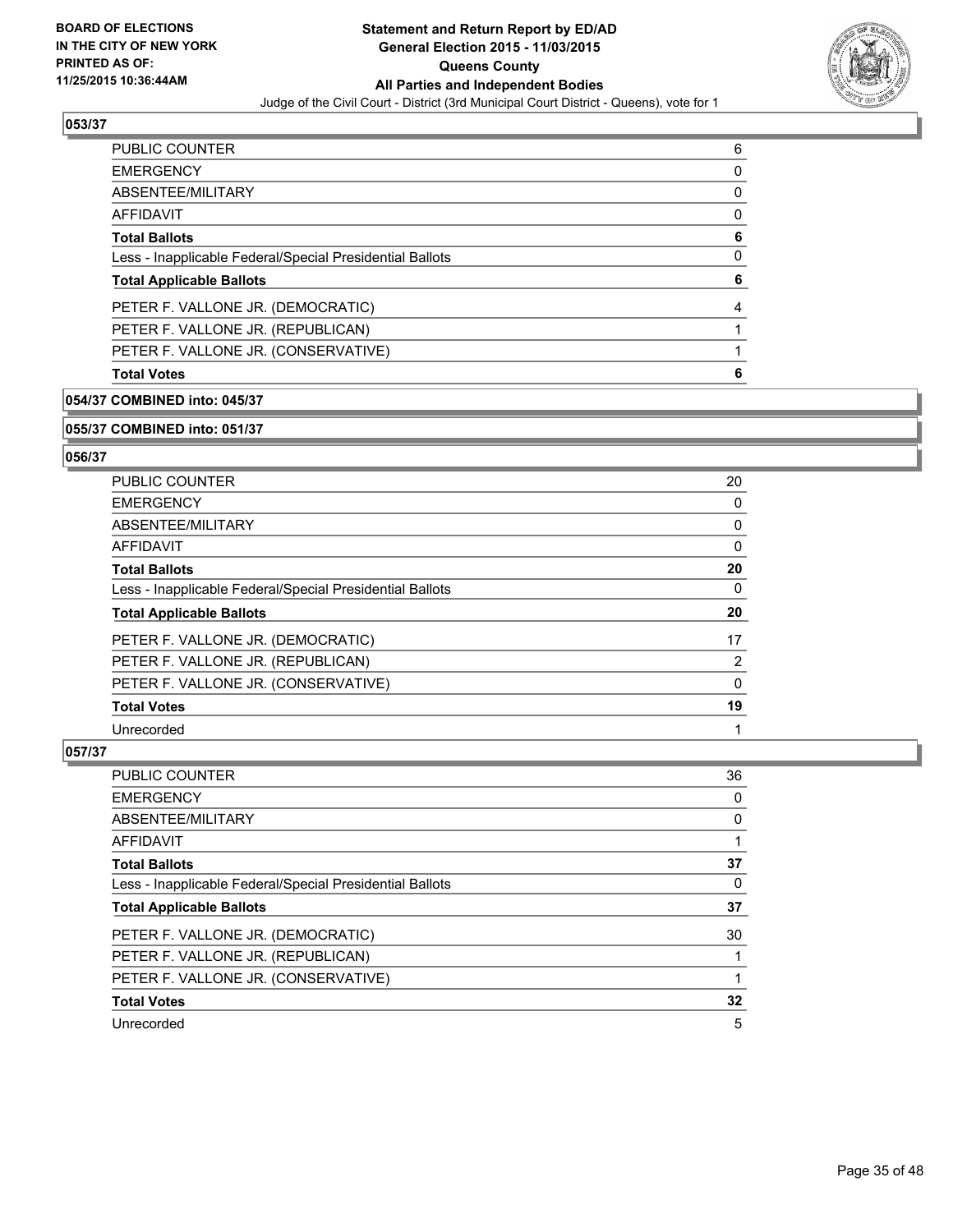

| <b>PUBLIC COUNTER</b>                                    | 42 |
|----------------------------------------------------------|----|
| <b>EMERGENCY</b>                                         | 0  |
| ABSENTEE/MILITARY                                        | 2  |
| AFFIDAVIT                                                | 0  |
| <b>Total Ballots</b>                                     | 44 |
| Less - Inapplicable Federal/Special Presidential Ballots | 0  |
| <b>Total Applicable Ballots</b>                          | 44 |
| PETER F. VALLONE JR. (DEMOCRATIC)                        | 37 |
| PETER F. VALLONE JR. (REPUBLICAN)                        | 3  |
| PETER F. VALLONE JR. (CONSERVATIVE)                      | 2  |
| SHERIDAN TEKOSKY (WRITE-IN)                              |    |
| <b>Total Votes</b>                                       | 43 |
| Unrecorded                                               | 1  |

# **059/37**

| <b>PUBLIC COUNTER</b>                                    | 29 |
|----------------------------------------------------------|----|
| <b>EMERGENCY</b>                                         | 0  |
| ABSENTEE/MILITARY                                        |    |
| AFFIDAVIT                                                |    |
| <b>Total Ballots</b>                                     | 31 |
| Less - Inapplicable Federal/Special Presidential Ballots | 0  |
| <b>Total Applicable Ballots</b>                          | 31 |
| PETER F. VALLONE JR. (DEMOCRATIC)                        | 20 |
| PETER F. VALLONE JR. (REPUBLICAN)                        | 7  |
| PETER F. VALLONE JR. (CONSERVATIVE)                      | 2  |
| <b>Total Votes</b>                                       | 29 |
| Unrecorded                                               | 2  |

# **060/37 COMBINED into: 042/37**

### **061/37**

| 062/37 COMBINED into: 042/37                             |              |
|----------------------------------------------------------|--------------|
| <b>Total Votes</b>                                       | 40           |
| UNATTRIBUTABLE WRITE-IN (WRITE-IN)                       | $\mathbf{1}$ |
| PETER F. VALLONE JR. (CONSERVATIVE)                      | 3            |
| PETER F. VALLONE JR. (REPUBLICAN)                        | 9            |
| PETER F. VALLONE JR. (DEMOCRATIC)                        | 27           |
| <b>Total Applicable Ballots</b>                          | 40           |
| Less - Inapplicable Federal/Special Presidential Ballots | $\Omega$     |
| <b>Total Ballots</b>                                     | 40           |
| <b>AFFIDAVIT</b>                                         | 0            |
| ABSENTEE/MILITARY                                        | 4            |
| <b>EMERGENCY</b>                                         | 0            |
| <b>PUBLIC COUNTER</b>                                    | 36           |

**067/37 COMBINED into: 061/37**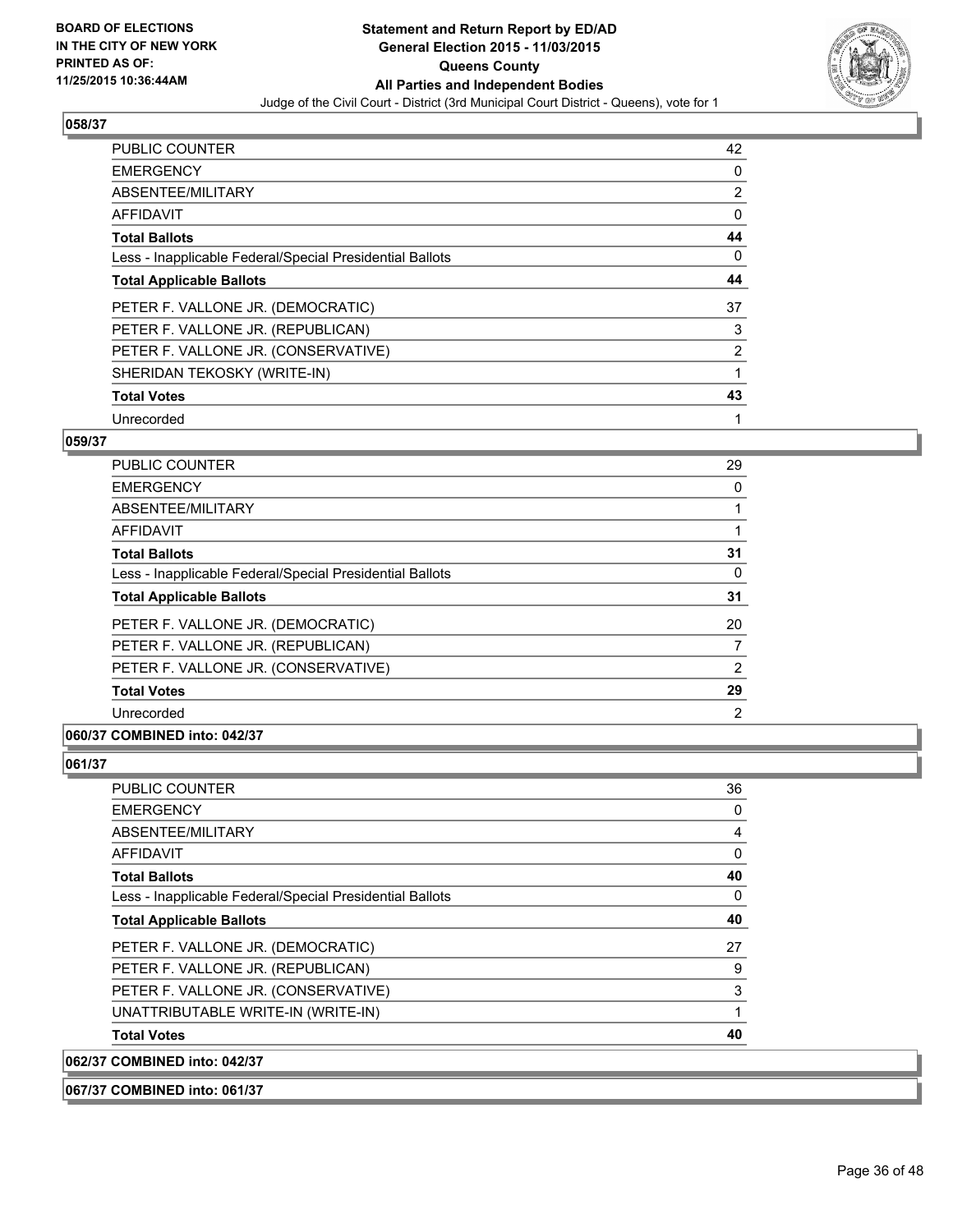

| <b>PUBLIC COUNTER</b>                                    | 31             |
|----------------------------------------------------------|----------------|
| <b>EMERGENCY</b>                                         | 0              |
| ABSENTEE/MILITARY                                        | $\overline{2}$ |
| <b>AFFIDAVIT</b>                                         | $\overline{2}$ |
| <b>Total Ballots</b>                                     | 35             |
| Less - Inapplicable Federal/Special Presidential Ballots | 0              |
| <b>Total Applicable Ballots</b>                          | 35             |
| PETER F. VALLONE JR. (DEMOCRATIC)                        | 26             |
| PETER F. VALLONE JR. (REPUBLICAN)                        | 6              |
| PETER F. VALLONE JR. (CONSERVATIVE)                      | $\overline{2}$ |
| <b>Total Votes</b>                                       | 34             |
|                                                          |                |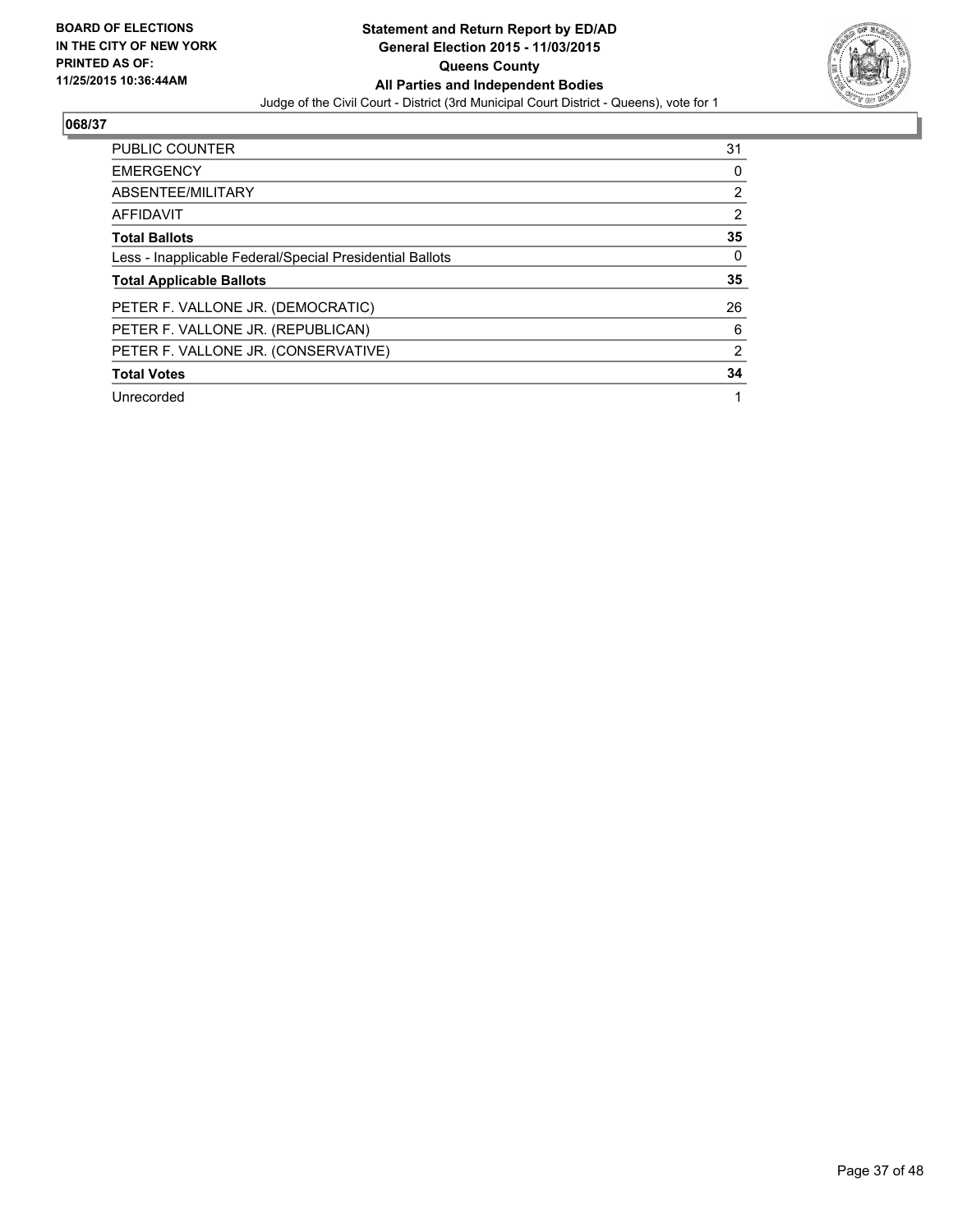

| <b>PUBLIC COUNTER</b>                                    | 46             |
|----------------------------------------------------------|----------------|
| <b>EMERGENCY</b>                                         | 0              |
| ABSENTEE/MILITARY                                        |                |
| <b>AFFIDAVIT</b>                                         | 0              |
| <b>Total Ballots</b>                                     | 47             |
| Less - Inapplicable Federal/Special Presidential Ballots | 0              |
| <b>Total Applicable Ballots</b>                          | 47             |
| PETER F. VALLONE JR. (DEMOCRATIC)                        | 32             |
| PETER F. VALLONE JR. (REPUBLICAN)                        | 10             |
| PETER F. VALLONE JR. (CONSERVATIVE)                      | $\overline{2}$ |
| <b>Total Votes</b>                                       | 44             |
| Unrecorded                                               | 3              |

### **002/38**

| PUBLIC COUNTER                                           | 41 |
|----------------------------------------------------------|----|
| <b>EMERGENCY</b>                                         | 0  |
| ABSENTEE/MILITARY                                        | 0  |
| <b>AFFIDAVIT</b>                                         | 0  |
| <b>Total Ballots</b>                                     | 41 |
| Less - Inapplicable Federal/Special Presidential Ballots | 0  |
| <b>Total Applicable Ballots</b>                          | 41 |
| PETER F. VALLONE JR. (DEMOCRATIC)                        | 38 |
| PETER F. VALLONE JR. (REPUBLICAN)                        |    |
| PETER F. VALLONE JR. (CONSERVATIVE)                      |    |
| JOHN DOE (WRITE-IN)                                      |    |
| <b>Total Votes</b>                                       | 41 |

| <b>Total Votes</b>                                       | 29 |
|----------------------------------------------------------|----|
| PETER F. VALLONE JR. (CONSERVATIVE)                      | 2  |
| PETER F. VALLONE JR. (REPUBLICAN)                        | 6  |
| PETER F. VALLONE JR. (DEMOCRATIC)                        | 21 |
| <b>Total Applicable Ballots</b>                          | 29 |
| Less - Inapplicable Federal/Special Presidential Ballots | 0  |
| <b>Total Ballots</b>                                     | 29 |
| AFFIDAVIT                                                | 0  |
| ABSENTEE/MILITARY                                        | 4  |
| <b>EMERGENCY</b>                                         | 0  |
| <b>PUBLIC COUNTER</b>                                    | 25 |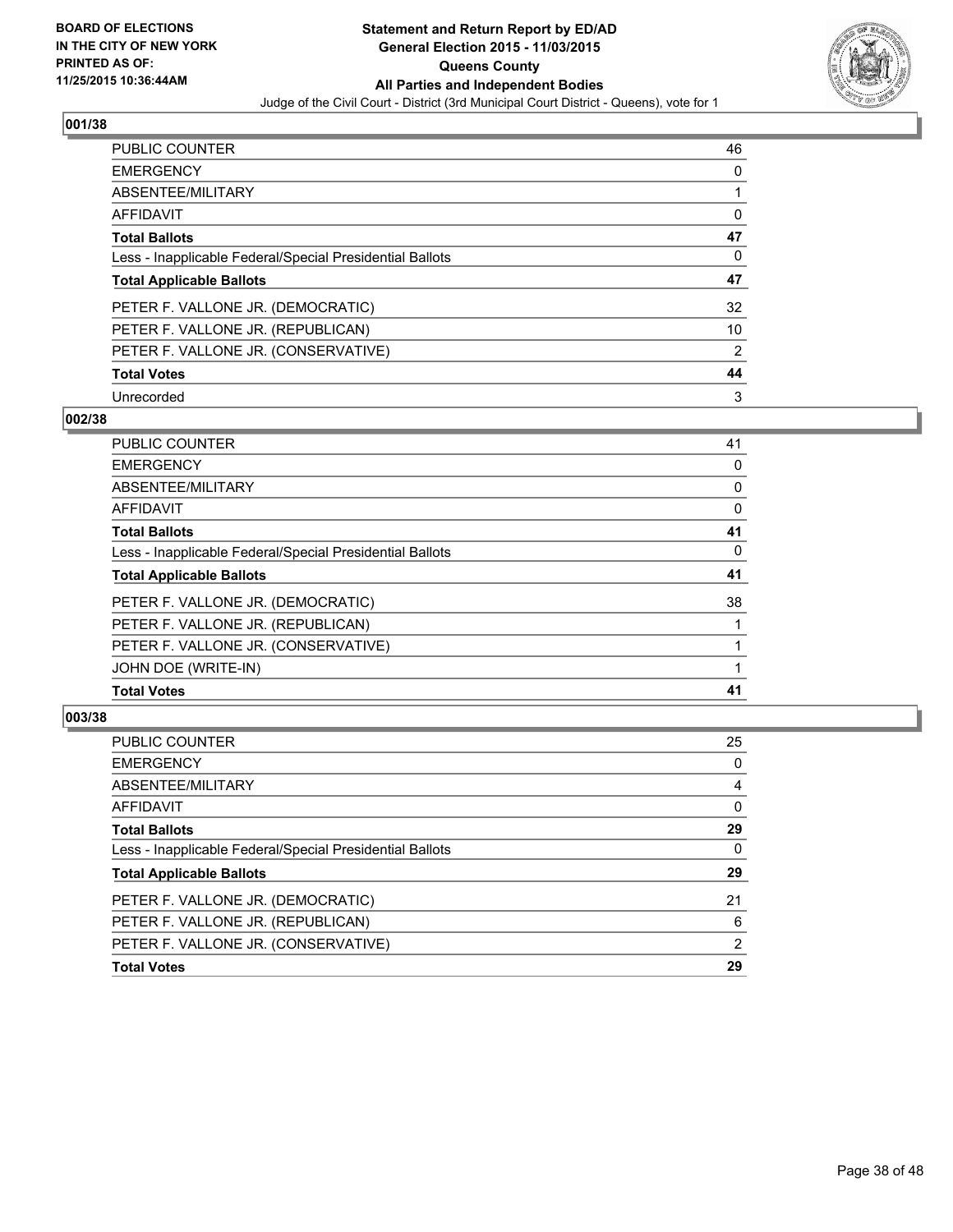

| PUBLIC COUNTER                                           | 48             |
|----------------------------------------------------------|----------------|
| <b>EMERGENCY</b>                                         | 0              |
| ABSENTEE/MILITARY                                        | 0              |
| AFFIDAVIT                                                | $\overline{2}$ |
| <b>Total Ballots</b>                                     | 50             |
| Less - Inapplicable Federal/Special Presidential Ballots | 0              |
| <b>Total Applicable Ballots</b>                          | 50             |
| PETER F. VALLONE JR. (DEMOCRATIC)                        | 41             |
| PETER F. VALLONE JR. (REPUBLICAN)                        |                |
| PETER F. VALLONE JR. (CONSERVATIVE)                      | 0              |
| <b>Total Votes</b>                                       | 48             |
| Unrecorded                                               | $\overline{2}$ |

# **005/38 COMBINED into: 006/38**

#### **006/38**

| <b>PUBLIC COUNTER</b>                                    | 63 |
|----------------------------------------------------------|----|
| <b>EMERGENCY</b>                                         | 0  |
| ABSENTEE/MILITARY                                        | 0  |
| <b>AFFIDAVIT</b>                                         | 5  |
| <b>Total Ballots</b>                                     | 68 |
| Less - Inapplicable Federal/Special Presidential Ballots | 0  |
| <b>Total Applicable Ballots</b>                          | 68 |
| PETER F. VALLONE JR. (DEMOCRATIC)                        | 58 |
| PETER F. VALLONE JR. (REPUBLICAN)                        | 6  |
| PETER F. VALLONE JR. (CONSERVATIVE)                      |    |
| <b>Total Votes</b>                                       | 65 |
| Unrecorded                                               | 3  |
|                                                          |    |

### **007/38 COMBINED into: 004/38**

| PUBLIC COUNTER                                           | 43 |
|----------------------------------------------------------|----|
| <b>EMERGENCY</b>                                         | 0  |
| ABSENTEE/MILITARY                                        | 2  |
| AFFIDAVIT                                                | 0  |
| <b>Total Ballots</b>                                     | 45 |
| Less - Inapplicable Federal/Special Presidential Ballots | 0  |
| <b>Total Applicable Ballots</b>                          | 45 |
| PETER F. VALLONE JR. (DEMOCRATIC)                        | 28 |
| PETER F. VALLONE JR. (REPUBLICAN)                        | 6  |
| PETER F. VALLONE JR. (CONSERVATIVE)                      | 4  |
| UNATTRIBUTABLE WRITE-IN (WRITE-IN)                       | 2  |
| <b>Total Votes</b>                                       | 40 |
| Unrecorded                                               | 5  |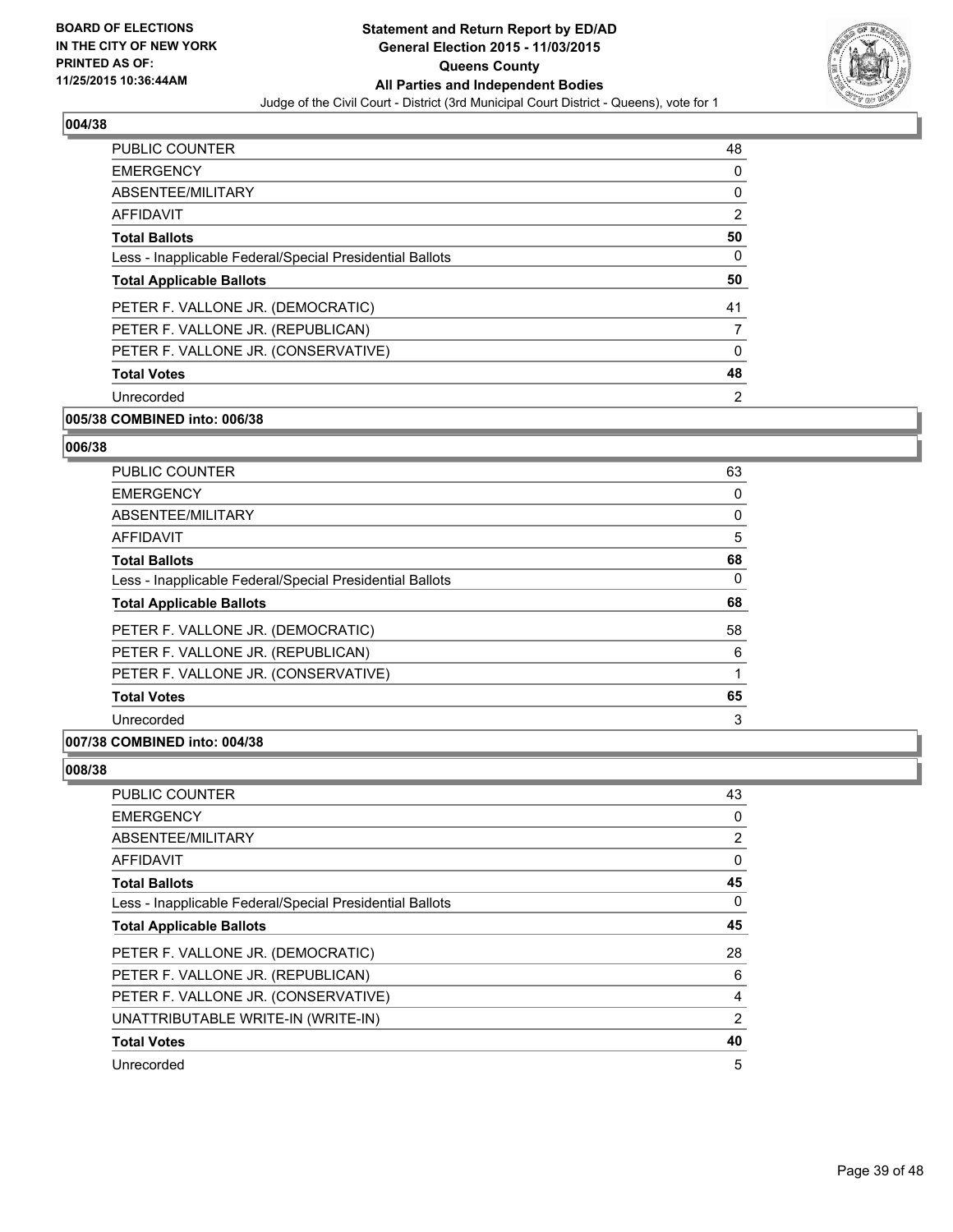

| PUBLIC COUNTER                                           | 37             |
|----------------------------------------------------------|----------------|
| <b>EMERGENCY</b>                                         | 0              |
| ABSENTEE/MILITARY                                        | $\overline{2}$ |
| <b>AFFIDAVIT</b>                                         | 0              |
| <b>Total Ballots</b>                                     | 39             |
| Less - Inapplicable Federal/Special Presidential Ballots | 0              |
| <b>Total Applicable Ballots</b>                          | 39             |
| PETER F. VALLONE JR. (DEMOCRATIC)                        | 22             |
| PETER F. VALLONE JR. (REPUBLICAN)                        | 10             |
| PETER F. VALLONE JR. (CONSERVATIVE)                      | 4              |
| <b>Total Votes</b>                                       | 36             |
| Unrecorded                                               | 3              |

### **010/38**

| <b>PUBLIC COUNTER</b>                                    | 29             |
|----------------------------------------------------------|----------------|
| <b>EMERGENCY</b>                                         | 0              |
| ABSENTEE/MILITARY                                        | 5              |
| <b>AFFIDAVIT</b>                                         |                |
| <b>Total Ballots</b>                                     | 35             |
| Less - Inapplicable Federal/Special Presidential Ballots | 0              |
| <b>Total Applicable Ballots</b>                          | 35             |
| PETER F. VALLONE JR. (DEMOCRATIC)                        | 20             |
| PETER F. VALLONE JR. (REPUBLICAN)                        | 8              |
| PETER F. VALLONE JR. (CONSERVATIVE)                      | 4              |
| UNATTRIBUTABLE WRITE-IN (WRITE-IN)                       |                |
| <b>Total Votes</b>                                       | 33             |
| Unrecorded                                               | $\overline{2}$ |

| <b>PUBLIC COUNTER</b>                                    | 50 |
|----------------------------------------------------------|----|
| <b>EMERGENCY</b>                                         | 0  |
| ABSENTEE/MILITARY                                        | 4  |
| AFFIDAVIT                                                |    |
| <b>Total Ballots</b>                                     | 55 |
| Less - Inapplicable Federal/Special Presidential Ballots | 0  |
| <b>Total Applicable Ballots</b>                          | 55 |
| PETER F. VALLONE JR. (DEMOCRATIC)                        | 23 |
| PETER F. VALLONE JR. (REPUBLICAN)                        | 16 |
| PETER F. VALLONE JR. (CONSERVATIVE)                      | 10 |
| JASMINE BROWN (WRITE-IN)                                 | 1  |
| <b>Total Votes</b>                                       | 50 |
| Unrecorded                                               | 5  |
| 012/38 COMBINED into: 011/38                             |    |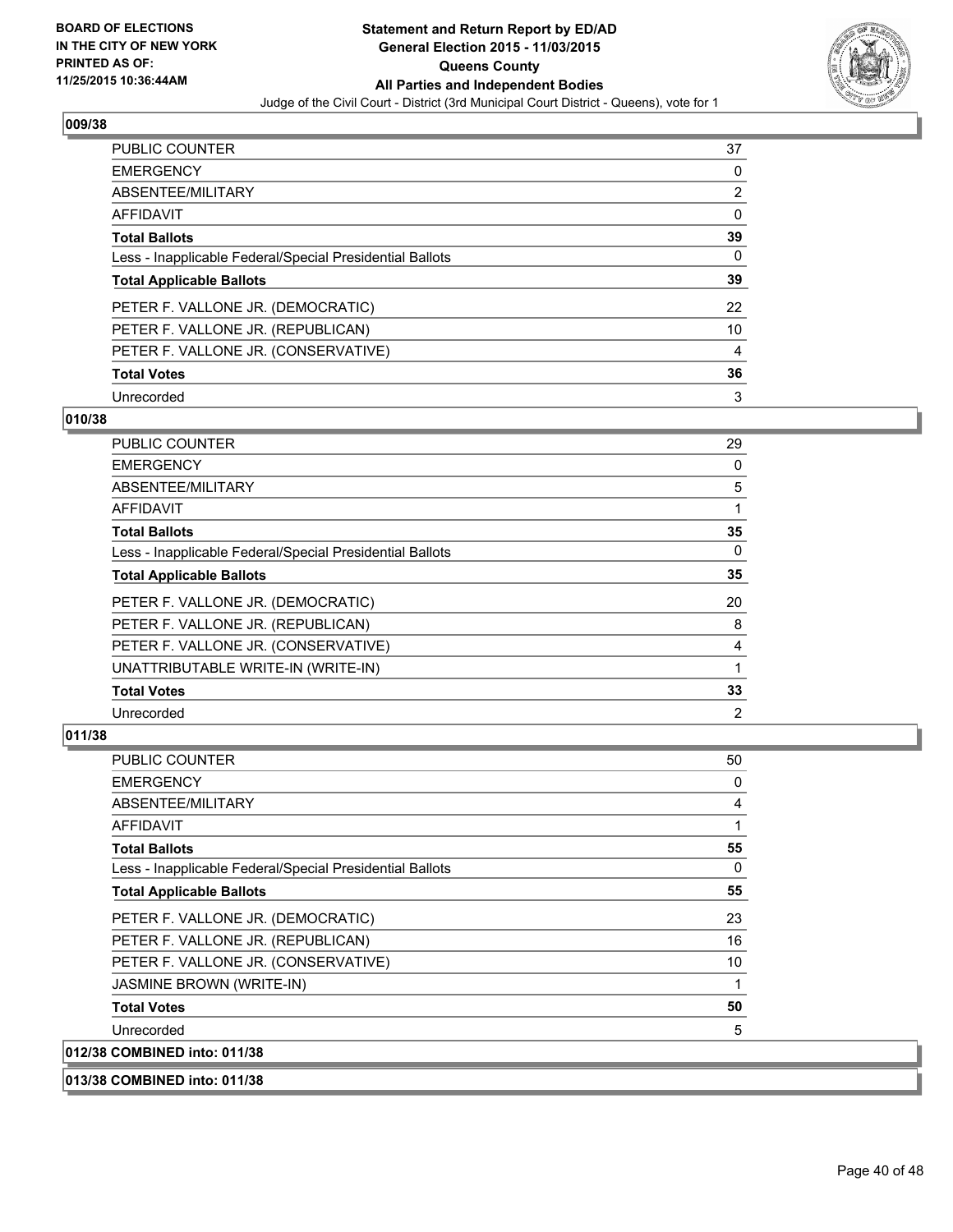

| PUBLIC COUNTER                                           | 35             |
|----------------------------------------------------------|----------------|
| <b>EMERGENCY</b>                                         | 0              |
| ABSENTEE/MILITARY                                        | 3              |
| AFFIDAVIT                                                | 0              |
| <b>Total Ballots</b>                                     | 38             |
| Less - Inapplicable Federal/Special Presidential Ballots | 0              |
| <b>Total Applicable Ballots</b>                          | 38             |
| PETER F. VALLONE JR. (DEMOCRATIC)                        | 21             |
| PETER F. VALLONE JR. (REPUBLICAN)                        | 11             |
| PETER F. VALLONE JR. (CONSERVATIVE)                      | 4              |
| <b>Total Votes</b>                                       | 36             |
| Unrecorded                                               | $\overline{2}$ |
|                                                          |                |

# **015/38 COMBINED into: 011/38**

### **016/38**

| <b>PUBLIC COUNTER</b>                                    | 42 |
|----------------------------------------------------------|----|
| <b>EMERGENCY</b>                                         | 0  |
| ABSENTEE/MILITARY                                        | 3  |
| AFFIDAVIT                                                | 0  |
| <b>Total Ballots</b>                                     | 45 |
| Less - Inapplicable Federal/Special Presidential Ballots | 0  |
| <b>Total Applicable Ballots</b>                          | 45 |
| PETER F. VALLONE JR. (DEMOCRATIC)                        | 20 |
| PETER F. VALLONE JR. (REPUBLICAN)                        | 10 |
| PETER F. VALLONE JR. (CONSERVATIVE)                      | 10 |
| BRAIN STUDLET (WRITE-IN)                                 | 1  |
| PAUL LEVESQUE (WRITE-IN)                                 | 1  |
| <b>Total Votes</b>                                       | 42 |
| Unrecorded                                               | 3  |

| <b>PUBLIC COUNTER</b>                                    | 76 |
|----------------------------------------------------------|----|
| <b>EMERGENCY</b>                                         | 0  |
| ABSENTEE/MILITARY                                        | 14 |
| AFFIDAVIT                                                | 0  |
| <b>Total Ballots</b>                                     | 90 |
| Less - Inapplicable Federal/Special Presidential Ballots | 0  |
| <b>Total Applicable Ballots</b>                          | 90 |
| PETER F. VALLONE JR. (DEMOCRATIC)                        | 47 |
| PETER F. VALLONE JR. (REPUBLICAN)                        | 30 |
| PETER F. VALLONE JR. (CONSERVATIVE)                      | 9  |
| UNATTRIBUTABLE WRITE-IN (WRITE-IN)                       | 1  |
| <b>Total Votes</b>                                       | 87 |
| Unrecorded                                               | 3  |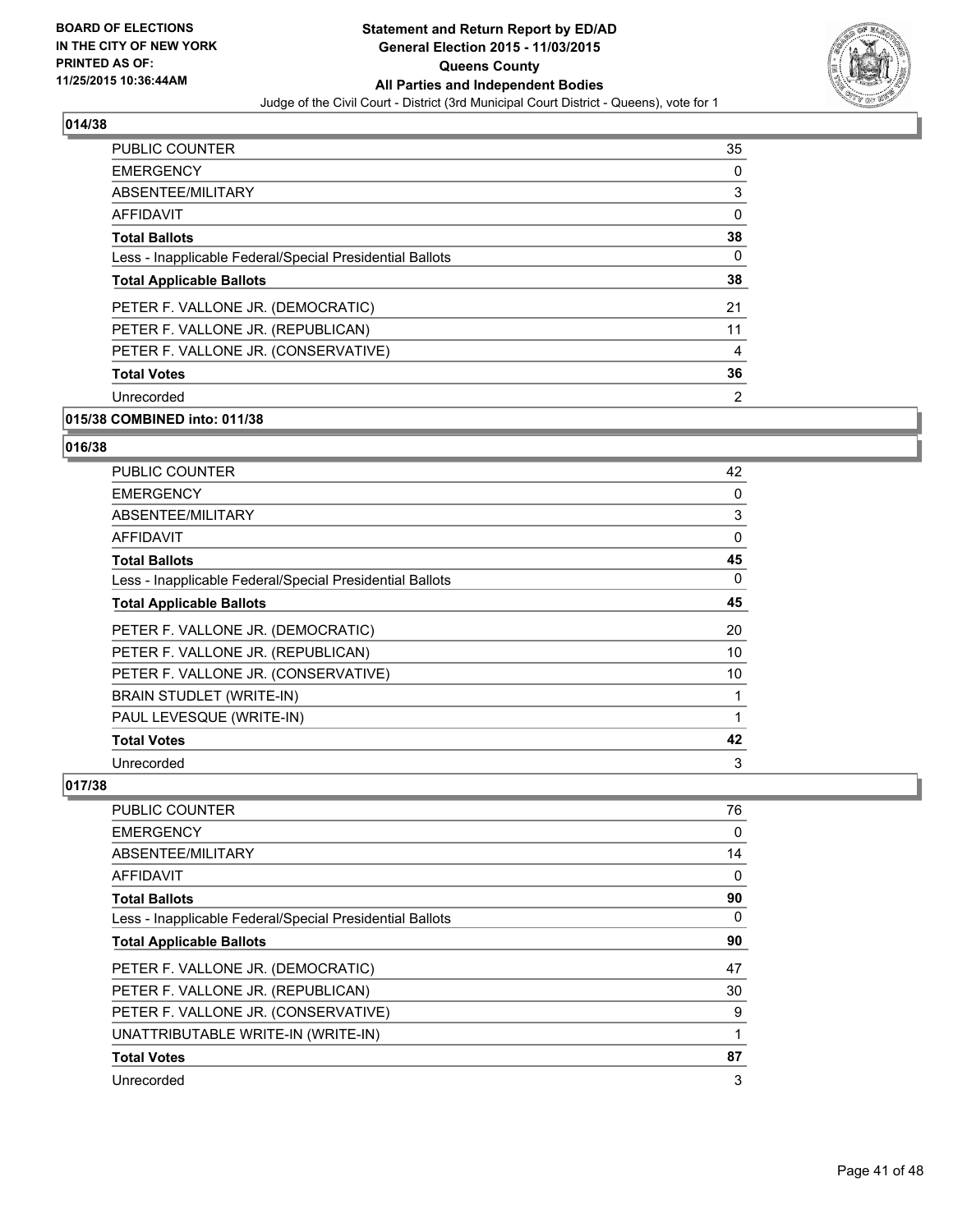

| <b>PUBLIC COUNTER</b>                                    | 32 |
|----------------------------------------------------------|----|
| <b>EMERGENCY</b>                                         | 0  |
| ABSENTEE/MILITARY                                        | 3  |
| <b>AFFIDAVIT</b>                                         | 1  |
| <b>Total Ballots</b>                                     | 36 |
| Less - Inapplicable Federal/Special Presidential Ballots | 0  |
| <b>Total Applicable Ballots</b>                          | 36 |
| PETER F. VALLONE JR. (DEMOCRATIC)                        | 16 |
| PETER F. VALLONE JR. (REPUBLICAN)                        | 8  |
| PETER F. VALLONE JR. (CONSERVATIVE)                      | 8  |
| UNATTRIBUTABLE WRITE-IN (WRITE-IN)                       | 1  |
| <b>Total Votes</b>                                       | 33 |
| Unrecorded                                               | 3  |

# **019/38**

| <b>PUBLIC COUNTER</b>                                    | 28       |
|----------------------------------------------------------|----------|
| <b>EMERGENCY</b>                                         | 0        |
| ABSENTEE/MILITARY                                        | 6        |
| AFFIDAVIT                                                | 0        |
| <b>Total Ballots</b>                                     | 34       |
| Less - Inapplicable Federal/Special Presidential Ballots | $\Omega$ |
| <b>Total Applicable Ballots</b>                          | 34       |
| PETER F. VALLONE JR. (DEMOCRATIC)                        | 19       |
| PETER F. VALLONE JR. (REPUBLICAN)                        | 8        |
| PETER F. VALLONE JR. (CONSERVATIVE)                      | 6        |
| <b>Total Votes</b>                                       | 33       |
| Unrecorded                                               |          |

# **020/38 COMBINED into: 041/38**

| <b>PUBLIC COUNTER</b>                                    | 27 |
|----------------------------------------------------------|----|
| <b>EMERGENCY</b>                                         | 0  |
| ABSENTEE/MILITARY                                        |    |
| <b>AFFIDAVIT</b>                                         | 0  |
| <b>Total Ballots</b>                                     | 28 |
| Less - Inapplicable Federal/Special Presidential Ballots | 0  |
| <b>Total Applicable Ballots</b>                          | 28 |
| PETER F. VALLONE JR. (DEMOCRATIC)                        | 23 |
| PETER F. VALLONE JR. (REPUBLICAN)                        | 4  |
| PETER F. VALLONE JR. (CONSERVATIVE)                      | 0  |
| <b>Total Votes</b>                                       | 27 |
| Unrecorded                                               |    |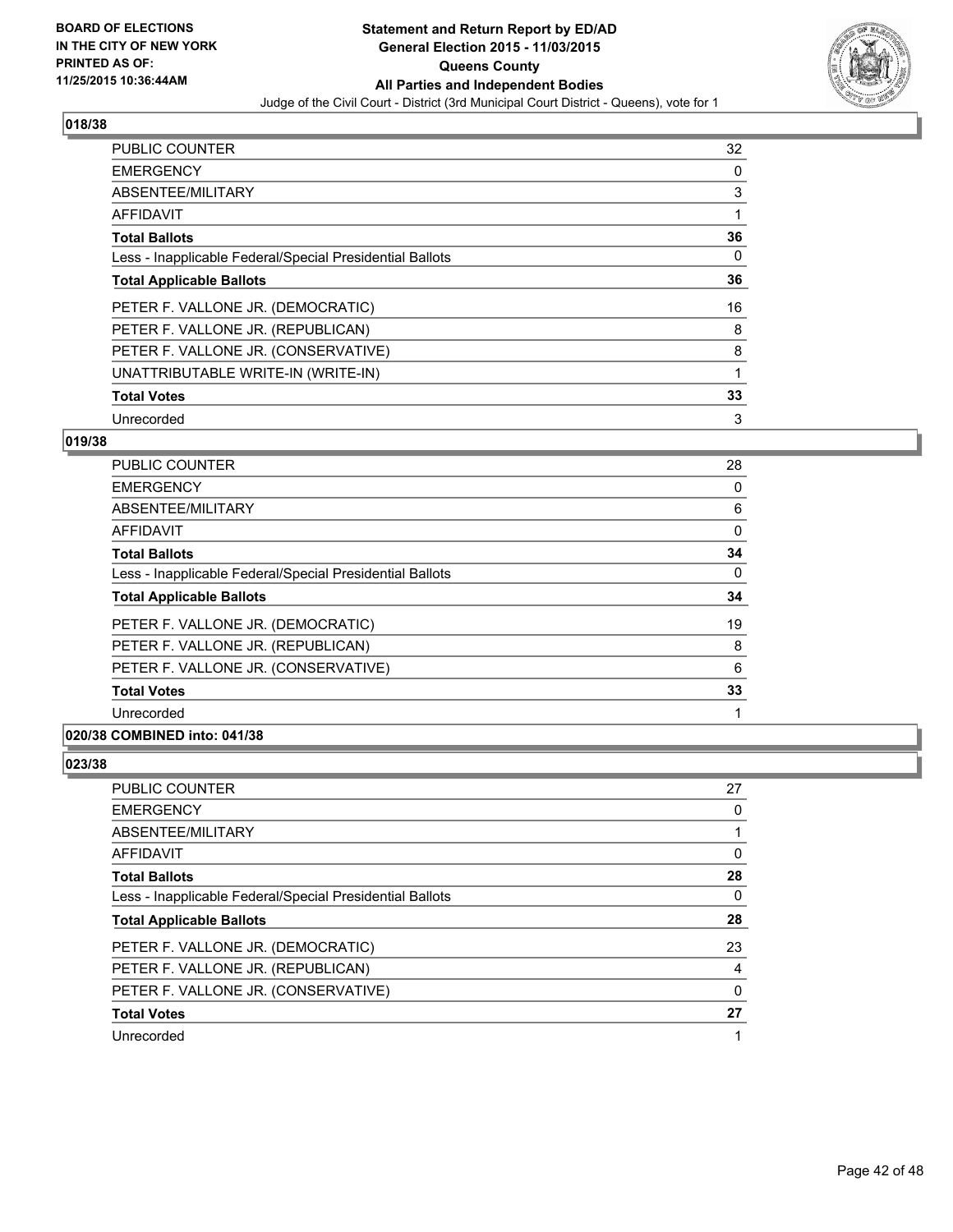

| <b>PUBLIC COUNTER</b>                                    | 39             |
|----------------------------------------------------------|----------------|
| <b>EMERGENCY</b>                                         | 0              |
| ABSENTEE/MILITARY                                        | $\overline{2}$ |
| <b>AFFIDAVIT</b>                                         | 0              |
| <b>Total Ballots</b>                                     | 41             |
| Less - Inapplicable Federal/Special Presidential Ballots | 0              |
| <b>Total Applicable Ballots</b>                          | 41             |
| PETER F. VALLONE JR. (DEMOCRATIC)                        | 36             |
| PETER F. VALLONE JR. (REPUBLICAN)                        | 3              |
| PETER F. VALLONE JR. (CONSERVATIVE)                      |                |
| <b>Total Votes</b>                                       | 40             |
| Unrecorded                                               | 1              |

### **025/38**

| PUBLIC COUNTER                                           | 31             |
|----------------------------------------------------------|----------------|
| <b>EMERGENCY</b>                                         | $\Omega$       |
| <b>ABSENTEE/MILITARY</b>                                 | 2              |
| <b>AFFIDAVIT</b>                                         |                |
| <b>Total Ballots</b>                                     | 34             |
| Less - Inapplicable Federal/Special Presidential Ballots | $\Omega$       |
| <b>Total Applicable Ballots</b>                          | 34             |
| PETER F. VALLONE JR. (DEMOCRATIC)                        | 25             |
| PETER F. VALLONE JR. (REPUBLICAN)                        | $\overline{4}$ |
| PETER F. VALLONE JR. (CONSERVATIVE)                      | 5              |
| <b>Total Votes</b>                                       | 34             |
|                                                          |                |

| PUBLIC COUNTER                                           | 13 |
|----------------------------------------------------------|----|
| <b>EMERGENCY</b>                                         | 0  |
| ABSENTEE/MILITARY                                        | 2  |
| <b>AFFIDAVIT</b>                                         |    |
| <b>Total Ballots</b>                                     | 16 |
| Less - Inapplicable Federal/Special Presidential Ballots | 0  |
| <b>Total Applicable Ballots</b>                          | 16 |
| PETER F. VALLONE JR. (DEMOCRATIC)                        | 11 |
| PETER F. VALLONE JR. (REPUBLICAN)                        | 3  |
| PETER F. VALLONE JR. (CONSERVATIVE)                      |    |
| <b>Total Votes</b>                                       | 15 |
| Unrecorded                                               |    |
| 027/38 COMBINED into: 030/38                             |    |
| 028/38 COMBINED into: 017/38                             |    |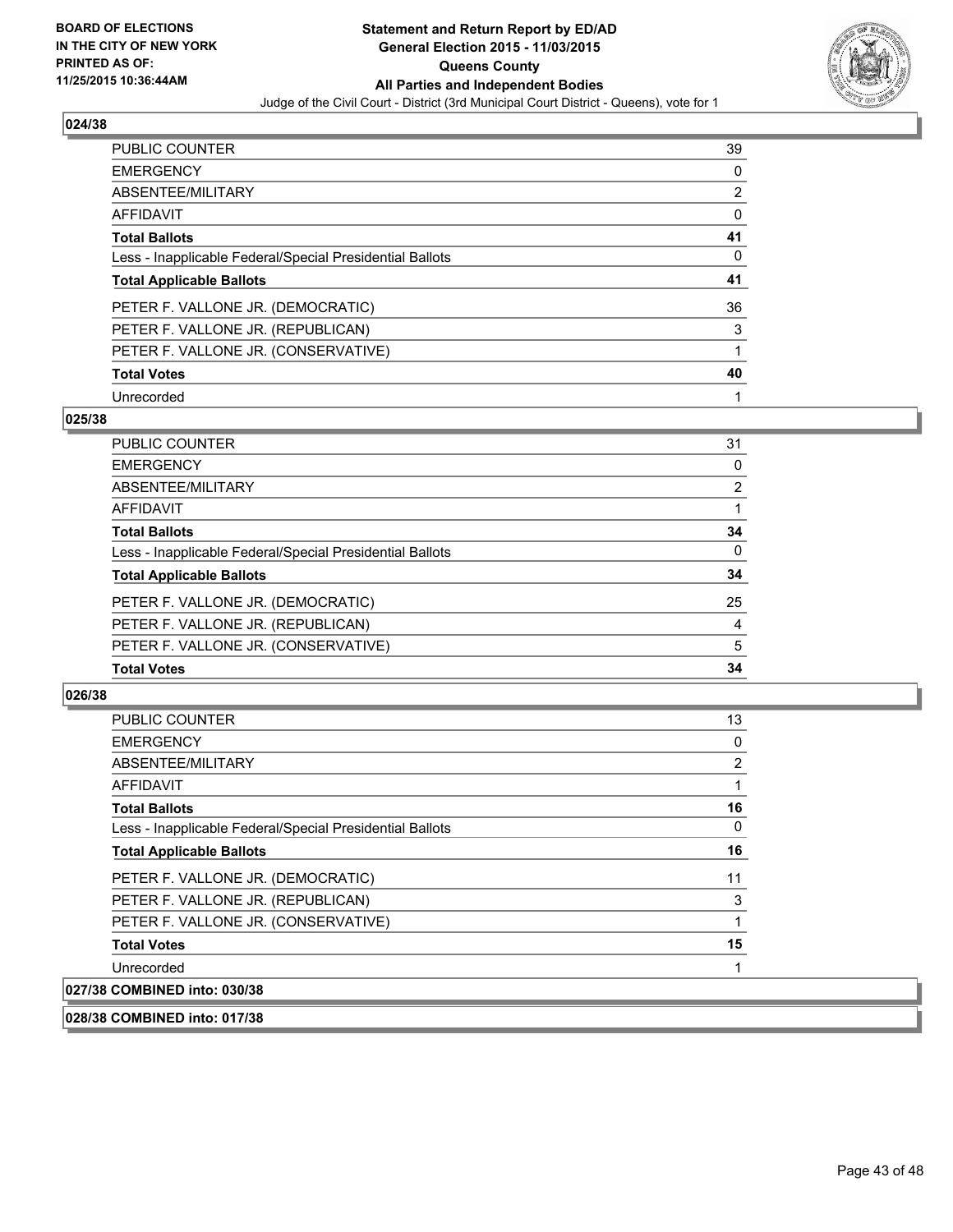

| <b>PUBLIC COUNTER</b>                                    | 30 |
|----------------------------------------------------------|----|
| <b>EMERGENCY</b>                                         | 0  |
| ABSENTEE/MILITARY                                        |    |
| <b>AFFIDAVIT</b>                                         | 0  |
| <b>Total Ballots</b>                                     | 31 |
| Less - Inapplicable Federal/Special Presidential Ballots | 0  |
| <b>Total Applicable Ballots</b>                          | 31 |
| PETER F. VALLONE JR. (DEMOCRATIC)                        | 22 |
| PETER F. VALLONE JR. (REPUBLICAN)                        | 6  |
| PETER F. VALLONE JR. (CONSERVATIVE)                      |    |
| <b>Total Votes</b>                                       | 29 |
| Unrecorded                                               | 2  |

### **030/38**

| <b>PUBLIC COUNTER</b>                                    | 51       |
|----------------------------------------------------------|----------|
| <b>EMERGENCY</b>                                         | $\Omega$ |
| <b>ABSENTEE/MILITARY</b>                                 | 4        |
| <b>AFFIDAVIT</b>                                         |          |
| <b>Total Ballots</b>                                     | 56       |
| Less - Inapplicable Federal/Special Presidential Ballots | $\Omega$ |
| <b>Total Applicable Ballots</b>                          | 56       |
| PETER F. VALLONE JR. (DEMOCRATIC)                        | 48       |
| PETER F. VALLONE JR. (REPUBLICAN)                        | 8        |
| PETER F. VALLONE JR. (CONSERVATIVE)                      | 0        |
| <b>Total Votes</b>                                       | 56       |
|                                                          |          |

| <b>PUBLIC COUNTER</b>                                    | 39             |
|----------------------------------------------------------|----------------|
| <b>EMERGENCY</b>                                         | 0              |
| ABSENTEE/MILITARY                                        | 0              |
| AFFIDAVIT                                                | $\overline{2}$ |
| <b>Total Ballots</b>                                     | 41             |
| Less - Inapplicable Federal/Special Presidential Ballots | 0              |
| <b>Total Applicable Ballots</b>                          | 41             |
| PETER F. VALLONE JR. (DEMOCRATIC)                        | 30             |
| PETER F. VALLONE JR. (REPUBLICAN)                        | 5              |
| PETER F. VALLONE JR. (CONSERVATIVE)                      | 2              |
| <b>Total Votes</b>                                       | 37             |
| Unrecorded                                               | 4              |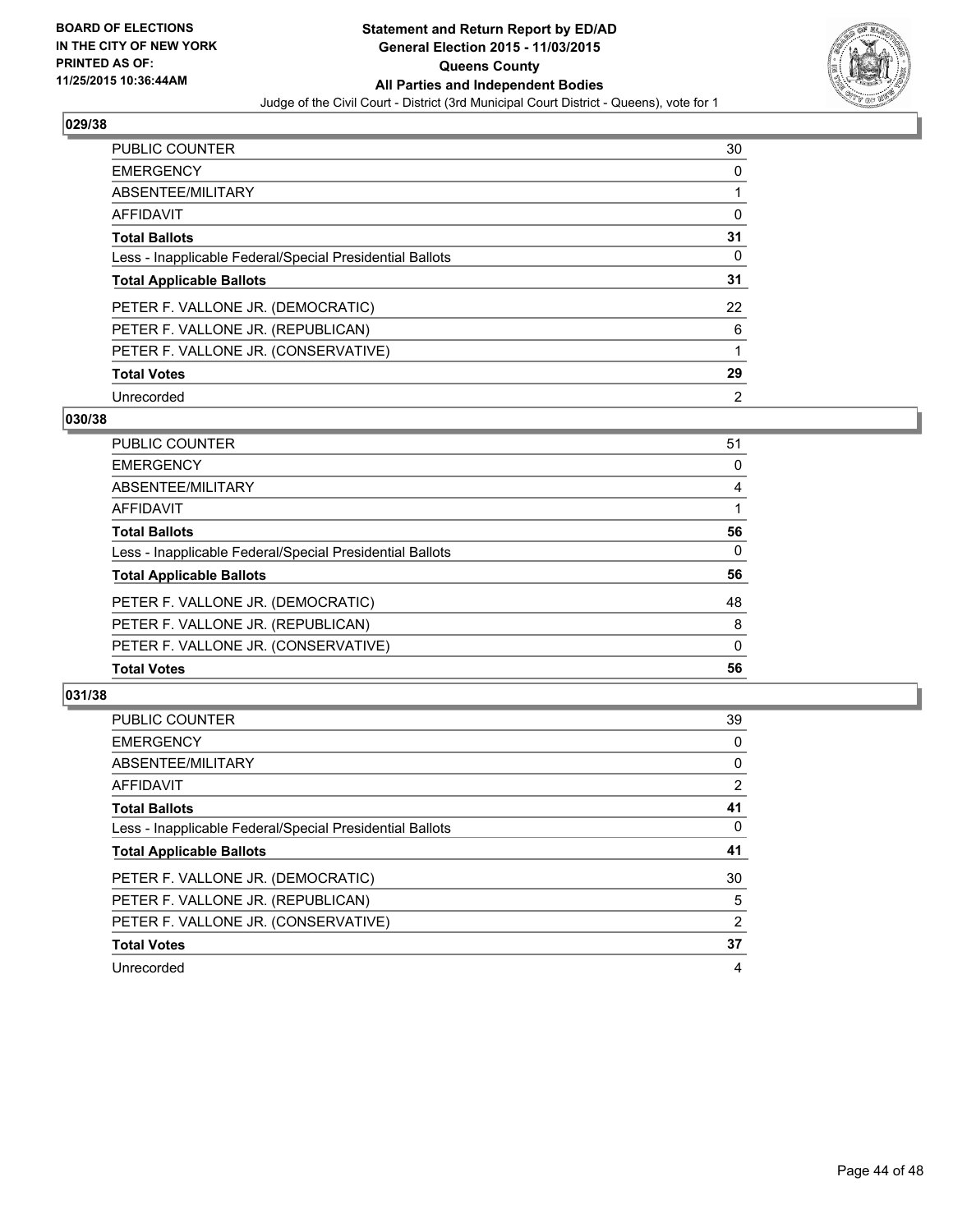

| PUBLIC COUNTER                                           | 64 |
|----------------------------------------------------------|----|
| <b>EMERGENCY</b>                                         | 0  |
| ABSENTEE/MILITARY                                        | 3  |
| <b>AFFIDAVIT</b>                                         | 3  |
| <b>Total Ballots</b>                                     | 70 |
| Less - Inapplicable Federal/Special Presidential Ballots | 0  |
| <b>Total Applicable Ballots</b>                          | 70 |
| PETER F. VALLONE JR. (DEMOCRATIC)                        | 48 |
| PETER F. VALLONE JR. (REPUBLICAN)                        | 7  |
| PETER F. VALLONE JR. (CONSERVATIVE)                      | 8  |
| UNATTRIBUTABLE WRITE-IN (WRITE-IN)                       | 1  |
| <b>Total Votes</b>                                       | 64 |
| Unrecorded                                               | 6  |
|                                                          |    |

### **033/38 COMBINED into: 032/38**

#### **034/38**

| <b>PUBLIC COUNTER</b>                                    | 10       |
|----------------------------------------------------------|----------|
| <b>EMERGENCY</b>                                         | $\Omega$ |
| ABSENTEE/MILITARY                                        | 3        |
| AFFIDAVIT                                                | $\Omega$ |
| <b>Total Ballots</b>                                     | 13       |
| Less - Inapplicable Federal/Special Presidential Ballots | 0        |
| <b>Total Applicable Ballots</b>                          | 13       |
| PETER F. VALLONE JR. (DEMOCRATIC)                        |          |
| PETER F. VALLONE JR. (REPUBLICAN)                        | 3        |
| PETER F. VALLONE JR. (CONSERVATIVE)                      | 3        |
| <b>Total Votes</b>                                       | 13       |

### **035/38 COMBINED into: 032/38**

### **036/38 COMBINED into: 041/38**

#### **037/38 COMBINED into: 040/38**

| PUBLIC COUNTER                                           | 21             |
|----------------------------------------------------------|----------------|
| <b>EMERGENCY</b>                                         | 0              |
| <b>ABSENTEE/MILITARY</b>                                 | $\overline{2}$ |
| <b>AFFIDAVIT</b>                                         | 0              |
| <b>Total Ballots</b>                                     | 23             |
| Less - Inapplicable Federal/Special Presidential Ballots | 0              |
| <b>Total Applicable Ballots</b>                          | 23             |
| PETER F. VALLONE JR. (DEMOCRATIC)                        | 18             |
| PETER F. VALLONE JR. (REPUBLICAN)                        | 3              |
| PETER F. VALLONE JR. (CONSERVATIVE)                      | $\overline{2}$ |
| <b>Total Votes</b>                                       | 23             |
|                                                          |                |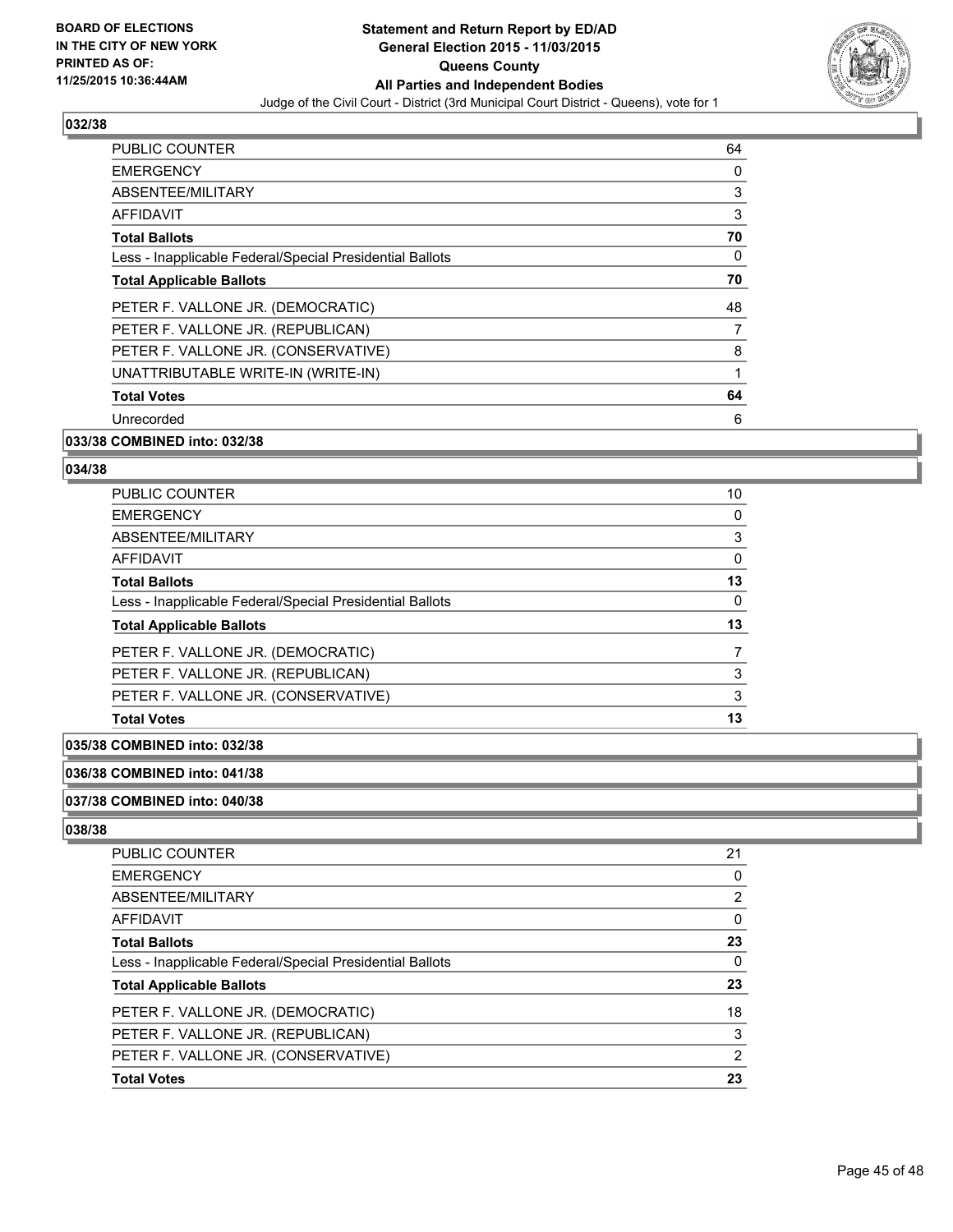

| <b>PUBLIC COUNTER</b>                                    | 25 |
|----------------------------------------------------------|----|
| <b>EMERGENCY</b>                                         | 0  |
| ABSENTEE/MILITARY                                        |    |
| AFFIDAVIT                                                | 0  |
| <b>Total Ballots</b>                                     | 26 |
| Less - Inapplicable Federal/Special Presidential Ballots | 0  |
| <b>Total Applicable Ballots</b>                          | 26 |
| PETER F. VALLONE JR. (DEMOCRATIC)                        | 21 |
| PETER F. VALLONE JR. (REPUBLICAN)                        | 4  |
| PETER F. VALLONE JR. (CONSERVATIVE)                      |    |
| <b>Total Votes</b>                                       | 26 |

# **040/38**

| PUBLIC COUNTER                                           | 24       |
|----------------------------------------------------------|----------|
| <b>EMERGENCY</b>                                         | 0        |
| <b>ABSENTEE/MILITARY</b>                                 | 0        |
| <b>AFFIDAVIT</b>                                         | 0        |
| <b>Total Ballots</b>                                     | 24       |
| Less - Inapplicable Federal/Special Presidential Ballots | $\Omega$ |
| <b>Total Applicable Ballots</b>                          | 24       |
| PETER F. VALLONE JR. (DEMOCRATIC)                        | 18       |
| PETER F. VALLONE JR. (REPUBLICAN)                        | 3        |
| PETER F. VALLONE JR. (CONSERVATIVE)                      | 2        |
| <b>Total Votes</b>                                       | 23       |
| Unrecorded                                               |          |
|                                                          |          |

| <b>PUBLIC COUNTER</b>                                    | 56 |
|----------------------------------------------------------|----|
| <b>EMERGENCY</b>                                         | 0  |
| ABSENTEE/MILITARY                                        | 2  |
| <b>AFFIDAVIT</b>                                         | 0  |
| <b>Total Ballots</b>                                     | 58 |
| Less - Inapplicable Federal/Special Presidential Ballots | 0  |
| <b>Total Applicable Ballots</b>                          | 58 |
| PETER F. VALLONE JR. (DEMOCRATIC)                        | 45 |
| PETER F. VALLONE JR. (REPUBLICAN)                        | 8  |
| PETER F. VALLONE JR. (CONSERVATIVE)                      |    |
| <b>Total Votes</b>                                       | 54 |
| Unrecorded                                               | 4  |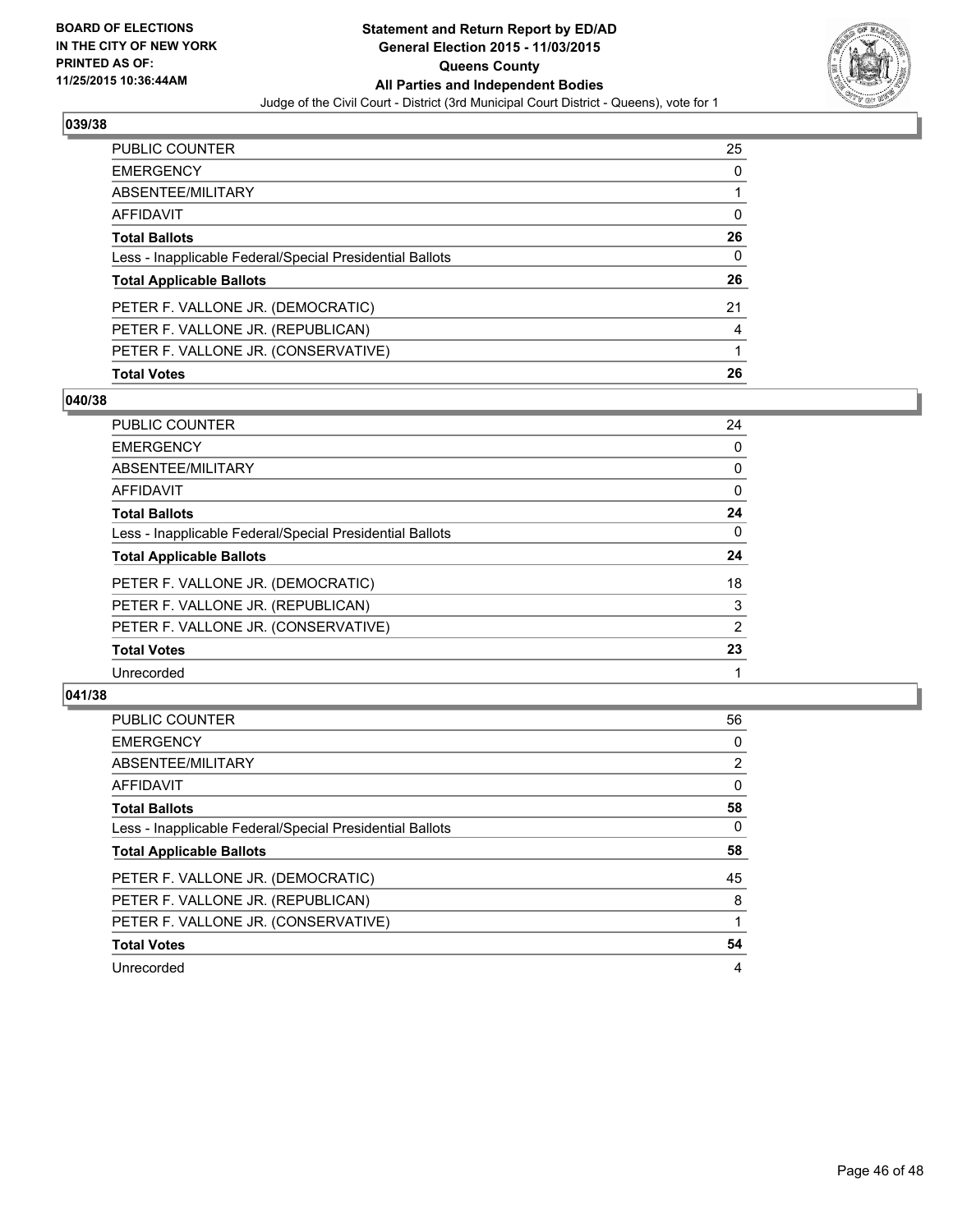

| <b>PUBLIC COUNTER</b>                                    | 32 |
|----------------------------------------------------------|----|
| <b>EMERGENCY</b>                                         | 0  |
| ABSENTEE/MILITARY                                        |    |
| AFFIDAVIT                                                | 0  |
| <b>Total Ballots</b>                                     | 33 |
| Less - Inapplicable Federal/Special Presidential Ballots | 0  |
| <b>Total Applicable Ballots</b>                          | 33 |
| PETER F. VALLONE JR. (DEMOCRATIC)                        | 20 |
| PETER F. VALLONE JR. (REPUBLICAN)                        | 3  |
| PETER F. VALLONE JR. (CONSERVATIVE)                      | 8  |
| <b>Total Votes</b>                                       | 31 |
| Unrecorded                                               | 2  |
| 045/38 COMBINED into: 031/38                             |    |
| 060/38 COMBINED into: 025/38                             |    |